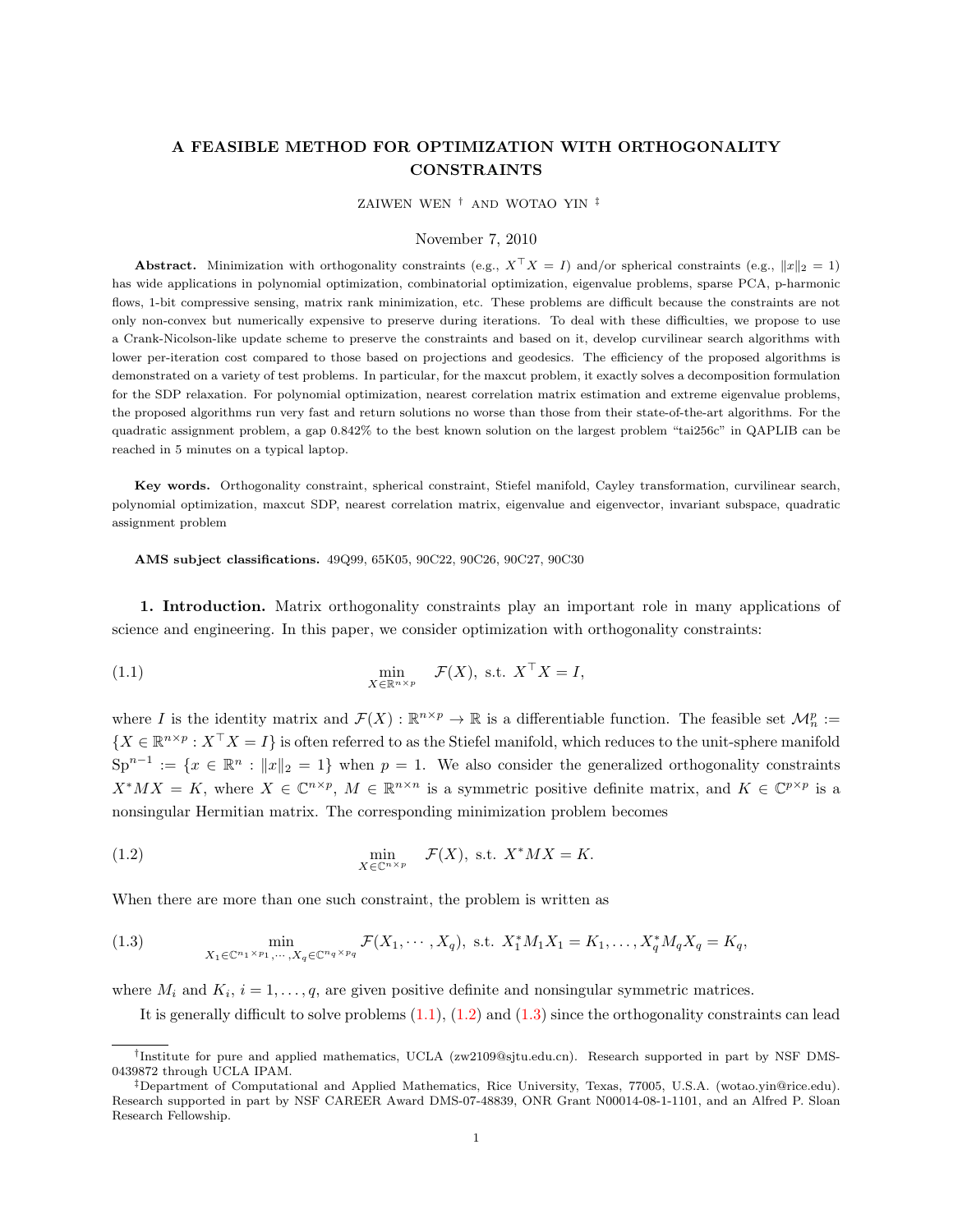to many local minimizers and, in particular, several of these problems in special forms are NP-hard. There is no guarantee for obtaining the global minimizer except for a few simple cases (e.g., finding the extreme eigenvalues). Even generating a sequence of feasible points is not easy since preserving the orthogonality constraints is numerically expensive. Most existing constraint–preserving algorithms either use matrix reorthogonalization or generate points along geodesics of  $\mathcal{M}_n^p$ . The former requires matrix factorizations such as the singular value decompositions (SVDs), and the latter must compute matrix exponentials or solve partial differential equations (PDEs). In this paper, we develop optimization algorithms based on a simpler constraint-preserving formula. For simplicity of exposition but no fundamental reasons, we present our algorithms and analysis for the simpler problem  $(1.1)$ . The results apply to the more general problems  $(1.2)$ and [\(1.3\)](#page-0-2) after trivial changes.

**1.1. The Proposed Approach.** Given a feasible point X and the gradient  $G := \mathcal{DF}(X) = \left(\frac{\partial \mathcal{F}(X)}{\partial X_{i,j}}\right)$ , we define a skew-symmetric matrix A as either

$$
(1.4) \t\t A := GX^{\top} - XG^{\top} \t or
$$

<span id="page-1-2"></span><span id="page-1-0"></span>(1.5) 
$$
A := (P_X G) X^\top - X (P_X G)^\top, \text{ where } P_X := (I - \frac{1}{2} X X^\top).
$$

The new trial point is determined by the Crank-Nicolson-like scheme

(1.6) 
$$
Y(\tau) = X - \frac{\tau}{2} A (X + Y(\tau)),
$$

<span id="page-1-1"></span>where  $Y(\tau)$  is given in the closed form:

(1.7) 
$$
Y(\tau) = QX \text{ and } Q := (I + \frac{\tau}{2}A)^{-1}(I - \frac{\tau}{2}A).
$$

Known as the Cayley transformation, Q leads to several nice properties: the curve  $Y(\tau)$  is smooth in  $\tau$ ,  $Y(0) = X$ , and most importantly  $(Y(\tau))^\top Y(\tau) = X^\top X$  for all  $\tau \in \mathbb{R}$ . Moreover,  $\frac{d}{d\tau}Y(0)$  equals the projection of  $(-G)$  into the tangent space of  $\mathcal{M}_n^p$  at X (the two different definitions of A in  $(1.4)$  and  $(1.5)$ correspond to two different metrics of the tangent space); hence  $\{Y(\tau)\}_{\tau\geq 0}$  is a descent path. Similar to line search along a straight line, curvilinear search can be applied to finding a proper step size  $\tau$  and guaranteeing the iterations to converge to a stationary point.

Formulation [\(1.7\)](#page-1-1) requires inverting  $(I + \frac{\tau}{2}A)$  in order to preserve the orthogonality constraints. It is numerically cheaper than computing SVDs or geodesics. When  $p = 1$ , the inverse  $(I + \frac{\tau}{2}A)^{-1}$  (and thus  $Y(\tau)$ ) is given in a closed form with a few vector-vector products. When p is much smaller than  $n/2$  — which is the case in many applications — A has rank  $2p$ ; hence it follows from the Sherman-Morrison-Woodbury (SMW) theorem that one only needs to invert a smaller  $2p \times 2p$  matrix. When p is greater than or approximately equal to  $n/2$ , the SMW theorem can still be recursively applied, but even computing  $(I + \frac{\tau}{2}A)^{-1}$  directly is cheaper than the SVD. Furthermore, since orthogonality is preserved by any skew-symmetric matrix A, there exist many different ways to generate low-rank matrices A and descent curves  $Y(\tau)$  that are easy to compute.

Preliminary numerical experiments on a wide collection of problems show that the proposed algorithms have very promising performance. While global minimization cannot be guaranteed, our algorithms run very fast and often return solutions and objective values no worse than those obtained from specialized solvers for a variety of problems. Global optimality can be proved for a low-rank decomposition formulation for the maxcut SDP relaxation. It is worth mentioning that the proposed algorithm returns very good approximate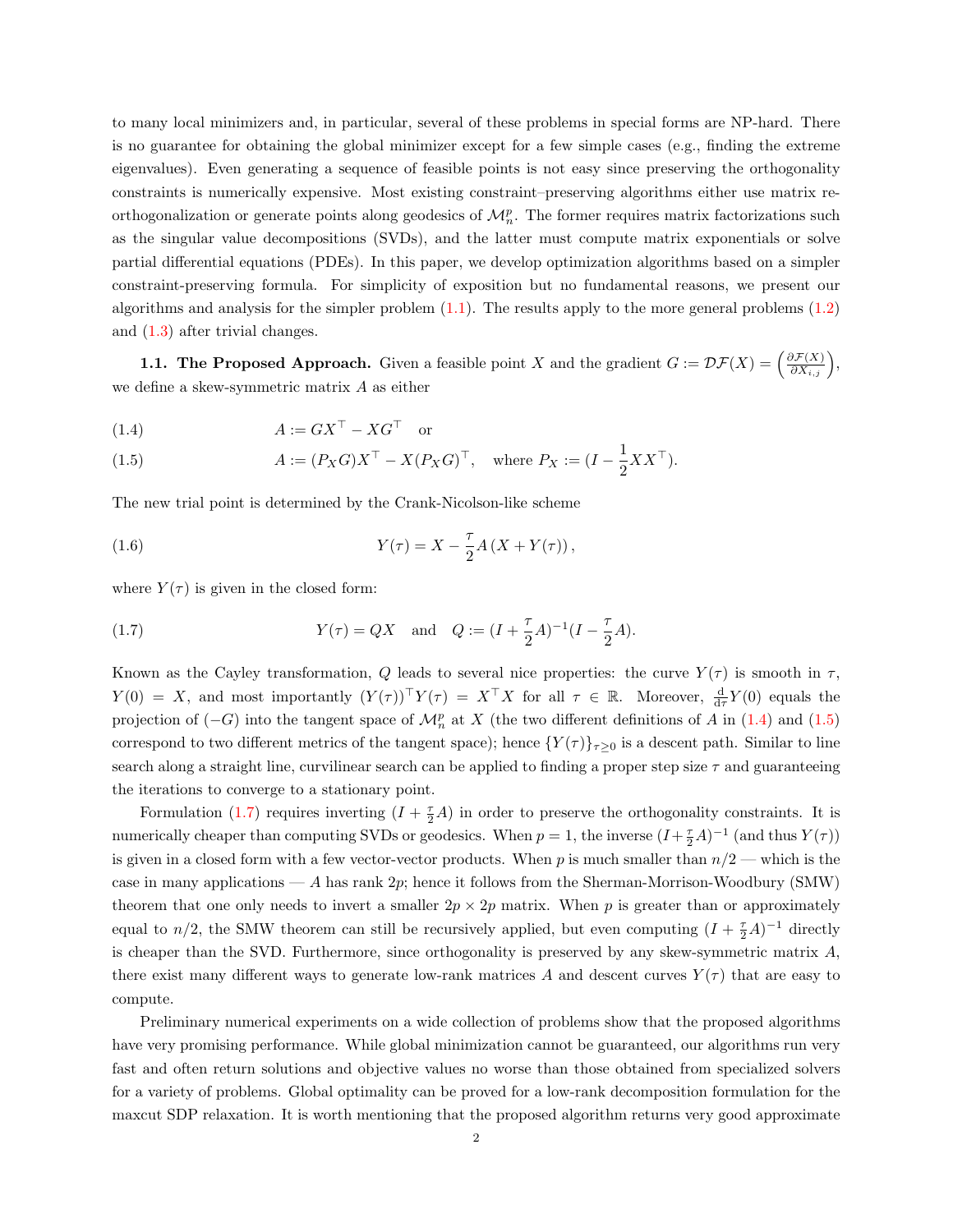solutions rapidly for the quadratic assignment problem (QAP), which is rewritten with constraints  $X^{\top} X = I$ and  $X \geq 0$ . It took merely 5 minutes on a laptop to reach a gap of 0.842% to the best known solution for the largest problem "tai256c" in QAPLIB.

#### 1.2. Relationships to Existing Work.

**1.2.1. Motivation.** The formulas  $(1.4)-(1.7)$  $(1.4)-(1.7)$  $(1.4)-(1.7)$  were motivated by the authors' previous work  $\begin{bmatrix} 23 \end{bmatrix}$  for finding a p-harmonic flow  $U(x)$ , which is the minimizer of  $E(U) := \int_{\Omega} ||\nabla U(x)||_2^p dx$  subject to the point-wise unit spherical constraints  $||U(x)||_2 = 1$  for  $x \in \Omega$ . For  $U(x) \in \mathbb{R}^3$ , [\[23\]](#page-28-0) introduces the formula

(1.8) 
$$
U_{k+1} = U_k - \tau (U_k \times \mathcal{D}E_k) \times \frac{U_{k+1} + U_k}{2},
$$

where  $\times$  is the cross-product operator and  $\mathcal{D}E_k := \mathcal{D} \cdot (\|\mathcal{D}U\|^{p-2} \mathcal{D}U)$  (where  $\mathcal{D} \cdot$  stands for divergence) is the Fréchet derivative of  $E(U)$  at  $U_k$ . It is shown in [\[23\]](#page-28-0) that  $||U_{k+1}(x)||_2 = ||U_k(x)||_2$ ,  $\forall x \in \Omega$ . Since  $(x \times g) \times y = (gx^{\top} - xg^{\top})y$  for vectors  $x, g, y \in \mathbb{R}^{3}$ , we can rewrite the last term in [\(1.8\)](#page-2-0) as

<span id="page-2-0"></span>
$$
\tau(U_k \times \mathcal{D}E_k) \times \frac{U_{k+1} + U_k}{2} = \frac{\tau}{2} ((\mathcal{D}E_k)(U_k)^\top - U_k (\mathcal{D}E_k)^\top)(U_{k+1} + U_k),
$$

which looks nothing but the last term in  $(1.6)$  with A given by  $(1.4)$ .

The update formula [\(1.7\)](#page-1-1) is widely known as the Cayley transformation, which has been long used in matrix computations such as inverse eigenvalue problems [\[21\]](#page-28-1). It is also dubbed as the Crank-Nicholson scheme for solving the heat equation and similar PDEs. Despite its long existence, the formula has not been systematically studied for solving [\(1.1\)](#page-0-0) or developed into practical algorithms and codes. Also, it has not been considered to take general update directions other than those based on the gradients such as [\(1.4\)](#page-1-0) and  $(1.5).$  $(1.5).$ 

1.2.2. Optimization on Manifold. The term "optimization on manifolds" is applied to algorithms that preserve manifold constraints during iterations. Generally speaking, preserving constraints has advantages in many situations, for example, when the cost functions are undefined or of little use outside the feasible region and when the algorithm is terminated prior to convergence yet a feasible solution is required. Theories and methods for optimization on manifolds date back to the 1970s, and algorithms for specific problems, e.g., various eigenvalue problems, appeared even earlier. Most of the general-purpose algorithms for  $(1.1)$ , however, did not appear until the 1990s  $[2]$ .

While it is trivial to generate trial points in  $\mathbb{R}^n$  along straight search lines, it is not as easy to do so in the curved manifold  $\mathcal{M}_n^p$ . A natural choice is the geodesic, which is the analog of straight line: it has the shortest length between two points in the manifold. Unfortunately, points on a geodesic of  $\mathcal{M}_n^p$  are difficult to compute. As a relaxation of geodesic, retraction [\[2\]](#page-26-0) smoothly maps a tangent vector to the manifold. Our  $Y(\tau)$  can be considered as a retraction; see subsection [4.1.](#page-11-0) While there exist several retraction-based methods [\[1,](#page-26-1) [2,](#page-26-0) [3,](#page-27-0) [4,](#page-27-1) [47\]](#page-28-2), ours is unique for its low computational cost. It is worth noting that while  $Y(\tau)$ given by [\(1.4\)](#page-1-0) or [\(1.5\)](#page-1-0) is generally not a geodesic of  $\mathcal{M}_n^p$  for  $p > 2$ , in the vector case  $p = 1$  it is a geodesic of  $Sp^{n-1}$  — the geodesic rooted at X along the tangent direction  $(-AX)$ .

There are various optimization methods in Riemannian manifolds that apply to  $(1.1)$ – $(1.3)$ , and most of them rely on geodesics or projections. The rather simple methods are based on the steepest descent gradient approach; see, for example, [\[2,](#page-26-0) [29,](#page-28-3) [52\]](#page-29-0) and references therein. The conjugate gradient method and Quasi-Newton method have been extended to Riemannian manifolds in [\[18\]](#page-27-2) and [\[9,](#page-27-3) [42\]](#page-28-4), respectively. Newton's methods, such as those in  $[2, 18, 40, 49, 50, 52]$  $[2, 18, 40, 49, 50, 52]$  $[2, 18, 40, 49, 50, 52]$  $[2, 18, 40, 49, 50, 52]$  $[2, 18, 40, 49, 50, 52]$  $[2, 18, 40, 49, 50, 52]$  $[2, 18, 40, 49, 50, 52]$  $[2, 18, 40, 49, 50, 52]$  $[2, 18, 40, 49, 50, 52]$  $[2, 18, 40, 49, 50, 52]$  $[2, 18, 40, 49, 50, 52]$ , use the second-order information of the objective function to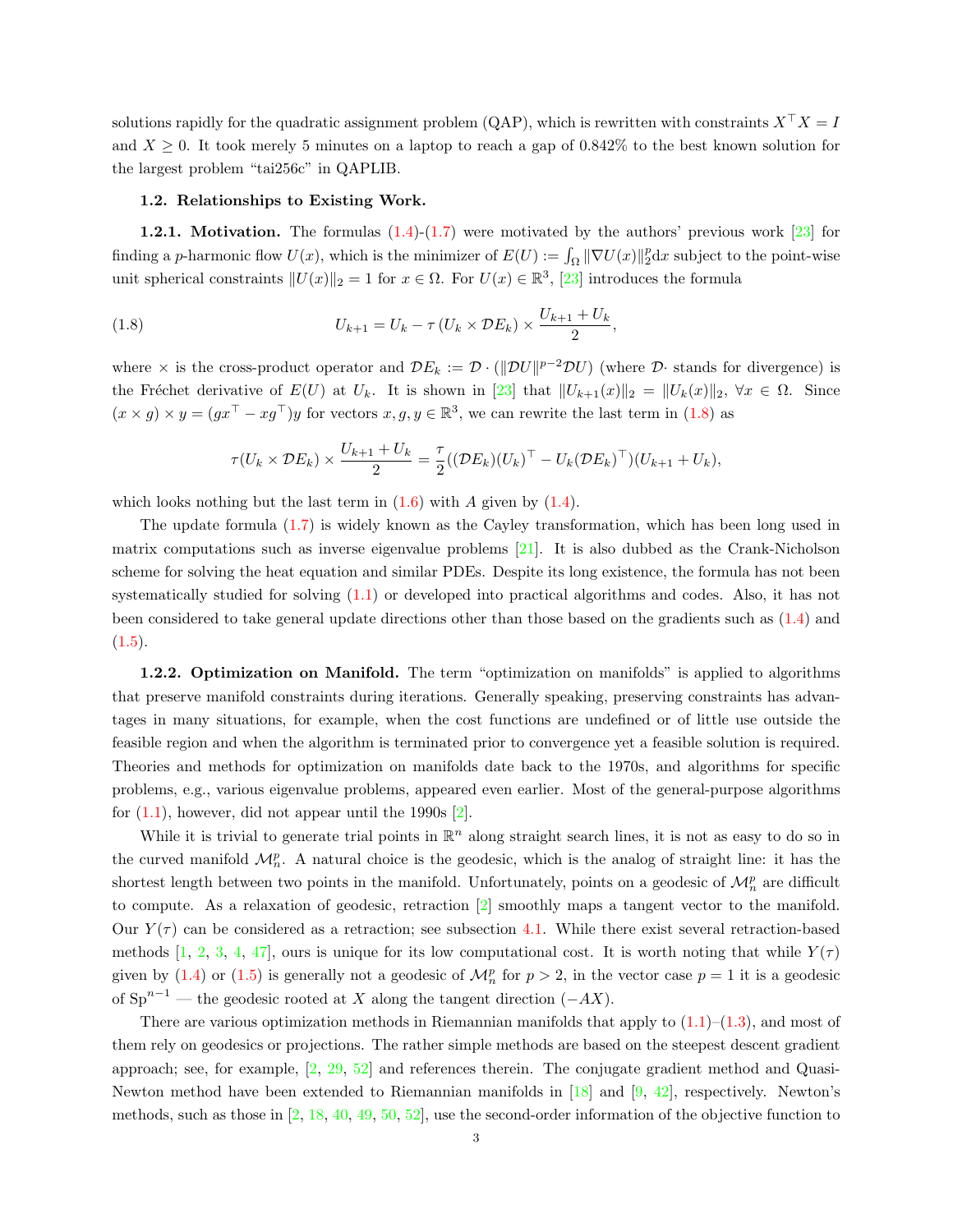achieve super-linear convergence. Riemannian and implicit Riemannian trust-Region methods are proposed in [\[1,](#page-26-1) [4\]](#page-27-1). Since the second-order methods may require some additional computation depending on the form of cost functions, they can run slower than the simpler algorithms only based on the gradient. It is shown in [\[2\]](#page-26-0) that under reasonable conditions, global convergence can be obtained for the steepest descent gradient method, Newton's methods and trust-region method in the framework of retraction.

**1.2.3. Other Approaches.** Problem  $(1.1)$  can also be solved by infeasible approaches such as various penalty, augmented Lagrangian, and SDP relaxation methods, which typically relax the constraints and penalize their violations and thus generate infeasible intermediate points. As the focus of this paper is a feasible method, we do not discuss infeasible methods in this paper.

<span id="page-3-0"></span>1.3. Broad Applications. Minimization with respect to an orthogonal matrix X arises in many interesting problems, which can be widely found in  $[18, 2, 31, 37, 6, 12, 20, 46, 56, 60, 32]$  $[18, 2, 31, 37, 6, 12, 20, 46, 56, 60, 32]$  $[18, 2, 31, 37, 6, 12, 20, 46, 56, 60, 32]$  $[18, 2, 31, 37, 6, 12, 20, 46, 56, 60, 32]$  $[18, 2, 31, 37, 6, 12, 20, 46, 56, 60, 32]$  $[18, 2, 31, 37, 6, 12, 20, 46, 56, 60, 32]$  $[18, 2, 31, 37, 6, 12, 20, 46, 56, 60, 32]$  $[18, 2, 31, 37, 6, 12, 20, 46, 56, 60, 32]$  $[18, 2, 31, 37, 6, 12, 20, 46, 56, 60, 32]$  $[18, 2, 31, 37, 6, 12, 20, 46, 56, 60, 32]$  $[18, 2, 31, 37, 6, 12, 20, 46, 56, 60, 32]$  $[18, 2, 31, 37, 6, 12, 20, 46, 56, 60, 32]$  $[18, 2, 31, 37, 6, 12, 20, 46, 56, 60, 32]$  $[18, 2, 31, 37, 6, 12, 20, 46, 56, 60, 32]$  $[18, 2, 31, 37, 6, 12, 20, 46, 56, 60, 32]$  $[18, 2, 31, 37, 6, 12, 20, 46, 56, 60, 32]$  $[18, 2, 31, 37, 6, 12, 20, 46, 56, 60, 32]$  $[18, 2, 31, 37, 6, 12, 20, 46, 56, 60, 32]$  $[18, 2, 31, 37, 6, 12, 20, 46, 56, 60, 32]$  $[18, 2, 31, 37, 6, 12, 20, 46, 56, 60, 32]$  $[18, 2, 31, 37, 6, 12, 20, 46, 56, 60, 32]$ . Examples include linear and nonlinear eigenvalue problems, subspace tracking, low-rank matrix optimization, polynomial optimization, combinatorial optimization, sparse principal component analysis, electronic structures computations, etc. Let us briefly describe a few applications below.

1-bit compressive sensing. Compressive sensing  $(CS)$  [\[8\]](#page-27-6) acquires a sparse signal of interest, not by taking many uniform samples, but rather by measuring a few incoherent linear projections followed by an optimization-based reconstruction. Instead of measuring the linear projections, 1-bit CS records just the signs of the linear projections, which can be done at very high speed by a simple comparator. Since there is no magnitude information in signs,  $[33]$  recovers the angle of the unknown u by minimizing its  $\ell_1$ -norm subject to the normalization constraint  $||u||_2 = 1$  using a constraint-preserving algorithm. Likewise, normalization constraints are widely used on variables that are angles, chromaticity, surface normals, flow directions, etc.

Low-rank matrix optimization. Semidefinite programming (SDP) is a useful tool for modeling many applications arising in combinatorial optimization, nonconvex quadratic programming, systems and control theory, statistics, etc. One class of SDP, including examples such as the maxcut SDP relaxation [\[10\]](#page-27-7) and correlation matrix estimation [\[22,](#page-28-12) [48\]](#page-29-5), is to find a low-rank positive semidefinite matrix Y with  $Y_{ii} = 1$ ,  $i = 1, \dots, n$ . Since a rank-p matrix Y can be expressed as  $V^{\top}V$  for  $V = [V_1, \dots, V_n] \in \mathbb{R}^{p \times n}$ , the original problem over Y can be transformed into one over V subject to spherical constraints  $||V_i||_2 = 1, i = 1, ..., n$ . This transform is also useful for solving SDP relaxations for binary integer programs.

Eigenvalue problems and subspace tracking. To compute p largest eigenvalues of a symmetric  $n$ -by-n matrix A, one can maximize  $tr(X^{\top}AX)$  with respect to  $X \in \mathbb{R}^{n \times p}$  satisfying  $X^{\top}X = I$ . The solution X spans the same subspace as does the  $p$  eigenvectors associated with the  $p$  largest eigenvalues. To solve the generalized eigenvalue problem  $Ax = \lambda Bx$ , one can maximize  $tr(X^{\top}AX)$  subject to  $X^{\top}BX = I$ . Computing the principle invariant subspace of a symmetric or Hermitian matrix arises in adaptive filtering, direction finding, and other signal processing problems [\[45,](#page-28-13) [58\]](#page-29-6). For example, in a time-varying interference scenario (e.g., for airborne surveillance radar [\[55\]](#page-29-7)), one computes the principal invariant subspace of  $X_k =$  $X_{k-1} + x_k x_k^{\top}$  at discrete times k. Since the new solution is close to the previous one, an optimization algorithm starting from the previous solution can be more efficient than the traditional eigenvalue and singular value decompositions.

Sparse principal component analysis  $(PCA)$ . PCA methods such as [\[15,](#page-27-8) [57\]](#page-29-8) are widely used is data analysis and dimension reduction. The sparse PCA problem is to find principal components consisting of only a few of the original variables while maintaining the good features of PCA such as uncorrelation of the principle components and orthogonality of the loading vectors. As an example, the recent work [\[34\]](#page-28-14) introduces the model:  $\min \rho |V| - \text{Trace}(V^\top \Sigma V)$  subject to  $V^\top V = I$  and  $V^\top \Sigma V$  being diagonal.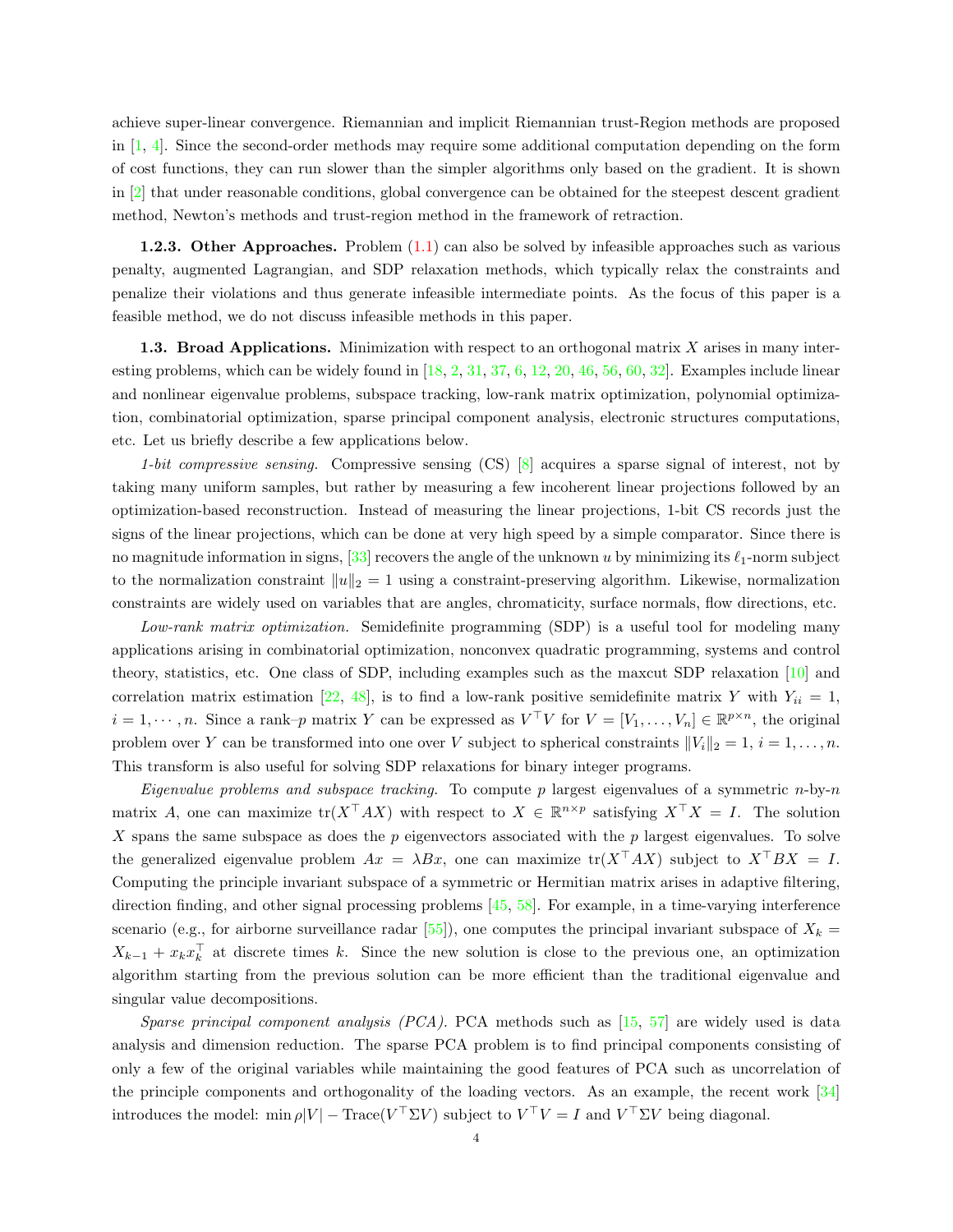Assignment problems. One of the fundamental combinatorial optimization problems is the assignment problem. In the QAP, there are a set of n facilities and a set of n locations, as well as a distance between each pair of facility and location. Given the flows between all the facility pairs, the problem is to assign the facilities to the locations to minimize the sum of the distance–flow products over all the pairs. These problems can be formulated as minimization over a permutation matrix  $X \in \mathbb{R}^{n \times n}$ , that is,  $X^{\top} X = I$  and  $X \geq 0$ . It is well-known that the QAP is NP-hard in theory and difficult to solve even for moderately large n in practice.

The proposed algorithms were compared to the state-of-the-art solvers on some of the above problems and the numerical results are reported in Section [5.](#page-14-0) Note that some problems with additional constraints do not directly take the form of [\(1.3\)](#page-0-2), yet they can be reduced to a sequence of subproblems in the form of  $(1.3).$  $(1.3).$ 

**1.4. Notation.** A matrix  $W \in \mathbb{R}^{n \times n}$  is called skew-symmetric (or anti-symmetric) if  $W^{\top} = -W$ . The trace of X, i.e., the sum of the diagonal elements of X, is denoted by  $tr(X)$ . The Euclidean inner product between two matrices  $A \in \mathbb{R}^{m \times n}$  and  $B \in \mathbb{R}^{m \times n}$  is defined as  $\langle A, B \rangle := \sum_{jk} A_{j,k} B_{j,k} = \text{tr}(A^\top B)$ . The Frobenius norm of  $A \in \mathbb{R}^{m \times n}$  is defined as  $||A||_F := \sqrt{\sum_{i,j} A_{i,j}^2}$ . The set of  $n \times n$  symmetric matrices is denoted by  $S<sup>n</sup>$  and the set of  $n \times n$  symmetric positive semidefinite (positive definite) matrices is denoted by  $S^{n}$  +  $(S^{n}$ ++). The notion  $X \succeq 0$   $(X \succ 0)$  means that the matrix  $X \in S^{n}$  is positive semidefinite (positive definite). The notion  $X \geq 0$  ( $X > 0$ ) means that X is component-wise nonnegative (strictly positive). Given a differentiable function  $\mathcal{F}(X) : \mathbb{R}^{n \times p} \to \mathbb{R}$ , the gradient of  $\mathcal F$  with respect to X is denoted by  $G := \mathcal{DF}(X) := \left(\frac{\partial \mathcal{F}(X)}{\partial X_{i,j}}\right)$ . The derivative of  $\mathcal F$  at  $X$  in a direction  $Z$  is

<span id="page-4-2"></span>(1.9) 
$$
\mathcal{D}\mathcal{F}(X)[Z] := \lim_{t \to 0} \frac{\mathcal{F}(X + tZ) - \mathcal{F}(X)}{t} = \langle \mathcal{D}\mathcal{F}(X), Z \rangle.
$$

We reserve  $\nabla \mathcal{F}$  for gradients in tangent planes.

1.5. Organization. The rest of this paper is organized as follows. Subsection [2.1](#page-4-0) gives the optimality conditions of problem [\(1.1\)](#page-0-0), and subsection [2.2](#page-5-0) describes the proposed constraint-preserving scheme, as well as fast ways to compute it. A globally convergent monotone curvilinear search algorithm, whose step size is chosen according to the Armijo-Wolfe condition, is presented in subsection [3.1.](#page-8-0) A faster nonmonotone curvilinear search method with the Barzilai-Borwein step size is given in subsection [3.2.](#page-10-0) The proposed basic scheme is interpreted using the manifold concepts in subsection [4.1.](#page-11-0) Extensions to problems [\(1.2\)](#page-0-1) and [\(1.3\)](#page-0-2) are discussed in subsection [4.2.](#page-12-0) Global optimality for some special cases is discussed in subsection [4.3.](#page-13-0) Finally, numerical results on a variety of test problems are presented in section [5](#page-14-0) to demonstrate the efficiency and robustness of the proposed algorithms.

## <span id="page-4-3"></span>2. Constraint-Preserving Update Schemes.

<span id="page-4-0"></span>2.1. Optimality Conditions. In this subsection, we state the first–order and second–order optimality conditions of problem [\(1.1\)](#page-0-0). Since the matrix  $X^{\top}X$  is symmetric, the Lagrangian multiplier  $\Lambda$  corresponding to  $X^{\top} X = I$  is a symmetric matrix. The Lagrangian function of problem [\(1.1\)](#page-0-0) is

(2.1) 
$$
\mathcal{L}(X,\Lambda) = \mathcal{F}(X) - \frac{1}{2} \text{tr}(\Lambda (X^\top X - I)).
$$

<span id="page-4-1"></span>LEMMA 2.1. Suppose that  $X$  is a local minimizer of problem  $(1.1)$ . Then  $X$  satisfies the first-order optimality conditions  $\mathcal{D}_X \mathcal{L}(X,\Lambda) = G - XG^{\top}X = 0$  and  $X^{\top}X = I$  with the associated Lagrangian multiplier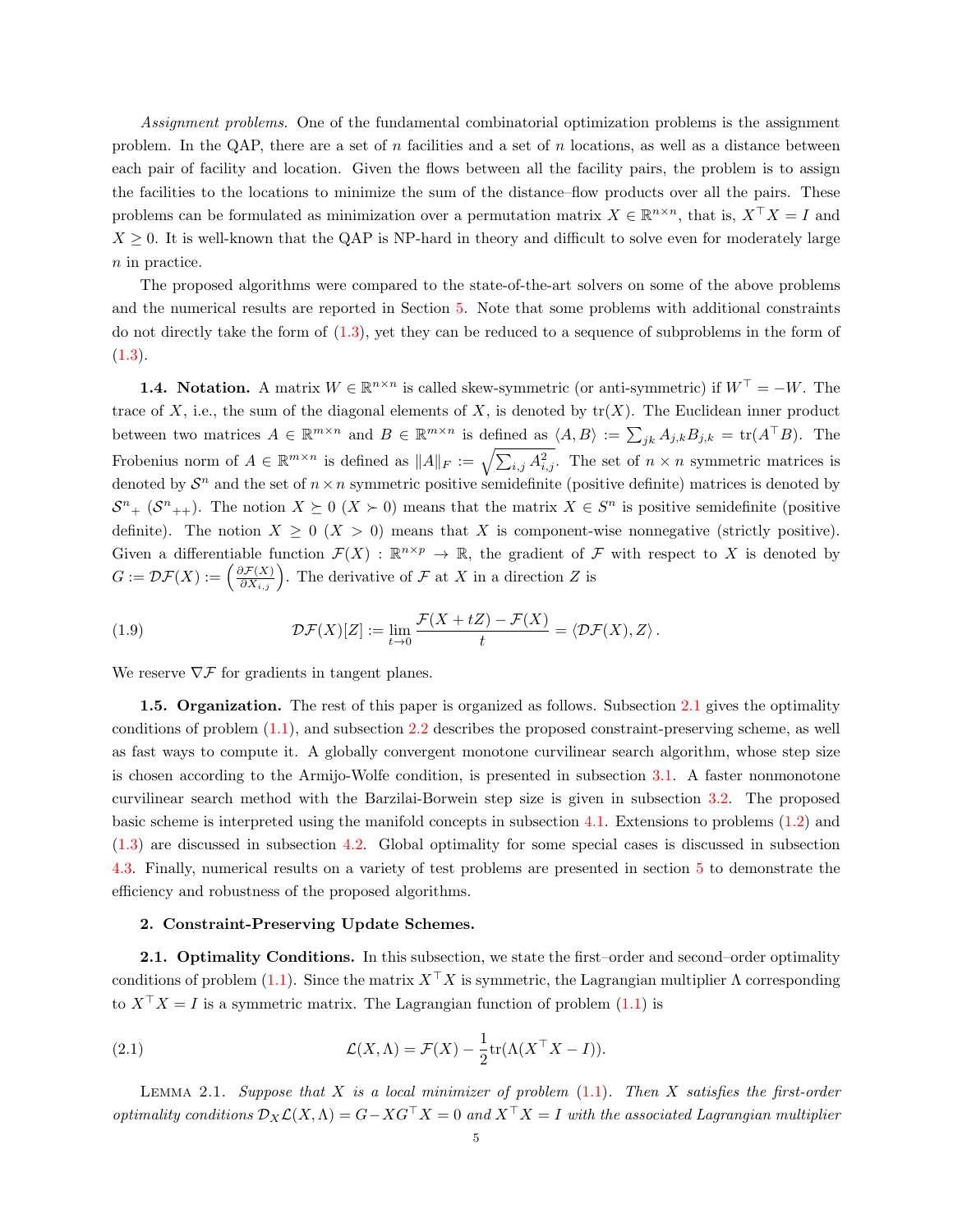$\Lambda = G^{\top} X$ . Define

<span id="page-5-2"></span>
$$
\nabla \mathcal{F}(X)^1 := G - XG^{\top} X \text{ and } A := GX^{\top} - XG^{\top}.
$$

Then  $\nabla \mathcal{F} = AX$ . Moreover,  $\nabla \mathcal{F} = 0$  if and only if  $A = 0$ .

*Proof.* It follows from  $X^{\top} X = I$  that the linear independence constraint qualification is satisfied. Hence, there exists a Lagrange multiplier  $\Lambda$  such that

(2.2) 
$$
\mathcal{D}_X \mathcal{L}(X, \Lambda) = G - X\Lambda = 0.
$$

Multiplying both sides of [\(2.2\)](#page-5-2) by  $X^{\top}$  and using  $X^{\top}X = I$ , we have  $\Lambda = X^{\top}G$ . Since  $\Lambda$  must be a symmetric matrix, we obtain  $\Lambda = G^{\top} X$  and  $\mathcal{D}_X \mathcal{L}(X, \Lambda) = G - X G^{\top} X = 0$ . Finally, it is easy to verify the last two statements.  $\square$ 

<span id="page-5-3"></span>By differentiating both sides of  $X^{\top} X = I$ , we obtain the tangent vector set of the constraints, which is also the tangent space of  $\mathcal{M}_n^p$  at X:

(2.3) 
$$
\mathcal{T}_X \mathcal{M}_n^p := \{ Z \in \mathbb{R}^{n \times p} : X^\top Z + Z^\top X = 0 \}.
$$

Besides [\(2.3\)](#page-5-3), another expression is  $\mathcal{T}_X \mathcal{M}_n^p = \{X\Omega + X_\perp K : \Omega^\top = -\Omega, K \in \mathbb{R}^{(n-p)\times p}\},\$  where  $X_\perp \in$  $\mathbb{R}^{n \times (n-p)}$  such that  $XX^\top + X_\perp X_\perp^\top = I$ . We can state the second-order optimality conditions as follows.

LEMMA 2.2. 1) (Second-order necessary conditions, Theorem 12.5 in [\[39\]](#page-28-15)) Suppose that  $X \in \mathcal{M}_n^p$  is a local minimizer of problem  $(1.1)$ . Then X satisfies

(2.4) 
$$
\operatorname{tr} (Z^{\top} \mathcal{D}(\mathcal{D}F(X))[Z]) - \operatorname{tr}(\Lambda Z^{\top} Z) \geq 0, \quad \forall Z \in \mathcal{T}_X \mathcal{M}_n^p, \quad \text{where } \Lambda = G^{\top} X.
$$

2) (Second-order sufficient conditions, Theorem 12.6 in [\[39\]](#page-28-15)) Suppose that for  $X \in \mathcal{M}_n^p$ , there exists a Lagrange multiplier  $\Lambda$  such that the first-order conditions are satisfied. Suppose also that

(2.5) 
$$
\operatorname{tr}\left(Z^{\top}\mathcal{D}(\mathcal{D}\mathcal{F}(X))[Z]\right) - \operatorname{tr}(\Lambda Z^{\top}Z) > 0,
$$

for any matrix  $Z \in \mathcal{T}_X \mathcal{M}_n^p$ . Then X is strict local minimizer for [\(1.1\)](#page-0-0).

<span id="page-5-0"></span>2.2. The Update Scheme. The proposed update scheme is an adaptation of the classical steepest descent step to the orthogonality constraints, which are preserved at a reasonable computational cost. Since  $\nabla \mathcal{F} = AX$  is the gradient of the Lagrangian function (also the steepest descent direction in the tangent plane at X; see section [4.1\)](#page-11-0), a natural idea is to compute the next iterates as  $Y = X - \tau AX$ , where  $\tau$  is a step size. The obstacle is that the new point Y may not satisfy  $Y \in M_n^p$ . Using the similar technique as in [\[23,](#page-28-0) [53\]](#page-29-9), we modify the term  $\nabla \mathcal{F}$  and compute the new iteration  $Y_A(\tau)$  from the equations  $Y_A(\tau) = X - \tau A \left( \frac{X+Y_A(\tau)}{2} \right)$ . Replacing A by W just for the notation reason, the curve  $Y_W(\tau)$  is given by

<span id="page-5-4"></span>(2.6) 
$$
Y_W(\tau) = X - \tau W\left(\frac{X + Y_W(\tau)}{2}\right)
$$

which satisfies  $Y_W(\tau)^\top Y_W(\tau) = X^\top X$  for any skew-symmetric W and  $\tau \in \mathbb{R}$ . When there is no confusion, we omit the subscripts A and W and write both  $Y_A(\tau)$  and  $Y_W(\tau)$  as  $Y(\tau)$ . Lemma [2.3](#page-6-0) below shows that

<span id="page-5-1"></span><sup>&</sup>lt;sup>1</sup>do not confuse  $\nabla \mathcal{F}(X)$  with  $G = \mathcal{DF}(X)$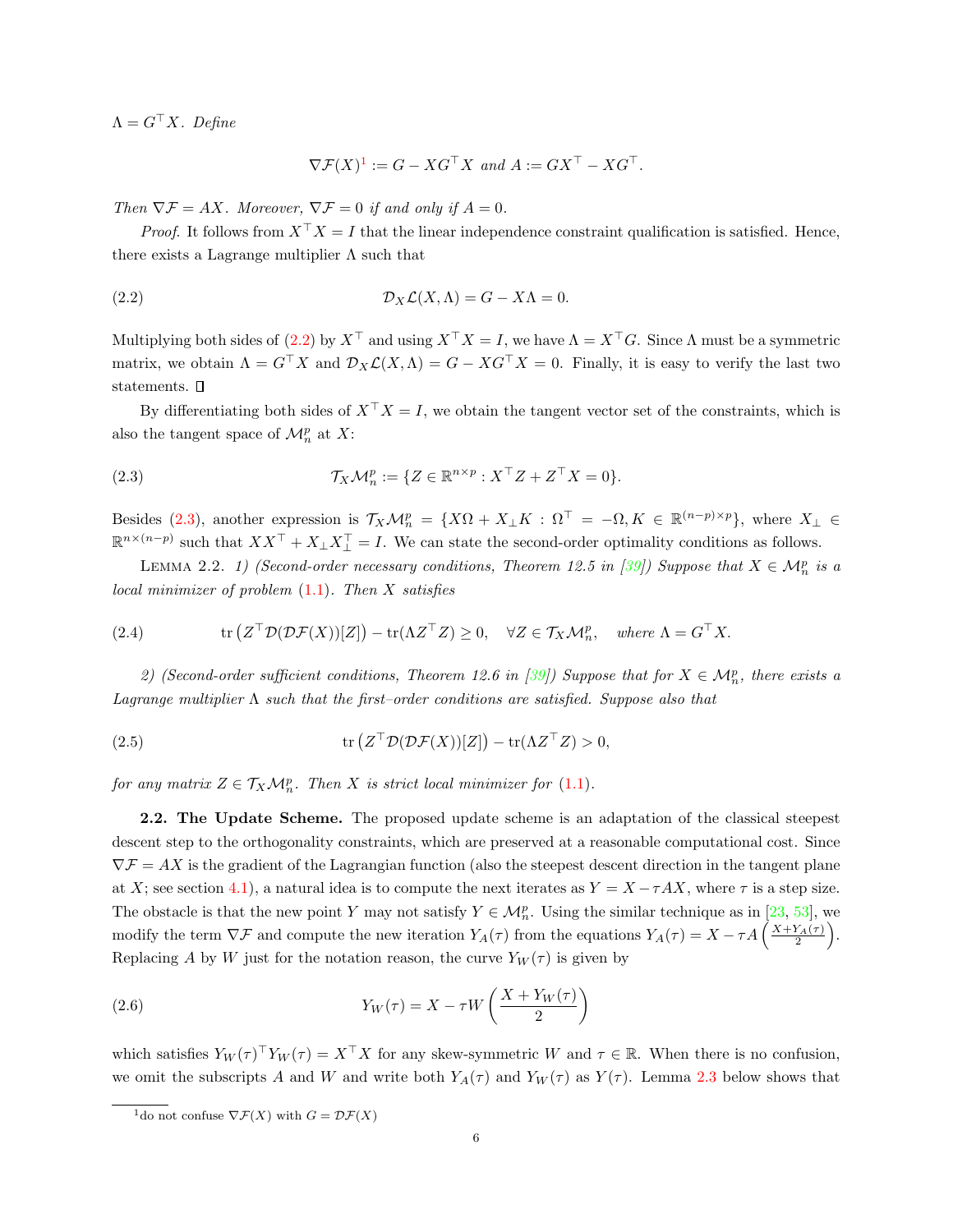FIG. 2.1. An illustration using  $\text{Sp}^2 := \{x \in \mathbb{R}^3 : ||x||_2 = 1\}$ . The point  $x + \tau Ax$  is not feasible. The curve  $y(\tau)$  satisfying  $y = x + \frac{\tau}{2}A(x+y)$  is feasible and a geodesic.



the orthogonality constraints are preserved and  $Y(\tau)$  defines a descent direction at  $\tau = 0$ .

<span id="page-6-0"></span>LEMMA 2.3. 1) Given any skew-symmetric matrix  $W \in \mathbb{R}^{n \times n}$ , then the matrix  $Q := (I + W)^{-1} (I - W)$ is well-defined and orthogonal, i.e.,  $Q^{\top}Q = I$ .

<span id="page-6-1"></span>2) Given any skew-symmetric matrix  $W \in \mathbb{R}^{n \times n}$ , the matrix  $Y(\tau)$  defined by  $(2.6)$  satisfies  $Y(\tau)^\top Y(\tau) =$  $X^{\top}X$ .  $Y(\tau)$  can be expressed as

(2.7) 
$$
Y(\tau) = \left(I + \frac{\tau}{2}W\right)^{-1} \left(I - \frac{\tau}{2}W\right)X,
$$

<span id="page-6-2"></span>and its derivative with respect to  $\tau$  is

(2.8) 
$$
Y'(\tau) = -\left(I + \frac{\tau}{2}W\right)^{-1}W\left(\frac{X + Y(\tau)}{2}\right),
$$

and, in particular,  $Y'(0) = -WX$ .

3) Set  $W = A = GX^{\top} - XG^{\top}$ . Then  $Y(\tau)$  is a descent curve at  $\tau = 0$ , that is,

(2.9) 
$$
\mathcal{F}'_{\tau}(Y(0)) := \frac{\partial \mathcal{F}(Y(\tau))}{\partial \tau}\Big|_{\tau=0} = -\frac{1}{2}||A||_F^2.
$$

For simplicity, we let  $\mathcal{F}'_T(Y(\tau))$  denote the derivative of  $\mathcal{F}(Y(\tau))$  with respect to  $\tau$ .

Proof. Part 1): The proof of this part is well-known; see [\[24\]](#page-28-16), for example. We give it for the sake of completeness. Since W is skew symmetric,  $v^{\top}(I+W)v = ||v||_2^2$  holds for any nonzero  $v \in \mathbb{R}^n$ ; hence,  $(I+W)$ is invertible and Q is well-defined. Using the skew-symmetry and  $(I + B)(I - B) = (I - B)(I + B)$  for any matrix B, we obtain  $Q^{\top} Q = (I + W) (I + W)^{-1} (I - W)^{-1} (I - W) = I$ .

Part 2): From part 1) and [\(2.6\)](#page-5-4), we obtain [\(2.7\)](#page-6-1). Since  $\frac{\tau}{2}W$  is skew-symmetric, part 1) gives  $Y(\tau)^\top Y(\tau) =$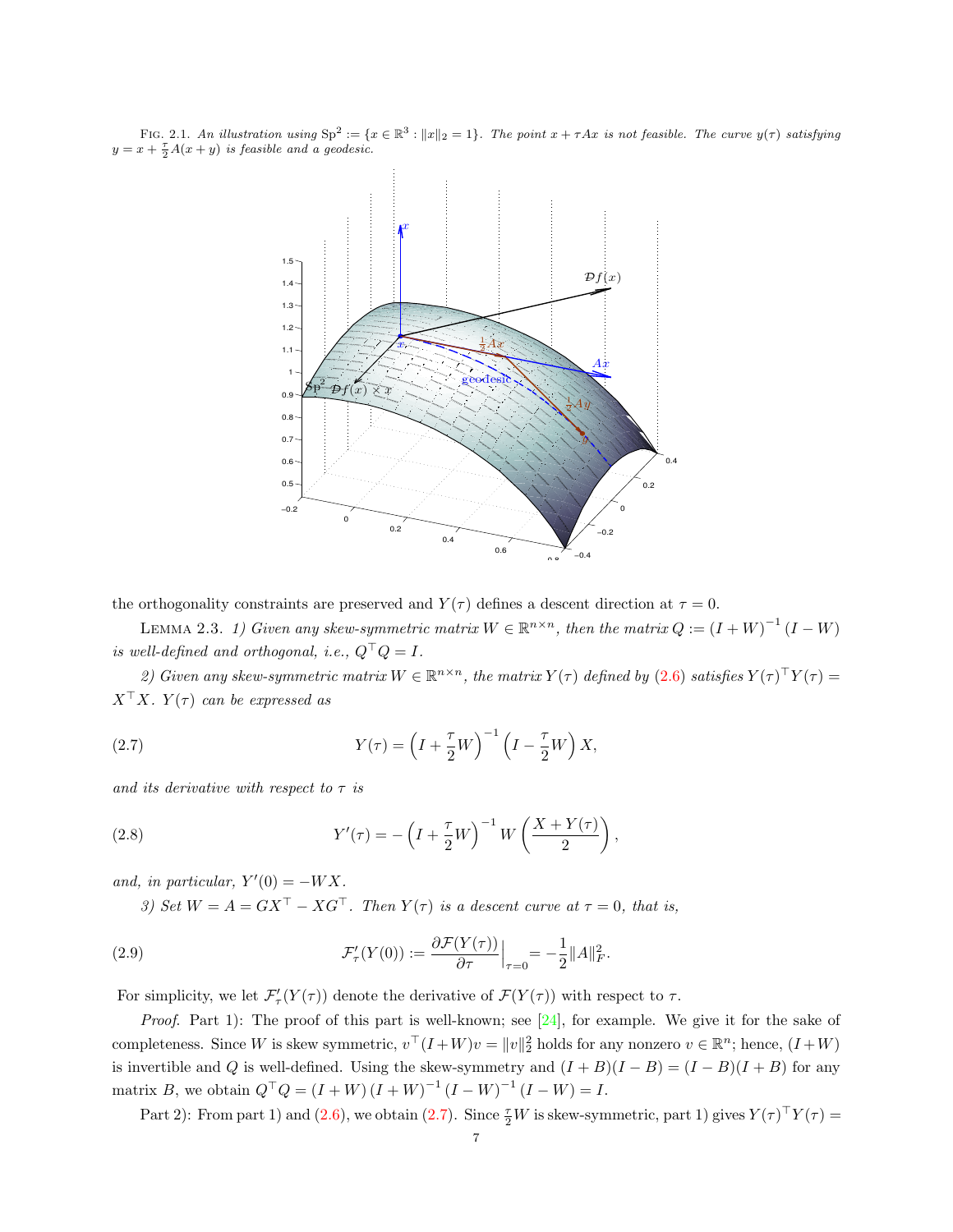$X^{\top}X$ . Differentiating both sides of [\(2.6\)](#page-5-4) with respect to  $\tau$ , we obtain  $Y'(\tau) = -W\left(\frac{X+Y(\tau)}{2}\right)$  $\left(\frac{Y(\tau)}{2}\right) - \frac{\tau}{2} W Y'(\tau),$ which gives  $(2.8)$ .

Part 3): Using the chain rule, we obtain  $\mathcal{F}'_{\tau}(Y(\tau)) = \text{tr}(\mathcal{DF}(Y(\tau))^{\top}Y'(\tau))$ . At  $\tau = 0$ ,  $\mathcal{DF}(Y(0)) = G$ and  $Y'(0) = -(GX^{\top} - XG^{\top})X$ . Therefore,  $\mathcal{F}'_{\tau}(Y(0)) = -\text{tr}(G^{\top}(GX^{\top} - XG^{\top})X) = -\frac{1}{2}||A||_F^2$ .

The matrix inverse  $(I + \frac{\tau}{2}W)^{-1}$  dominates the computation of  $Y(\tau)$  in [\(2.7\)](#page-6-1). Next, we study a few fast ways to compute it. In particular, this inversion becomes very cheap when  $W$  is formed as the outer product of two low–rank matrices.

<span id="page-7-2"></span>LEMMA 2.4. 1) Suppose  $W = LR^{\top} - RL^{\top}$ , where  $L, R \in \mathbb{R}^{n \times p}$ . Rewrite  $W = UV^{\top}$  for  $U = [L, R]$ and  $V = [R, -L]$ . If  $I + \frac{\tau}{2} V^\top U$  is invertible, then [\(2.7\)](#page-6-1) is equivalent to

(2.10) 
$$
Y(\tau) = X - \tau U \left(I + \frac{\tau}{2} V^\top U\right)^{-1} V^\top X.
$$

2) The vector case: suppose  $W = ab^{\top} - ba^{\top}$ , where  $a, b \in \mathbb{R}^n$ . Then [\(2.7\)](#page-6-1) is given explicitly by

(2.11) 
$$
y(\tau) = x - \beta_1(\tau)a - \beta_2(\tau)b,
$$

where  $\beta_1(\tau) = \tau \frac{x^{\top} b - \frac{\tau}{2} \left( (a^{\top} b)(x^{\top} b) - (x^{\top} a)(b^{\top} b) \right)}{x^{\top} \left( x^{\top} b^2 + (x^{\top} b)^2 + (x^{\top} a^2) b^2 + (x^{\top} b^2) \right)}$  $\frac{\pi}{1-\frac{\tau}{2}\left((a^{\top}b)(x^{\top}b)-(x^{\top}a)(b^{\top}b)\right)}$  and  $\beta_2(\tau) = -\tau \frac{x^{\top}a+\frac{\tau}{2}\left((a^{\top}b)(x^{\top}a)-(a^{\top}a)(x^{\top}b)\right)}{1-\left(\frac{\tau}{2}\right)^2(a^{\top}b)^2+\left(\frac{\tau}{2}\right)^2\|a\|_2^2\|b\|_2^2}$  $\frac{a+\frac{1}{2}\left((a-b)(x-a)-(a-a)(x-b)\right)}{1-\left(\frac{\tau}{2}\right)^2(a^{\top}b)^2+\left(\frac{\tau}{2}\right)^2||a||_2^2||b||_2^2}.$ 

*Proof.* To  $I + \frac{\tau}{2}W = I + \frac{\tau}{2}UV^{\top}$ , we apply the SMW formula:

(2.12) 
$$
(B + \alpha UV^\top)^{-1} = B^{-1} - \alpha B^{-1} U (I + \alpha V^\top B^{-1} U)^{-1} V^\top B^{-1}
$$

with  $B = I$  and obtain  $(I + \frac{\tau}{2}W)^{-1} = I - \frac{\tau}{2}U(I + \frac{\tau}{2}V^{\top}U)^{-1}V^{\top}$ . With  $I - \frac{\tau}{2}W = I - \frac{\tau}{2}UV^{\top}$ , we have

<span id="page-7-3"></span><span id="page-7-1"></span><span id="page-7-0"></span>
$$
Y(\tau) = X - \frac{\tau}{2} U \left( \left( I + \frac{\tau}{2} V^\top U \right)^{-1} \left( I - \frac{\tau}{2} V^\top U \right) + I \right) V^\top X
$$
  
=  $X - \tau U \left( I + \frac{\tau}{2} V^\top U \right)^{-1} V^\top X.$ 

If  $p \ll n$ , inverting  $I + V^{\top}U \in \mathbb{R}^{2p \times 2p}$  is much easier than inverting  $(I + \frac{\tau}{2}W) \in \mathbb{R}^{n \times n}$ , so  $(2.10)$  should used to compute  $Y(\tau)$ . In case of  $p = 1$ , [\(2.11\)](#page-7-1) implies that computing  $y(\tau)$  reduces to essentially five inner products or even two inner products when  $b = x$ . Since the SMW formula can be numerically unstable, the feasibility of  $Y(\tau)^\top Y(\tau) = I$  may deteriorate after a certain number of iterations and we restore it using a modified Gram-Schmidt process.

If  $p \geq n/2$ , then [\(2.10\)](#page-7-0) has no advantage over [\(2.7\)](#page-6-1). Nevertheless, one can still do better than (2.7) by recursively applying the SMW formula as follows. Suppose that W in part 1) of Lemma [2.4](#page-7-2) can be decomposed as

$$
W = \sum_{i=1}^{k} W^{(i)} \quad \text{for} \quad W^{(i)} := L^{(i)}(R^{(i)})^{\top} - R^{(i)}(L^{(i)})^{\top},
$$

where  $L^{(i)}, R^{(i)} \in \mathbb{R}^{n \times p_i}$  and  $\sum_{i=1}^k p_i = p$ . First, the inverse of  $B^{(1)} := I + \frac{\tau}{2} W^{(1)}$  can be computed using the SMW formula. Then the resulting  $(B^{(1)})^{-1}$  can plugged in  $(2.12)$  as B for computing the inverse of  $B^{(2)} := B^{(1)} + \frac{\tau}{2}W^{(2)}$ . Iterate this process and finally  $I + \frac{\tau}{2}W = B^{(k-1)} + \frac{\tau}{2}W^{(k)}$  can be inverted.

Since  $Y(\tau)$  is easier to compute when W has lower rank, we show how to construct a rank–1 matrix W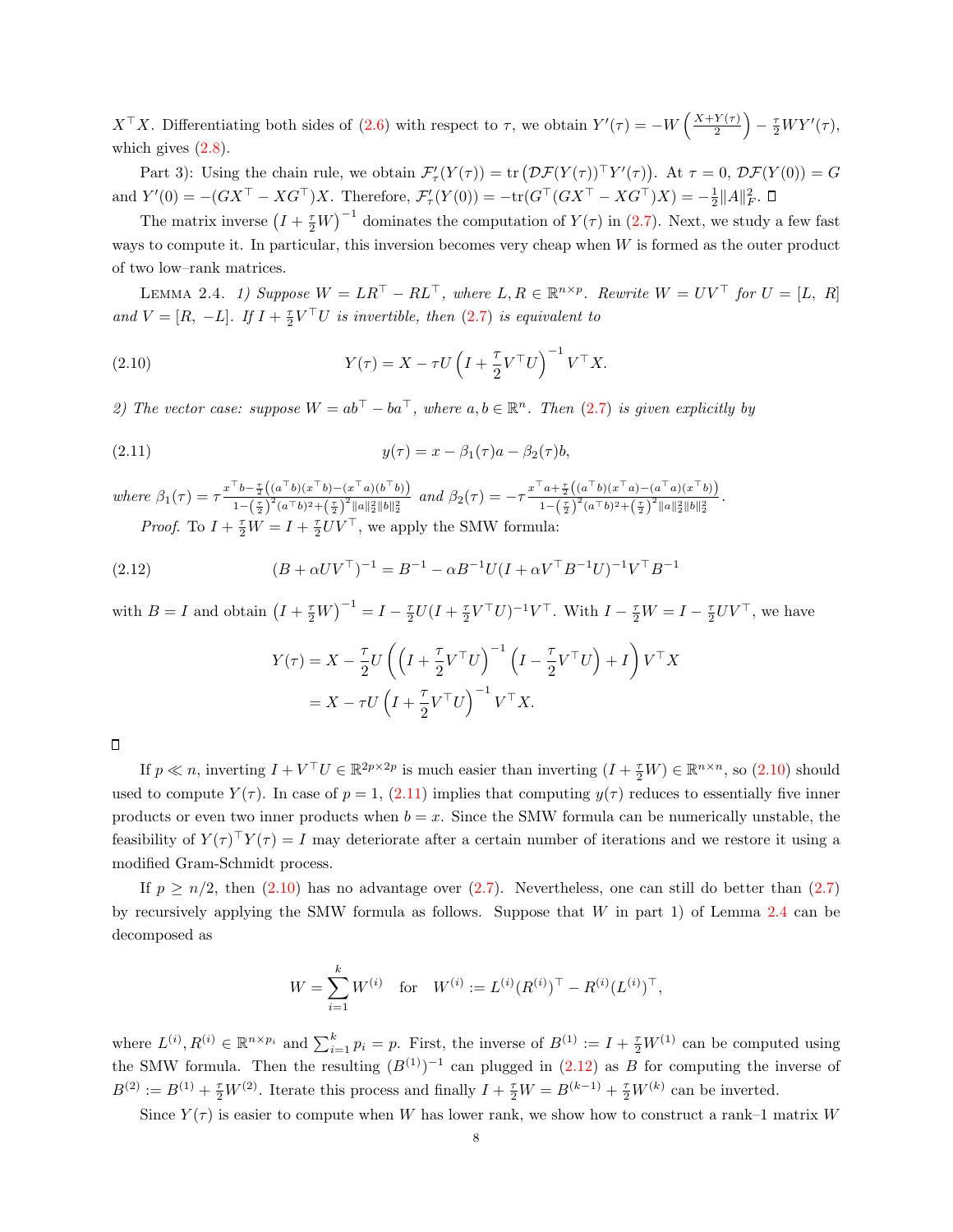from  $A = GX^{\top} - XG^{\top}$  and still obtain a descent path  $Y(\tau)$ .

LEMMA 2.5. Let  $A = GX^{\top} - XG^{\top}$  and  $W = G_{(q)}X_{(q)}^{\top} - X_{(q)}G_{(q)}^{\top}$ , where q is a column index chosen as

(2.13) 
$$
q := \arg \max_{i=1,\dots,p} \left\{ \text{tr} \left( X G^{\top} (G_{(i)} X_{(i)}^{\top} - X_{(i)} G_{(i)}^{\top}) \right) \right\}.
$$

Then  $Y(\tau)$  given by [\(2.7\)](#page-6-1) is a descent path, which satisfies

(2.14) 
$$
\mathcal{F}'_{\tau}(Y(0)) \leq -\frac{1}{2p} ||A||_F^2.
$$

Proof. It follows from Lemma [2.3](#page-6-0) and the outer product form of the matrix multiplication that

(2.15) 
$$
-\frac{1}{2}||A||_F^2 = -\text{tr}(XG^\top(GX^\top - XG^\top)) = -\sum_{i=1}^p \text{tr}\left(XG^\top(G_{(i)}X_{(i)}^\top - X_{(i)}G_{(i)}^\top)\right)
$$

Hence, it must hold that  $tr\left(XG^{\top}(G_{(q)}X_{(q)}^{\top} - X_{(q)}G_{(q)}^{\top})\right) > 0$ , where q is defined in [\(2.13\)](#page-8-1). Therefore, we have

<span id="page-8-4"></span><span id="page-8-2"></span><span id="page-8-1"></span>
$$
-\frac{1}{2}||A||_F^2 \ge -p \operatorname{tr} \left( X G^{\top} (G_{(q)} q X_{(q)}^{\top} - X_{(q)} G_{(q)}^{\top}) \right).
$$

Hence,  $(2.14)$  holds for the curve  $Y(\tau)$  defined by  $(2.6)$  with  $W = G_{(q)} X_{(q)}^{\top} - X_{(q)} G_{(q)}^{\top}$ .

The above result can be easily extended to forming a rank– $2r$  matrix W from certain r columns of G and X and obtaining a descent path  $Y(\tau)$ . There are generally many choices of (low–rank) matrices W that will lead good search paths; however, we leave this exposition to the future.

#### <span id="page-8-5"></span>3. Curvilinear search approaches.

<span id="page-8-0"></span>**3.1.** Monotone curvilinear search algorithm. In this section, we assume that the curve  $Y(\tau)$  is generated by a skew-symmetric matrix  $W$  satisfying the following condition:

CONDITION 3.1. The matrix W in  $(2.6)$  is continuous in X and satisfies

(3.1) 
$$
\mathcal{F}'_{\tau}(Y(0)) \leq -\sigma ||A||_F^2,
$$

where  $\sigma > 0$  is a constant.

It is well known that the steepest descent method with a fixed step size may not converge. However, by choosing the step size wisely, convergence can be guaranteed and its speed be accelerated without significantly increasing the cost at each iteration. At iteration k, one can choose a step size by minimizing  $\mathcal{F}(Y_k(\tau))$ along the curve  $Y_k(\tau)$  with respect to  $\tau$ . Since finding its global minimizer is computationally expensive, one is usually satisfied with an approximate minimizer such as a  $\tau_k$  satisfying the Armijo-Wolfe conditions [\[39,](#page-28-15) [51,](#page-29-10) [19\]](#page-27-9):

<span id="page-8-3"></span>(3.2a) 
$$
\mathcal{F}(Y_k(\tau_k)) \leq \mathcal{F}(Y_k(0)) + \rho_1 \tau_k \mathcal{F}'_\tau(Y_k(0))
$$

(3.2b) 
$$
\mathcal{F}'_{\tau}(Y_k(\tau_k)) \geq \rho_2 \mathcal{F}'_{\tau}(Y_k(0)),
$$

where  $0 < \rho_1 < \rho_2 < 1$  are two parameters. To find  $\tau_k$  satisfying [\(3.2a\)](#page-8-3) and [\(3.2b\)](#page-8-3), we refer to algorithms 3.2 and 3.3 in [\[39\]](#page-28-15), which are based on interpolation and bisection. For a more detailed description of such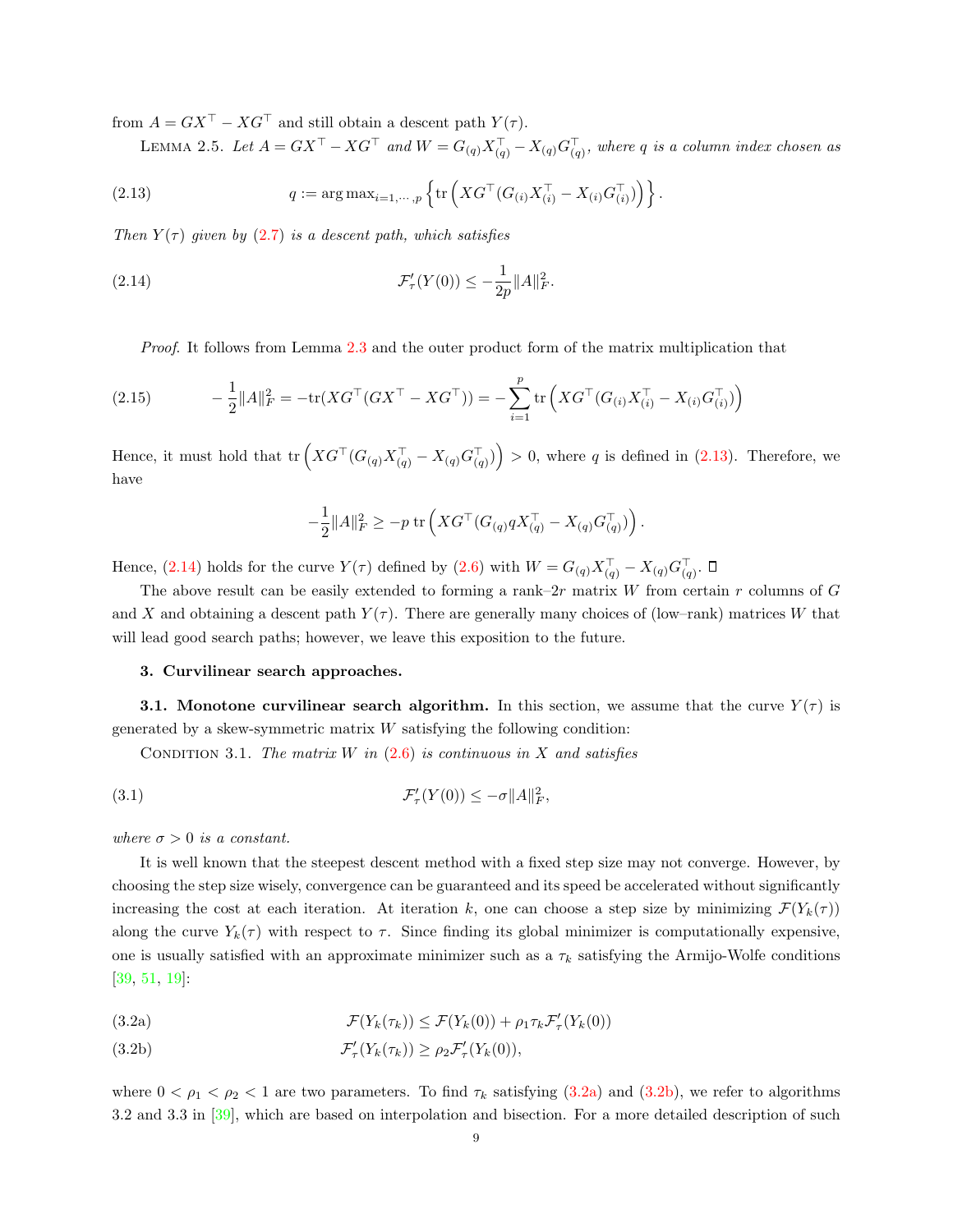<span id="page-9-0"></span>strategies, see [\[36\]](#page-28-17). Our curvilinear search approach is given in Algorithm [1.](#page-9-0)

- 1 Given an initial point  $X_0 \in \mathcal{M}_n^p$ .
- 2 Initialization: Set  $k \leftarrow 0$ ,  $\epsilon \ge 0$  and  $0 < \rho_1 < \rho_2 < 1$ .
- 3 while true do
- 4 | Prepare. Generate A according to  $(1.4)$ .
- 5 Compute the step size  $\tau_k$ . Call line search along the path  $Y_k(\tau)$  defined by [\(2.6\)](#page-5-4) for  $W = A$  to obtain a step size  $\tau_k$  that satisfies the Armijo-Wolfe conditions  $(3.2a)$  and  $(3.2b)$ .
- 6 Update. Set  $X_{k+1} \leftarrow Y(\tau_k)$ .<br>7 Stopping check. If  $\|\nabla \mathcal{F}_{k+1}\|$
- Stopping check. If  $\|\nabla \mathcal{F}_{k+1}\| \leq \epsilon$ , then **STOP**; Otherwise,  $k \leftarrow k+1$  and continue.

Since  $\mathcal{F}(Y(\tau))$  is continuously differentiable and bounded from below, it is not difficult to prove that there exists a  $\tau_k$  satisfying the Armijo-Wolfe conditions [\(3.2a\)](#page-8-3) and [\(3.2b\)](#page-8-3). Therefore, every iteration of Algorithm [1](#page-9-0) is well defined. Formally, we have

<span id="page-9-1"></span>LEMMA 3.2 (Lemma 3.1 of [\[39\]](#page-28-15)). If  $0 < \rho_1 < \rho_2 < 1$  and  $\mathcal{F}'_r(Y_k(0)) < 0$ , there exist nonempty intervals of step lengths satisfying the Armijo-Wolfe conditions [\(3.2a\)](#page-8-3) and [\(3.2b\)](#page-8-3).

To prove the global convergence of Algorithm [1,](#page-9-0) for given  $X_0 \in \mathcal{M}_n^p$  let us define the level set:

(3.3) 
$$
\mathcal{X} = \{ X \mid \mathcal{F}(x) \leq \mathcal{F}(X_0), X \in \mathcal{M}_n^p \},
$$

which is compact. Starting from  $X_0 \in \mathcal{M}_n^p$ , the sequence  $\{X_k\}$  generated by Algorithm [1](#page-9-0) stays in X since  $\mathcal{F}(X_k)$  decreases monotonically and  $X_k \in \mathcal{M}_n^p$  for all k.

LEMMA 3.3. Suppose that Condition [3.1](#page-8-4) is satisfied and  $\{X_k\}_{k\in K}$  is an infinite subsequence generated by Algorithm [1.](#page-9-0) If  $\lim_{k \in K} \tau_k = 0$ , the sequence  $\{Y_k(\tau_k)\}_{k \in K}$  defined by formula [\(2.6\)](#page-5-4) satisfies

<span id="page-9-2"></span>
$$
\lim_{k \in K} ||Y_k(\tau_k) - Y_k(0)||_F = 0 \text{ and } \lim_{k \in K} ||Y'_k(\tau_k) - Y'_k(0)||_F = 0.
$$

*Proof.* It follows from [\(2.6\)](#page-5-4) that  $Y_k(\tau_k) - Y_k(0) = -\tau_k \left( I + \frac{\tau_k}{2} W_k \right)^{-1} W_k X_k$ , and hence that

$$
||Y_k(\tau_k) - Y_k(0)||_F \leq \tau_k \left\| \left(I + \frac{\tau_k}{2} W_k\right)^{-1} \right\|_F ||W_k X_k||_F.
$$

Since  $W(X)$  is a continuous function with respect to the variable X, which stays in the compact set X, the sequences  $||W_k||_F$  and  $||(I + \frac{\tau_k}{2}W_k)^{-1}||_F$  are also bounded for k large enough. Hence, we obtain  $\lim_{k \in K} ||Y_k(\tau_k) - Y_k(0)||_F = 0.$ 

It follows from [\(2.8\)](#page-6-2) that

$$
\begin{split} \|Y_{k}'(\tau_{k}) - Y_{k}'(0)\|_{F} &= \left\| \left(I + \frac{\tau_{k}}{2} W_{k}\right)^{-1} \left(\frac{1}{2} W_{k} \left(Y_{k}(\tau_{k}) - X_{k}\right) - \frac{\tau_{k}}{2} W_{k}^{2} X_{k}\right) \right\|_{F} \\ &\leq \left\| \left(I + \frac{\tau_{k}}{2} W_{k}\right)^{-1} \right\|_{F} \left(\frac{1}{2} \left\|W_{k}\right\|_{F} \left\|Y_{k}(\tau_{k}) - X_{k}\right\|_{F} + \left\|\frac{\tau_{k}}{2} W_{k}^{2} X_{k}\right\|_{F}\right). \end{split}
$$

One can similarly show  $\lim_{k \in K} ||Y'_{k}(\tau_{k}) - Y'_{k}(0)||_{F} = 0.$ 

We now study the convergence properties of the sequence  $\{X_k\}$  generated by Algorithm [1.](#page-9-0) Since  $\{X_k\}$ stays in the compact set  $\mathcal{X}$ , there exists at least one accumulation point. The following result shows that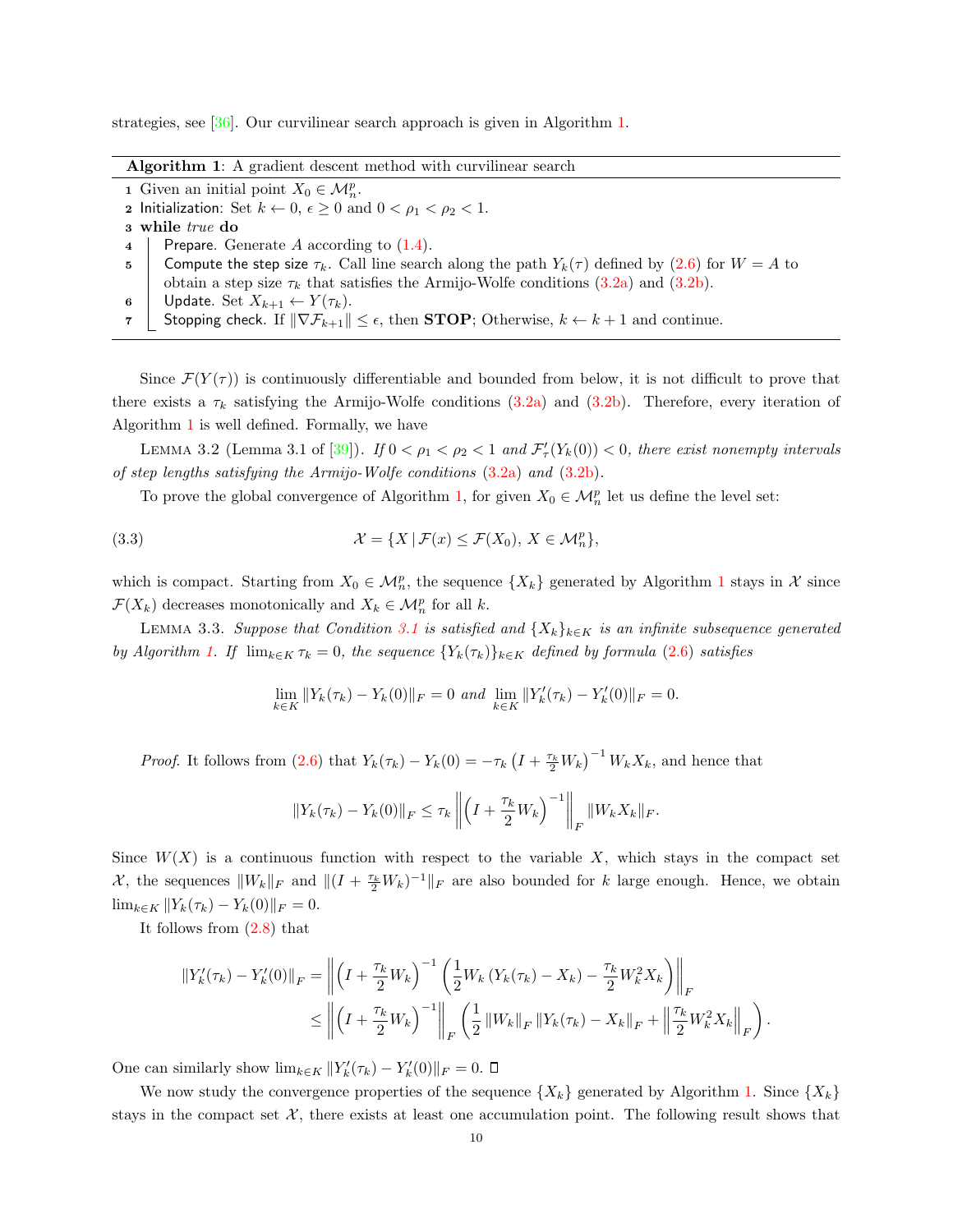$\{\nabla \mathcal{F}_k\}$  converges to zero.

<span id="page-10-1"></span>THEOREM 3.4. Suppose Condition [3.1](#page-8-4) is satisfied for the sequence  $\{X_k\}$  generated by Algorithm [1.](#page-9-0) Then

(3.4) 
$$
\lim_{k \to \infty} \|\nabla \mathcal{F}(X_k)\|_F = 0.
$$

*Proof.* It is suffice to prove  $\lim_{k\to\infty}||A_k||_F = 0$  from Lemma [2.1.](#page-4-1) For a proof by contradiction we suppose that there exists a constant  $\epsilon > 0$  and an infinite index set K such that

(3.5) 
$$
||A_k||_F > \epsilon, \text{ for all } k \in K.
$$

It follows from Lemma [3.2](#page-9-1) that a step size that satisfies the Armijo-Wolfe condition [\(3.2a\)](#page-8-3) and [\(3.2b\)](#page-8-3) is well defined for each iteration. Summing up inequalities  $(3.2a)$  over k and using Condition [3.1](#page-8-4) give

(3.6) 
$$
\sum_{k=0}^{\infty} \sigma \rho_1 \tau_k \|A_k\|_F^2 \leq \mathcal{F}(X_0) - \lim_{k \to \infty} \mathcal{F}(X_k),
$$

where the limit exists because of the descent property of  $\mathcal{F}(X_k)$  and the boundedness of X. Hence, we have  $\tau_k ||A_k||^2 \to 0$ , which implies that  $\tau_k \to 0$  for  $k \in K$  in light of [\(3.5\)](#page-10-1). Therefore, from Lemma [3.3,](#page-9-2) we have

(3.7) 
$$
\lim_{k \in K} ||Y_k(\tau_k) - Y_k(0)||_F = 0 \text{ and } \lim_{k \in K} ||Y'_k(\tau_k) - Y'_k(0)||_F = 0.
$$

Using the curvature condition [\(3.2b\)](#page-8-3), we obtain that, for all  $k \in K$ ,

<span id="page-10-2"></span>
$$
(1 - \rho_2)\sigma ||A_k||_F^2 \leq (\rho_2 - 1)\mathcal{F}'_\tau(Y_k(0)) \leq \mathcal{F}'_\tau(Y_k(\tau_k)) - \mathcal{F}'_\tau(Y_k(0)).
$$

On the other hand, it follows from the chain rule that

$$
\mathcal{F}'_{\tau}(Y_k(\tau_k)) - \mathcal{F}'_{\tau}(Y_k(0))
$$
  
= tr $(\mathcal{DF}(Y_k(\tau_k))^\top [Y'_k(\tau_k) - Y'_k(0)]) + tr([D\mathcal{F}(Y_k(\tau_k)) - D\mathcal{F}(Y_k(0))]^\top Y'_k(0)).$ 

Therefore, it follows from the Cauchy-Schwartz inequality that

(3.8) 
$$
(1 - \rho_2)\sigma \|A_k\|_F^2 \leq \|\mathcal{D}\mathcal{F}(Y_k(\tau_k))\|_F \|Y'_k(\tau_k) - Y'_k(0)\|_F + \|\mathcal{D}\mathcal{F}(Y_k(\tau_k)) - \mathcal{D}\mathcal{F}(Y_k(0))\|_F \|Y'_k(0)\|_F.
$$

Since  $\mathcal{DF}(X)$  is continuous on the compact set  $\mathcal{X}, \|\mathcal{DF}(Y(\tau_k))\|_F$  is bounded. Recalling [\(3.7\)](#page-10-2), we have

<span id="page-10-3"></span>
$$
\lim_{k \in K} \|\mathcal{DF}(Y_k(\tau_k)) - \mathcal{DF}(Y_k(0))\|_F = 0.
$$

<span id="page-10-0"></span>Note that  $||Y_k'(0)||_F$  is upper bounded since  $||Y_k'(0)||_F = ||W_k X_k||_F$  by [\(2.8\)](#page-6-2) and  $||W_k X_k||_F$  is upper bounded. These facts together with [\(3.7\)](#page-10-2) imply that the right hand side in [\(3.8\)](#page-10-3) converges to zero as  $k \in K$  goes to ∞. This, in turn, implies that  $\lim_{k \in K} ||A_k||_F = 0$ , which contradicts [\(3.5\)](#page-10-1). □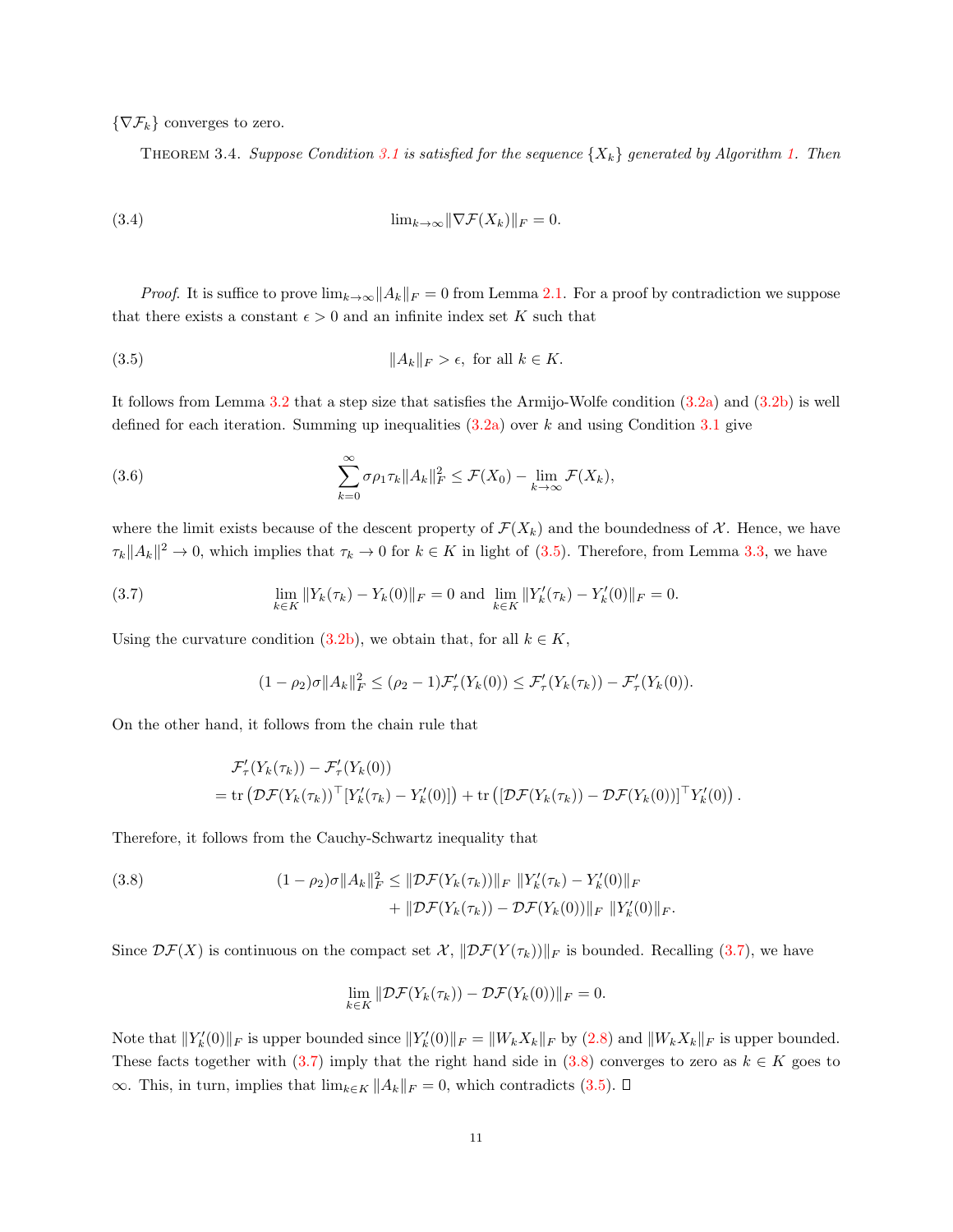**3.2.** Nonmonotone Line Search with the BB step size. While our steepest descent Algorithm [1](#page-9-0) is extremely simple, the well-known Barzilai-Borwein (BB) step size [\[5\]](#page-27-10) is often able to accelerate the gradient method at nearly no extra cost. Our numerical experience in [\[23\]](#page-28-0) of minimizing the p-harmonic flow energy subject spherical constraints is that the BB step size can significantly reduce the total number of steepest descent iterations. Hence, we apply the BB step size for solving [\(1.1\)](#page-0-0), which we shall now describe. In Algorithm [1,](#page-9-0) instead of choosing a step size  $\tau_k$  to satisfy [\(3.2a\)](#page-8-3) and [\(3.2b\)](#page-8-3), we simply set  $\tau_k$  to either

<span id="page-11-1"></span>(3.9) 
$$
\tau_{k,1} = \frac{\text{tr}\left( (S_{k-1})^\top S_{k-1} \right)}{|\text{tr}\left( (S^{n-1})^\top Y_{k-1} \right)|} \text{ or } \tau_{k,2} = \frac{|\text{tr}\left( (S_{k-1})^\top Y_{k-1} \right)|}{\text{tr}\left( (Y_{k-1})^\top Y_{k-1} \right)},
$$

where  $S_{k-1} = X_k - X_{k-1}$  and  $Y_{k-1} = \nabla \mathcal{F}(X_k) - \nabla \mathcal{F}(X_{k-1}).$ 

Since the BB step size does not necessarily decrease the objective value at every iteration, it may invalidate convergence, but this issue can be solved by introducing a globalization technique, which guarantees global convergence by regulating the step sizes in  $(3.9)$  only occasionally; see [\[14,](#page-27-11) [43\]](#page-28-18). We adopt a nonmonotone line search method based on a strategy in  $[61]$ . Specifically, the new points are generated iteratively in the form  $X_{k+1} := Y_k(\tau_k)$ , where  $\tau_k = \tau_{k,1} \delta^h$  or  $\tau_k = \tau_{k,2} \delta^h$  and h is the smallest integer satisfying

(3.10) 
$$
\mathcal{F}(Y_k(\tau_k)) \leq C_k + \rho_1 \tau_k \mathcal{F}'(Y_k(0)),
$$

where each reference value  $C_{k+1}$  is taken to be the convex combination of  $C_k$  and  $\mathcal{F}(X_{k+1})$  as  $C_{k+1}$  =  $(\eta Q_k C_k + \mathcal{F}(X_{k+1}))/Q_{k+1}$ , where  $Q_{k+1} = \eta Q_k + 1$  and  $Q_0 = 1$ .

<span id="page-11-3"></span>Algorithm 2: A Curvilinear Search method with BB steps 1 Given  $X_0$ , set  $\tau > 0$ ,  $\rho_1, \delta, \eta, \epsilon \in (0, 1), k = 0$ . 2 while  $\|\nabla \mathcal{F}(X_k)\| > \epsilon$  do  $\textbf{B} \quad \bigg| \quad \text{while} \; \mathcal{F}(Y_k(\tau)) \geq C_k + \rho_1 \tau \mathcal{F}'(Y_k(0)) \; \text{do}$ 4  $\vert \tau \leftarrow \delta \tau$ 5  $X_{k+1} \leftarrow Y_k(\tau), Q_{k+1} \leftarrow \eta Q_k + 1 \text{ and } C_{k+1} \leftarrow (\eta Q_k C_k + \mathcal{F}(X_{k+1}))/Q_{k+1}.$ Set  $\tau \leftarrow \max(\min(\tau_{k+1,1}, \tau_M), \tau_m), k \leftarrow k+1.$ 

## 4. Extensions.

<span id="page-11-0"></span>4.1. The Manifold Interpretation. In this subsection, we interpret the constraints-preserving scheme  $(2.6)$  in the setting of Stiefel manifold  $\mathcal{M}_n^p$  and extend it to taking any tangent directions. The basic analysis of this manifold can be found, for example, in [\[18\]](#page-27-2). The tangent space  $\mathcal{T}_X \mathcal{M}_n^p$  of  $\mathcal{M}_n^p$  at X is particularly important here. In order to measure the length of the tangent vectors and define "steepest", an inner product  $\langle \cdot, \cdot \rangle_X$  for  $\mathcal{T}_X \mathcal{M}_n^p$  needs to be defined. There are two commonly known metrics for  $\mathcal{T}_X \mathcal{M}_n^p$ : the Euclidean metric  $\langle Z_1, Z_2 \rangle_e := \text{tr}(Z_1^{\top} Z_2)$  and the canonical metric

<span id="page-11-2"></span>
$$
\langle Z_1, Z_2 \rangle_c := \text{tr}(Z_1^\top P_X Z_2) = \text{tr}(Z_1^\top (I - \frac{1}{2}XX^\top) Z_2),
$$

where  $Z_1, Z_2 \in \mathcal{T}_X \mathcal{M}_n^p$ .

Given a differentiable scalar function  $\mathcal F$  on  $\mathcal M_n^p$ , the gradient of  $\mathcal F$  at  $X$  is defined as the unique element of  $\mathcal{T}_X \mathcal{M}_n^p$  that satisfies

(4.1) 
$$
\langle \nabla_X \mathcal{F}, \xi \rangle_X = \mathcal{D}\mathcal{F}(X)[\xi], \quad \forall \xi \in \mathcal{T}_X \mathcal{M}_n^p,
$$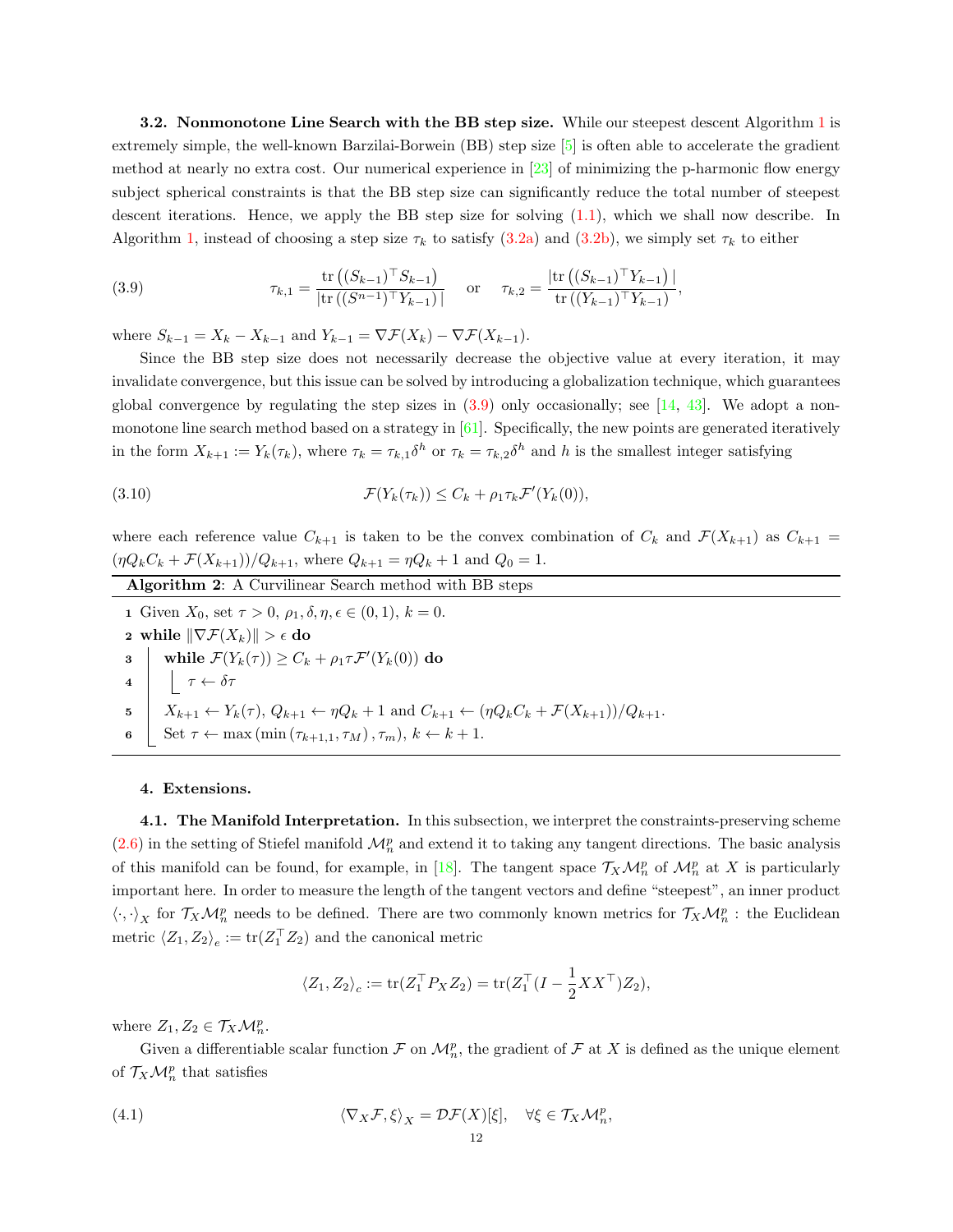where  $\mathcal{DF}(X)[\xi]$  is defined in [\(1.9\)](#page-4-2). The gradient under the Euclidean metric is

(4.2) 
$$
\nabla_e \mathcal{F} := X \text{skew}(X^\top G) + (1 - XX^\top)G,
$$

and the gradient under canonical metric is

(4.3) 
$$
\nabla_c \mathcal{F} := G - X G^{\top} X = \nabla \mathcal{F},
$$

which is used throughout Sections [2](#page-4-3) and [3.](#page-8-5) The two gradients are equivalent in the sense that  $\nabla_c \mathcal{F}$  =  $(I + XX^{\top})\nabla_e \mathcal{F}$  and the eigenvalues of  $(I + XX^{\top})$  are bounded between 1 and 2.

Given an arbitrary direction  $D \in \mathcal{T}_X \mathcal{M}_n^p$ , the curve  $Y(\tau)$  defined by  $(2.6)$  with  $W := DX^{\top} - XD^{\top}$ satisfies  $Y'(0) = -(D - XD^{\top}X) \neq -D$ . However, we can obtain  $Y'(0) = -D$  by letting

(4.4) 
$$
W := P_X DX^\top - XD^\top P_X
$$

instead, which is still skew symmetric and thus preserves orthogonality. From the chain rule,  $Y'(0) = -D$ and the definition  $(4.1)$ , we obtain

<span id="page-12-1"></span>
$$
\mathcal{F}'_{\tau}(Y(0)) = \text{tr}(G^{\top}Y'(0)) = -\text{tr}(G^{\top}D) = -\langle \nabla_X \mathcal{F}, D \rangle_X.
$$

Therefore, D defines a descent curve as long as  $\langle \nabla_X \mathcal{F}, D \rangle_X > 0$ . As examples, we set D as  $\nabla_e \mathcal{F}, \nabla_c \mathcal{F} \in$  $\mathcal{T}_X \mathcal{M}_n^p$  each and, from [\(4.4\)](#page-12-1), obtain

$$
W = \begin{cases} P_X G X^\top - X G^\top P_X, & \text{if } D = \nabla_e \mathcal{F}, \\ G X^\top - X G^\top, & \text{if } D = \nabla_c \mathcal{F}, \end{cases}
$$

which gives derivatives of  $\mathcal F$  along  $Y(\tau)$ , respectively, as

$$
\mathcal{F}'_{\tau}(Y(0)) = \begin{cases}\n-\langle \nabla_e \mathcal{F}, \nabla_e \mathcal{F} \rangle_e, & \text{if } D = \nabla_e \mathcal{F}, \\
-\langle \nabla_c \mathcal{F}, \nabla_c \mathcal{F} \rangle_c = -\frac{1}{2} ||W||_F^2, & \text{if } D = \nabla_c \mathcal{F}.\n\end{cases}
$$

This clarifies the two different definitions  $(1.4)$  and  $(1.5)$  of A as follows: the former and latter correspond to the canonical and Euclidean metrics, respectively. With minor changes, the results in Sections [2](#page-4-3) and [3](#page-8-5) apply to  $A$  defined in  $(1.5)$ .

The formula  $(4.4)$  lets one move along any tangent direction D by defining W and its associated curve  $Y(\tau)$ . It is possible to choose D corresponding to conjugate gradient, Newton, and quasi-Newton directions on  $\mathcal{M}_n^p$ , but these expositions are outside the scope of this paper.

<span id="page-12-0"></span>**4.2. Generalizations.** A matrix  $W \in \mathbb{C}^{n \times n}$  is called skew-Hermitian if  $W^* = -W$ . The inner product of two complex matrix  $L, R \in \mathbb{C}^{n \times p}$  is defined as

$$
Tr(L^*R) = tr(\text{real}(L)^\top \text{real}(R)) + tr(\text{imag}(L)^\top \text{imag}(R)),
$$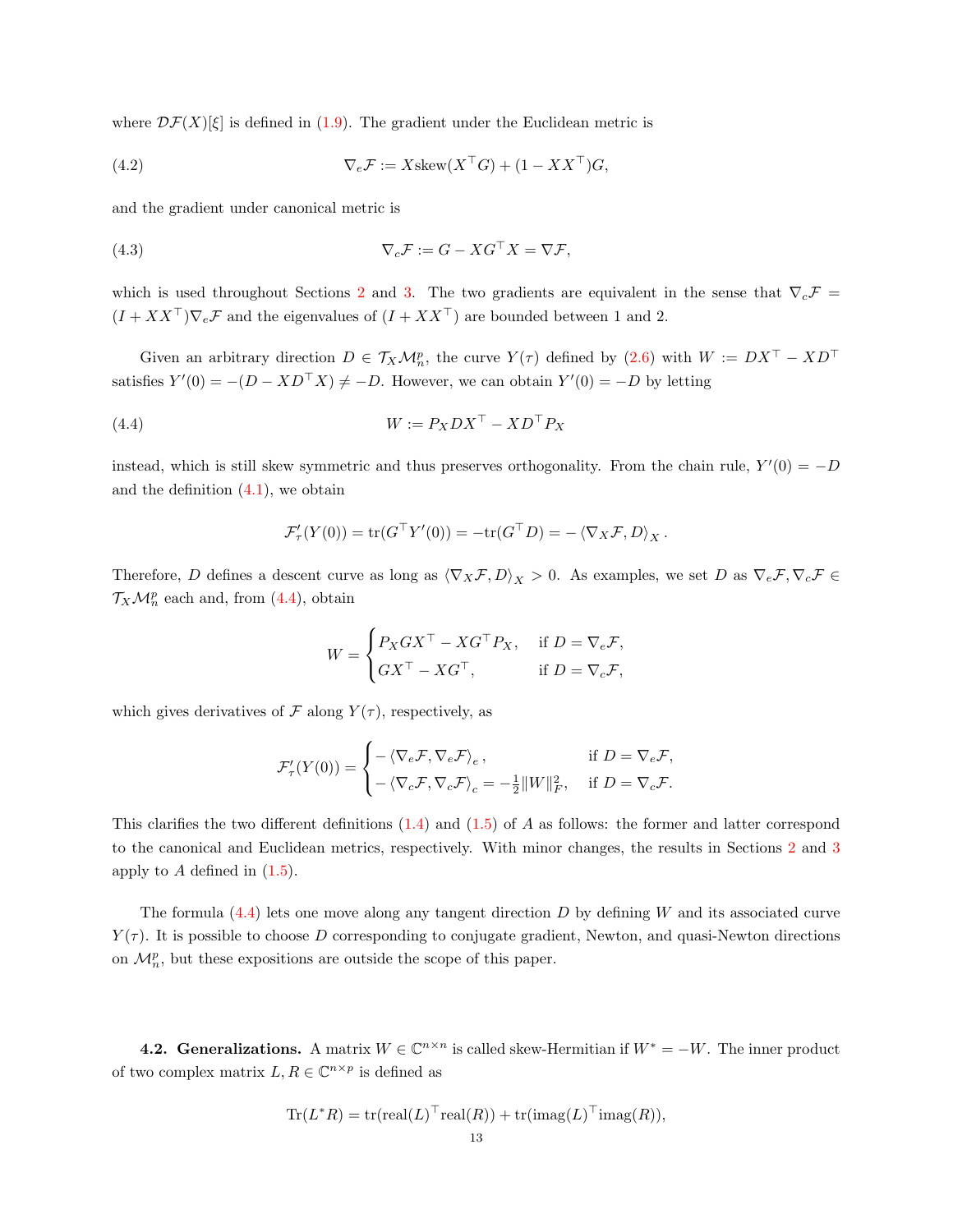where real(L) and imag(L) are the real and imaginary parts of L. The results in Lemmas [2.1](#page-4-1) and [2.3](#page-6-0) for problem  $(1.1)$  similarly apply to the complex problem  $(1.2)$  as follows.

<span id="page-13-2"></span><span id="page-13-1"></span>LEMMA 4.1. 1) Given any skew-Hermitian matrix  $W \in \mathbb{C}^{n \times n}$  and symmetric positive definite matrix  $M \in \mathbb{R}^{n \times n}$ , the matrix  $Q := (I + WM)^{-1} (I - WM)$  is well-defined and  $Q^*MQ = M$ . For any  $\tau \in \mathbb{R}$  the solution  $Y(\tau)$  of the equations

(4.5) 
$$
Y(\tau) = X - \frac{\tau}{2}WM(X + Y(\tau))
$$

satisfies  $Y(\tau)^*MY(\tau) = X^*MX$ , and  $Y(\tau)$  can be expressed as

(4.6) 
$$
Y(\tau) = \left(I + \frac{\tau}{2}WM\right)^{-1} \left(I - \frac{\tau}{2}WM\right)X = \left(M + \frac{\tau}{2}MWM\right)^{-1} \left(M - \frac{\tau}{2}MWM\right)X.
$$

Furthermore,  $Y'(0) = -WMX$ .

2) Suppose X is a local minimizer of  $(1.2)$ . Then, X satisfies the first-order necessary optimality conditions:  $\nabla \mathcal{F} := G - MXG^*XK^{-1} = 0$ , which are equivalent to  $AX = 0$ , where  $A := GX^*M - MXG^*$ . Hence, the scheme [\(4.5\)](#page-13-1) with  $W := A$  defines a descent direction at  $\tau = 0$  and  $\mathcal{F}'_{\tau}(Y(0)) = -\frac{1}{2} ||A||_F^2$ .

Proof. Since M is positive definite, we have

$$
Q := (I + WM)^{-1} (I - WM) = (M + MWM)^{-1} (M - MWM).
$$

Since  $x^*(M+MWM)x = x^*Mx > 0$  for any nonzero  $x \in \mathbb{C}^n$ ,  $(M+MWM)^{-1}$  and thus Q are well-defined. By following steps analogous to those in statement 1 of Lemma [2.3,](#page-6-0) we obtain

$$
Q^*MQ = (M + MWM) (M - MWM)^{-1} M (M + MWM)^{-1} (M - MWM) = M.
$$

All other statements can be proved in a similar fashion as in Lemmas [2.1](#page-4-1) and [2.3.](#page-6-0)  $\Box$ 

Since the variables  $X_1, \ldots, X_q$  are not coupled in the constraints of problem [\(1.3\)](#page-0-2), the results of Lemmas [2.1,](#page-4-1) [2.3](#page-6-0) and [4.1](#page-13-2) naturally extend to problem  $(1.3)$ .

<span id="page-13-0"></span>4.3. Discussions on Global Optimality. Although spherical and orthogonality constraints are nonconvex, there are simple cases in which any local minimizer is provably a global one. Hence, in these cases our algorithms return global solutions as long as the saddle points, if any, are avoided (e.g., by starting from a random point or apply random perturbations). In this subsection, we present the global optimality results for the p largest eigenvalue problem and problems corresponding to SDPs with constraints on the diagonal entries only. The proof is based on checking the first and second-order necessary conditions for local minimizers.

<span id="page-13-3"></span>Consider the SDP problem

(4.7) 
$$
\max_{X \succeq 0} \text{tr}(CX), \text{ s.t. } X_{ii} = 1, \quad i = 1, \cdots, n,
$$

<span id="page-13-4"></span>where C is a given symmetric matrix. As is reviewed in subsection [1.3,](#page-3-0) if the solution  $\bar{X}$  of [\(4.7\)](#page-13-3) has rank p, then through the decomposition [\[10\]](#page-27-7)  $X = V^{\top}V$  with  $V := [V_1, \ldots, V_n] \in \mathbb{R}^{p \times n}$ , we obtain the equivalent problem

(4.8) 
$$
\max_{V = [V_1, ..., V_n]} \text{tr}(CV^\top V), \text{ s.t. } ||V_i|| = 1, i = 1, ..., n.
$$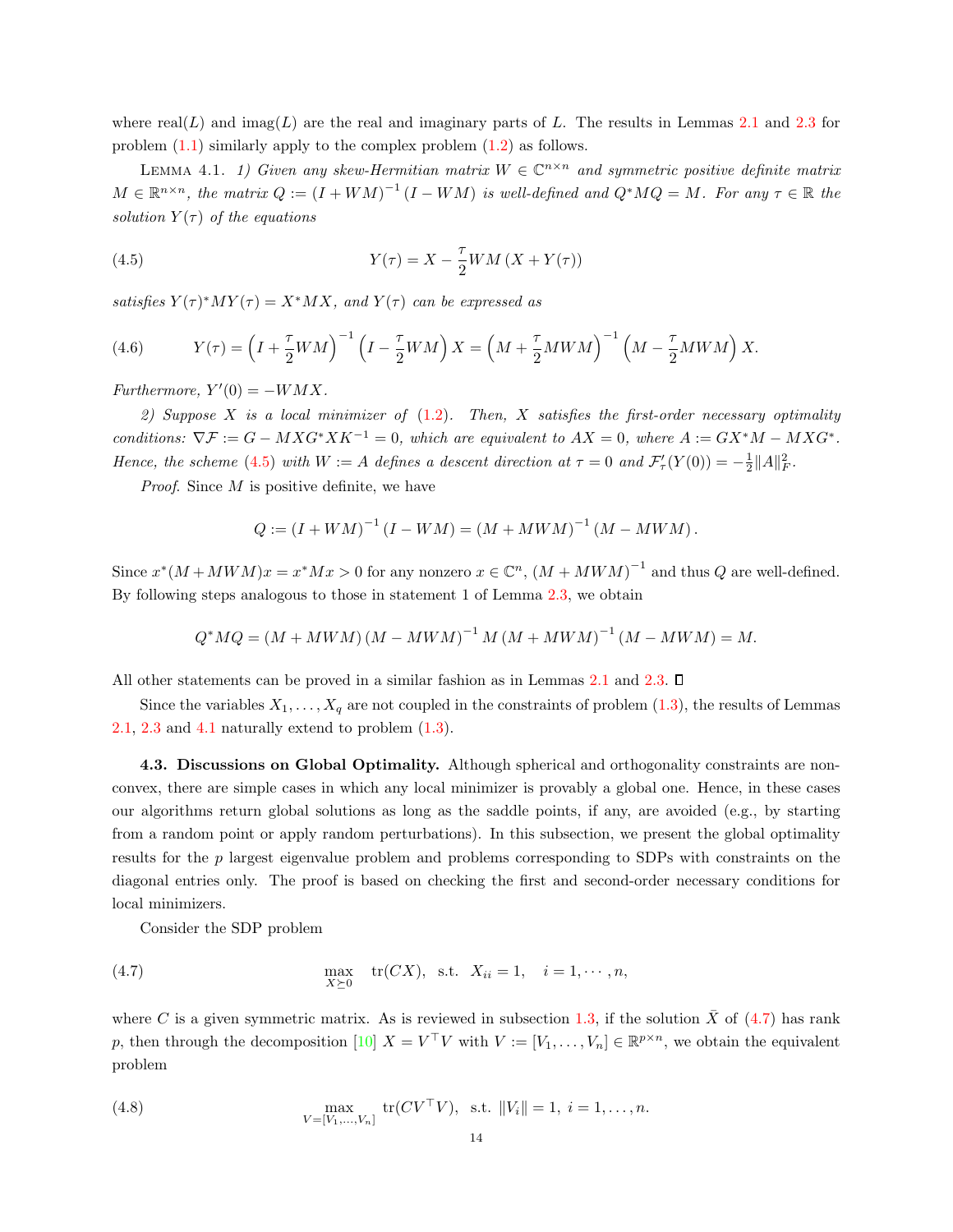Compared to  $(4.7)$ ,  $(4.8)$  has fewer variables but is nonconvex. Largely based on results in [\[10\]](#page-27-7), we have:

<span id="page-14-1"></span>THEOREM 4.2. There exists  $\bar{p} \leq n$  such that, if  $p \geq \bar{p}$ , any local minimizer  $\bar{V}$  of [\(4.8\)](#page-13-4) is globally optimal and  $\overline{V}^{\top}\overline{V}$  solves [\(4.7\)](#page-13-3). In particular,  $\overline{p}$  can be taken as  $(n + 1) - \inf{\text{rank}(C + D) : D \text{ is diagonal}}$  or n, whichever is smaller.

*Proof.* Problem [\(4.8\)](#page-13-4) satisfies the linear constraint qualification. Hence,  $\overline{V}$  satisfies the first-order optimality condition:  $(C - \Lambda)\overline{V}$  = 0 with the Lagrange multiplier  $\Lambda := \text{diag}(C\overline{V}^\top \overline{V})$ , as well as the second-order necessary condition:  $tr((C - \Lambda)Z^{\top}Z) \leq 0$  for all  $Z = [Z_1, \ldots, Z_n] \in \mathbb{R}^{p \times n}$  satisfying  $Z_i^{\top} \overline{V}_i = 0$ ,  $i = 1, \ldots, n$ , where  $\bar{V}_i$  denotes the *i*<sup>th</sup> column of  $\bar{V}$ .

If  $rank(\bar{V}) < p$ , there exists  $z \in \mathbb{R}^p$  such that  $z^{\top} \bar{V}_i = 0$ ,  $i = 1, ..., n$ . Take an arbitrary  $\alpha \in \mathbb{R}^n$ , and let  $Z_i = \alpha_i z$ ,  $i = 1, ..., n$ . The second-order condition above reduces to  $(z^\top z) \alpha^\top (C - \Lambda) \alpha \leq 0$  and thus  $(C - \Lambda) \preceq 0$ . From the strong duality for SDP, this result and the first-order condition above give the following optimality results:  $(\bar{V}^\top \bar{V}, \text{diag}(\Lambda))$  is a pair of optimal primal–dual solutions for [\(4.7\)](#page-13-3) and thus  $\bar{V}$ is globally optimal for [\(4.7\)](#page-13-3). If  $p = n$  and rank( $\overline{V}$ ) = n, the first order condition means that  $(C - \Lambda) = 0$ and thus  $(C - \Lambda) \preceq 0$ , which again give the above optimality results. This means that, as long as  $p = n$ , the optimality results always hold. Finally, from the first-order condition, we have rank( $\overline{V}$ )  $\leq n - \text{rank}(C - \Lambda)$ . Hence, if  $p \ge \bar{p} = (n+1) - \inf \{\text{rank}(C+D) : D \text{ is diagonal}\},\$  then  $p > \text{rank}(\bar{V})$  and the above optimality results hold.  $\square$ 

The result of this theorem obviously holds for SDPs with constraints  $X_{ii} = b_i, i \in \Omega \subseteq \{1, \ldots n\}$ , where  $b_i$ 's are any given positive scalars. Problem  $(4.7)$  appears as the maxcut SDP relaxation, where C equals the negative of the graph weight matrix. For certain cographs,  $rank(C + D)$  can be derived; see [\[13\]](#page-27-12).

Given a symmetric matrix  $A \in \mathbb{R}^{n \times n}$ , it is known from [\[30\]](#page-28-19) that the sum of the p largest eigenvalues of A equals  $\max_{X \in \mathbb{R}^{n \times p}} \{tr(X^{\top}AX) : X^{\top}X = I\}$ . The first-order and second-order necessary conditions for a local minimizer  $X$  are, respectively,

$$
AX - X\Lambda = 0,
$$
  
tr $(Z^{\top} A Z) - tr(\Lambda Z^{\top} Z) \le 0, \ \forall Z \in \mathbb{R}^{n \times p}$  satisfying  $X^{\top} Z + Z^{\top} X = 0$ ,

where  $\Lambda = X^{\top} A X$  is the Lagrangian multiplier matrix. It can be shown that any X satisfying these conditions must span the same subspace as that spanned by the  $p$  eigenvectors corresponding to the  $p$ largest eigenvalues (counting multiples).

<span id="page-14-0"></span>5. Numerical Results. In this section, we demonstrate the effectiveness of our approaches on a wide variety of test problems. We implemented both Algorithms [1](#page-9-0) and [2](#page-11-3) in MATALAB (Release 7.9.0). They use the search curve  $Y(\tau)$  generated by the skew-symmetric matrix  $W := GX^{\top} - XG^{\top}$ . The Armijo-Wolfe step size in Algorithm [1](#page-9-0) is determined by the code "DCSRCH" [\[36\]](#page-28-17) with an initial step size of  $10^{-2}$ and parameters  $\rho_1 = 10^{-4}$  and  $\rho_2 = 0.9$ . Since Algorithm [2,](#page-11-3) which uses the BB step size and nonmonotone curvilinear search, appears to be more efficient in most test sets, we compare both algorithms on the first test set in subsection [5.2](#page-15-0) and compare only Algorithm [2](#page-11-3) with one or two state-of-the-art algorithms on problems in the remaining test sets except the quadratic assignment problem. All experiments were performed on a Lenovo Workstation with an Intel Xeon E5506 Processor with access to 5GB of RAM.

5.1. Termination Rules and Detection of Stagnation. Since convergence of first-order methods can slow down as the iterates approach a stationary point, it is critical to detect this slowdown and stop properly. In addition, it is tricky to correctly predict whether an algorithm is temporarily or permanently trapped in a region when its convergence speed has reduced. Hence, it is usually beneficial to have flexible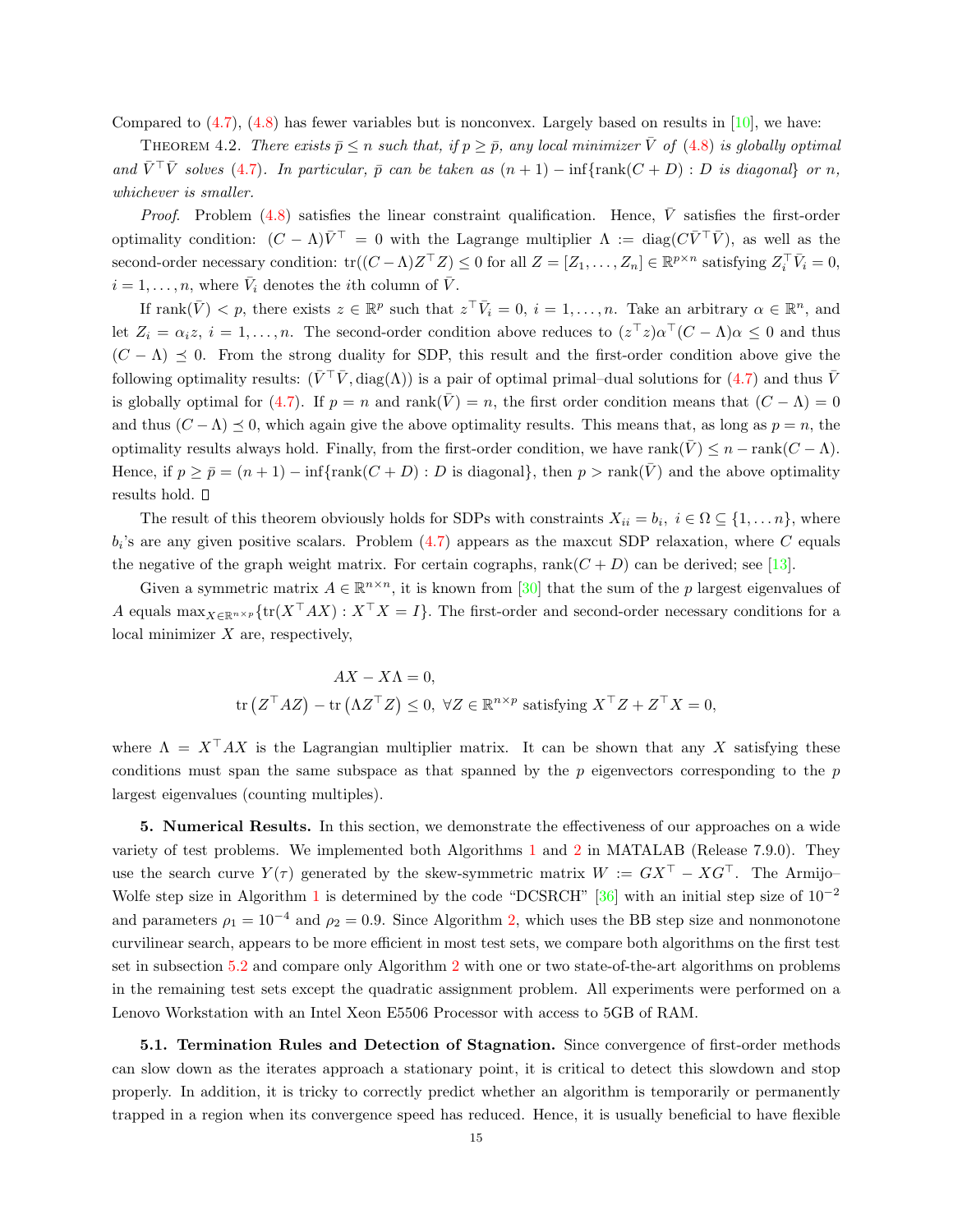termination rules. In our implementation, in addition to checking the norm of the gradient  $\|\nabla \mathcal{F}(X_k)\|$ , we also compute the relative changes of the two consecutive iterates and their corresponding objective function values:

(5.1) 
$$
\text{tol}_{k}^{x} = \frac{\|X_{k} - X_{k+1}\|_{F}}{\sqrt{n}} \text{ and } \text{tol}_{k}^{f} = \frac{\mathcal{F}(X_{k}) - \mathcal{F}(X_{k+1})}{|\mathcal{F}(X_{k})| + 1}.
$$

We let our algorithms run up to K iterations and stop them at iteration  $k < K$  if  $\|\nabla \mathcal{F}(X_k)\| \leq \epsilon$ , or  $\operatorname{tol}_k^x \leq \epsilon_x$  and  $\operatorname{tol}_k^f \leq \epsilon_f$ , or

 $\text{mean}([\text{tol}_{k-\text{min}(k,T)+1}^x, \ldots, \text{tol}_{k}^x]) \leq 10\epsilon_x \text{ and } \text{mean}([\text{tol}_{k-\text{min}(k,T)+1}^f, \ldots, \text{tol}_{k}^f]) \leq 10\epsilon_f.$ 

The defaults values of  $\epsilon, \epsilon_x, \epsilon_f, T$  and K are  $10^{-5}$ ,  $10^{-5}$ ,  $10^{-8}$ , 5 and 1000, respectively.

<span id="page-15-0"></span>5.2. Distribution of Electrons on a Sphere. The first set of test problems, originating from Thomson's plum pudding model of the atomic nucleus, was obtained from the benchmark set COPS 3.0 [\[17\]](#page-27-13) for nonlinearly constrained optimization. These problems seek the lowest energy configuration of  $n_p$ -point charges on a conducting sphere. The potential energy of  $n_p$  points  $(x_i; y_i; z_i)$  is given by

$$
\mathcal{F}(x,y,z) := \sum_{i=1}^{n_p-1} \sum_{j=i+1}^{n_p} \left( (x_i - x_j)^2 + (y_i - y_j)^2 + (z_i - z_j)^2 \right)^{-\frac{1}{2}}
$$

and the constraints over these  $n_p$  points are  $x_i^2 + y_i^2 + z_i^2 = 1$ ,  $i = 1, ..., n_p$ .

We compared Algorithms [1](#page-9-0) and [2](#page-11-3) to the nonlinear programming software package "ipopt" [\[54\]](#page-29-12) (version 3.8). The results are summarised in Table [5.1,](#page-16-0) where " $\mathcal{F}$ ", "feasi" and "nrmG" denote the final values of the objective function, constraint violation, and  $\|\nabla \mathcal{F}(X)\|$ , respectively, and "nfe" denotes the total number of function evaluations. The advantage of Algorithm [2](#page-11-3) is large when  $n_p \geq 100$ . Note that the final objective values obtained by "ipopt" were slightly smaller than those by Algorithm [2](#page-11-3) when  $n = 400$  and 500, but the feasibility values of the "ipopt" solutions were much worse. Although "ipopt" took fewer function evaluations, as a second-order type method requiring expensive matrix factorizations, it spent more CPU time on the larger problems. Comparing Algorithm [1](#page-9-0) with Algorithm [2,](#page-11-3) the latter took less CPU time and fewer function evaluations to achieve a similar solution accuracy. We depict their running objective values in Figures [5.1](#page-16-1) (a) and (b), corresponding to  $n = 400$  and  $n = 500$ , respectively. It is clear that Algorithm [2](#page-11-3) converges faster than Algorithm [1](#page-9-0) though the latter may sometimes achieve a slightly smaller objective function value.

5.3. Application in Polynomial Optimization. In this subsection, we evaluate Algorithm [2](#page-11-3) on polynomial optimization with spherical constraints, which arise from wide applications, see, [\[27,](#page-28-20) [38\]](#page-28-21). Extensive research has been concentrated on relaxation techniques including the sum of squares (SOS) and Lasserres relaxations. Although the SOS relaxations and the associated SDPs have approximation bounds, their sizes are much larger than the original problems and thus become difficult to solve even when the original problems only have a few tens of variables. Here we apply Algorithm [2](#page-11-3) to directly minimizing homogeneous polynomials subject to spherical constraints. Note that unlike the SDP, Algorithm [2](#page-11-3) has no approximation guarantees.

Four homogeneous polynomial problems listed in Table [5.2](#page-17-0) were taken from the recent work [\[38\]](#page-28-21), in which the resulted SDPs were solved by a specialized numerical method tailored from algorithms in [\[35,](#page-28-22) [62\]](#page-29-13)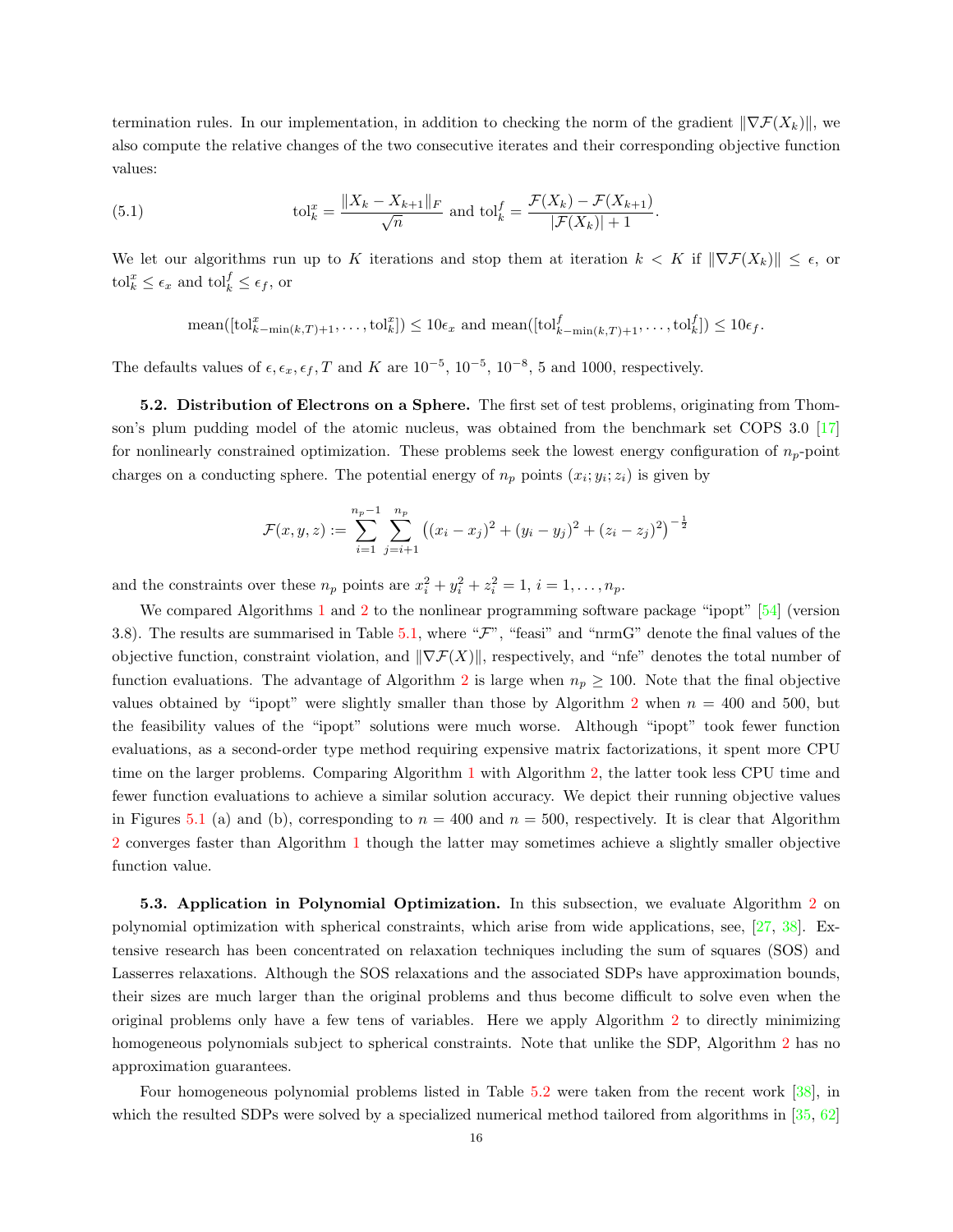| $n_p$         | 50             | 100            | 200              | 300              | 400              | 500            |  |  |  |  |
|---------------|----------------|----------------|------------------|------------------|------------------|----------------|--|--|--|--|
|               |                |                | <b>IPOPT</b>     |                  |                  |                |  |  |  |  |
| $\mathcal{F}$ | $1.055182e+03$ | $4.448351e+03$ | $1.843904e+04$   | $4.213206e + 04$ | $7.558306e + 04$ | $1.188266e+05$ |  |  |  |  |
| feasi         | 1.968843e-07   | 2.517183e-07   | 4.160197e-07     | 5.003297e-07     | 5.923942e-07     | 5.999943e-07   |  |  |  |  |
| nrmG          | 1.425497e-05   | 5.090285e-05   | 2.087299e-04     | 4.365843e-04     | 8.096863e-04     | 1.250355e-03   |  |  |  |  |
| nfe           | 36             | 186            | 111              | 117              | 210              | 157            |  |  |  |  |
| cpu           | 0.461          | 9.283          | 41.193           | 216.945          | 674.548          | 1244.886       |  |  |  |  |
| Algorithm 1   |                |                |                  |                  |                  |                |  |  |  |  |
| $\mathcal{F}$ | $1.055182e+03$ | $4.448411e+03$ | $1.843905e+04$   | $4.213169e + 04$ | 7.558339e+04     | $1.188274e+05$ |  |  |  |  |
| feasi         | 5.087681e-16   | 6.181460e-16   | 9.614813e-16     | 9.992007e-16     | 1.280372e-15     | 1.447554e-15   |  |  |  |  |
| nrmG          | 4.096349e-03   | 1.818747e-02   | 5.080282e-02     | 5.005146e-01     | 1.543954e-01     | $1.658408e+00$ |  |  |  |  |
| nfe           | 514            | 767            | 1070             | 1234             | 1338             | 1423           |  |  |  |  |
| cpu           | 3.001          | 9.411          | 33.185           | 70.317           | 119.702          | 184.784        |  |  |  |  |
|               |                |                | Algorithm 2      |                  |                  |                |  |  |  |  |
| $\mathcal{F}$ | $1.055182e+03$ | $4.448351e+03$ | $1.843906e + 04$ | $4.213177e+04$   | $7.558316e + 04$ | $1.188271e+05$ |  |  |  |  |
| feasi         | 4.002966e-16   | 7.108896e-16   | 8.599751e-16     | 1.180183e-15     | 1.241267e-15     | 1.417438e-15   |  |  |  |  |
| nrmG          | 1.213968e-03   | 5.441015e-03   | 2.660580e-02     | 2.950865e-02     | 8.700482e-02     | 9.229441e-02   |  |  |  |  |
| nfe           | 151            | 242            | 331              | 229              | 418              | 558            |  |  |  |  |
| cpu           | 0.779          | 2.906          | 10.140           | 12.915           | 37.016           | 71.741         |  |  |  |  |

<span id="page-16-0"></span>TABLE 5.1 Computational summary for distribution of electrons on a sphere

<span id="page-16-1"></span>FIG. 5.1. Objective function values versus iterations for examples in section [5.2](#page-15-0)



and the corresponding objective function values  $f_{sos}^{hmg}$  are presented in Table [5.2.](#page-17-0) Since Algorithm [2](#page-11-3) may reach different local minimizers, it was called multiple times from different random initial points, specifically, 10 and 1000 times for the first two and last two polynomials in Table [5.2,](#page-17-0) respectively. The minimal, mean and maximal final objective values, as well as the mean CPU seconds and feasibilities, are presented in the last three columns of Table [5.2.](#page-17-0) From the table, we can see that Algorithm [2](#page-11-3) was able to find the same SDP solutions on three out of the four problems. While the SDP solver took more than a few hours on each of these problems in [\[38\]](#page-28-21), the total time of Algorithm [2](#page-11-3) counting the multiples runs is on the order of tens of seconds. We should point out that our approach and the SDP approach are not directly comparable due to different models.

The second set of problems compute stability numbers of graphs. Given a graph  $G = (V, E)$ , the stability number  $\alpha(G)$  is the cardinality of the biggest stable subset of V (whose vertices are not connected to each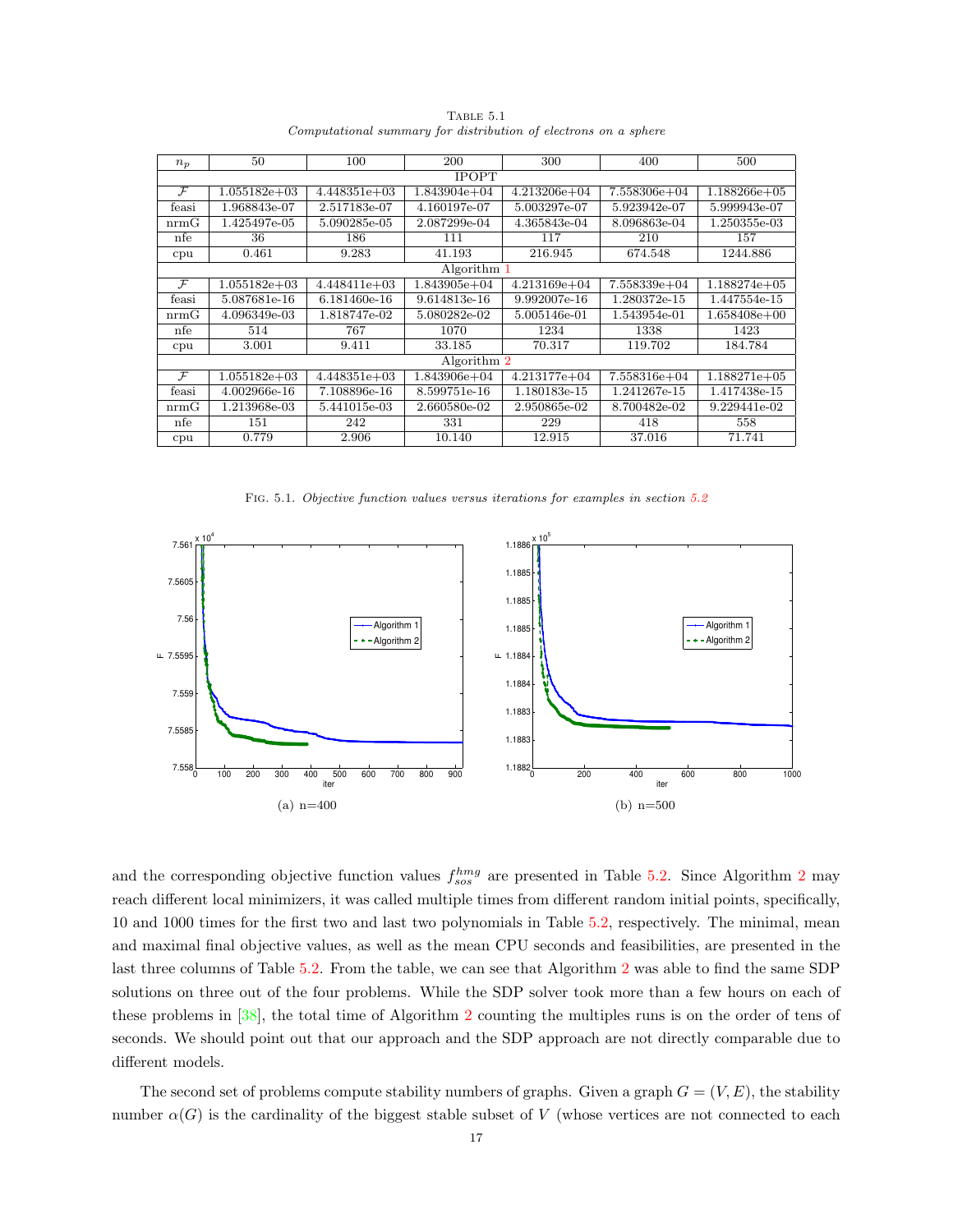| <b>SDP</b>                                                            | Algorithm 2     |                                   |               |           |  |  |
|-----------------------------------------------------------------------|-----------------|-----------------------------------|---------------|-----------|--|--|
| $\mathcal{F}(x)$                                                      | $f_{sos}^{hmg}$ | $\mathcal{F}(x)$ (min, mean, max) | mean CPU sec. | feasi     |  |  |
| $(-i-j+k+l)x_ix_ix_kx_l$                                              | $-140.4051$     | $(-140.4051,-140.4051,-140.4051)$ | 2.45          | $8.0e-16$ |  |  |
| $1 \le i \le i \le k \le l \le 50$                                    |                 |                                   |               |           |  |  |
| $x_i x_j x_k + x_i^2 x_j - x_i^2 x_k + x_j x_k^2$                     | $-124.9645$     | $(-124.9645,-124.9645,-124.9645)$ | 0.10          | $3.8e-16$ |  |  |
| $1 \le i \le j \le k \le 49$                                          |                 |                                   |               |           |  |  |
| $x_i^3x_{i+1}^3$<br>$x_i^0$ +<br>$1 \le i \le 20$<br>$1 \le i \le 19$ | 3.446e-5        | 0.00006, 0.00143, 0.00391)        | 0.01          | $2.2e-15$ |  |  |
|                                                                       |                 |                                   |               |           |  |  |
| $x_i^2x_j^2x_k^2+x_i^3x_j^2x_k+x_i^2x_j^3x_k+x_ix_j^3x_k^2$           | $-0.3827$       | $-0.3827, -0.2725, -0.1059$       | 0.01          | $1.3e-15$ |  |  |
| $1 \le i \le i \le k \le 20$                                          |                 |                                   |               |           |  |  |

<span id="page-17-0"></span>TABLE 5.2 Polynomial optimization on a sphere

other). It is shown in [\[38\]](#page-28-21) that

$$
\alpha(G)^{-1} = \min_{\|x\|_2 = 1} \sum_{i=1}^n x_i^4 + 2 \sum_{(i,j) \in E} x_i^2 x_j^2.
$$

We generated a few graphs G in the same way as [\[38\]](#page-28-21) by first choosing a random subset  $M \subset V$  with cardinality  $n/2$  and then adding the edge  $e_{i,j}$  with probability  $\frac{1}{2}$  for each  $\{i,j\} \not\subset M$ . We ran Algorithm [2](#page-11-3) from 10 different random points for each graph. The summary of performance is given in the last three columns of Table [5.3.](#page-17-1) For each graph, the best one of the 10 solutions of Algorithm [2](#page-11-3) matches the SDP solution, yet the SDP algorithm in [\[38\]](#page-28-21) took hours to run.

<span id="page-17-1"></span>Table 5.3 Stability number  $\alpha(G)$ 

|     |             | Algorithm 2                              |           |  |  |  |  |  |  |  |  |
|-----|-------------|------------------------------------------|-----------|--|--|--|--|--|--|--|--|
| n   | $\alpha(G)$ | $\overline{\text{CPU (min, mean, max)}}$ | feasi     |  |  |  |  |  |  |  |  |
| 20  | 10          | (0.004, 0.006, 0.007)                    | $1.7e-15$ |  |  |  |  |  |  |  |  |
| 30  | 15          | (0.007, 0.009, 0.011)                    | $7.8e-15$ |  |  |  |  |  |  |  |  |
| 40  | 20          | (0.005, 0.007, 0.010)                    | $1.4e-15$ |  |  |  |  |  |  |  |  |
| 50  | 25          | (0.008, 0.010, 0.012)                    | $5.5e-15$ |  |  |  |  |  |  |  |  |
| 60  | 30          | (0.009, 0.012, 0.015)                    | $3.6e-15$ |  |  |  |  |  |  |  |  |
| 80  | 40          | (0.013, 0.015, 0.020)                    | $2.0e-15$ |  |  |  |  |  |  |  |  |
| 100 | 50          | (0.018, 0.023, 0.036)                    | $2.4e-15$ |  |  |  |  |  |  |  |  |

The third test set consists of homogeneous polynomial optimization problems with multiple spherical constraints from [\[27\]](#page-28-20) in the form of

$$
\max \mathcal{F}(x, y, z, w) := \sum_{1 \leq i \leq n_1, 1 \leq j \leq n_2, 1 \leq k \leq n_3, 1 \leq l \leq n_4} a_{ijkl} x_i y_j z_k w_l \text{ s.t. } ||x||_2 = ||y||_2 = ||z||_2 = ||w||_2 = 1,
$$

where  $A = (a_{ijkl})$  is a fourth-order tensor of size  $n \times n \times n \times n$ . In the test, A was generated randomly with i.i.d. standard Gaussian entries. We compared Algorithm [2](#page-11-3) with the approximation algorithm "a1max4" proposed in [\[27\]](#page-28-20). Since both algorithms are heuristics, they were called only once. Algorithm [2](#page-11-3) was started from a random initial point. The main computation of "a1max4" is as cheap as calculating a few eigenvectors. From their performance reported in Table [5.4,](#page-18-0) we can see that Algorithm [2](#page-11-3) was slower but returned higher (better) objective values than "a1max4".

<span id="page-17-2"></span>**5.4. Maxcut SDP Relaxation.** Given a graph  $G = (V, E)$  with  $|V| = n$  and the weight matrix  $W = (w_{ij})$ , the maxcut problem partitions V into two nonempty sets  $(S, V \backslash S)$  so that the total weights of the edges in the cut is maximized. This problem is NP-hard. For each node  $i = 1, \ldots, n$ , let  $x_i = 1$  if  $i \in S$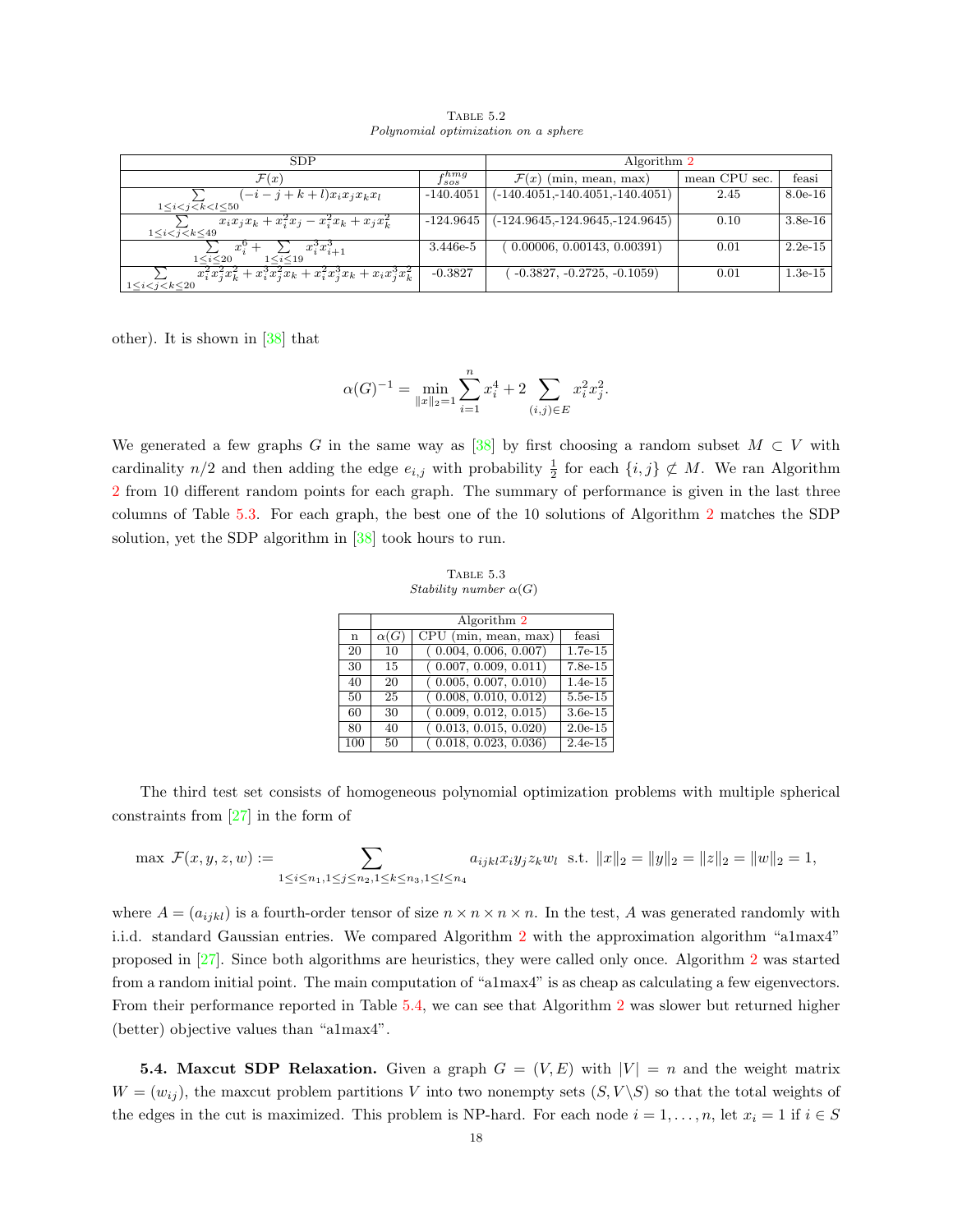<span id="page-18-0"></span>

|                                                                                  | TABLE 5.4 |  |  |
|----------------------------------------------------------------------------------|-----------|--|--|
| Numerical results on polynomial optimization with multiple spherical constraints |           |  |  |

| $\mathbf n$   | $\overline{2}$ | 5         | 10        | 20        | 30          | 40        | 50        | 60        | 70        |  |  |
|---------------|----------------|-----------|-----------|-----------|-------------|-----------|-----------|-----------|-----------|--|--|
| a1max4        |                |           |           |           |             |           |           |           |           |  |  |
| $\mathcal{F}$ | 3.253          | 5.668     | 7.930     | 10.662    | 11.995      | 13.498    | 16.029    | 17.305    | 18.161    |  |  |
| feasi         | 8.429e-08      | 5.960e-08 | 1.788e-07 | 1.333e-07 | 2.920e-07   | 2.666e-07 | 1.686e-07 | 3.476e-07 | 2.065e-07 |  |  |
| <b>CPU</b>    | 0.001          | 0.003     | 0.005     | 0.024     | 0.058       | 0.104     | 0.271     | 0.511     | 1.059     |  |  |
|               |                |           |           |           | Algorithm 2 |           |           |           |           |  |  |
| $\mathcal{F}$ | 3.347          | 7.139     | 9.200     | 14.740    | 17.233      | 20.297    | 23.230    | 25.443    | 26.636    |  |  |
| feasi         | 4.827e-15      | 1.064e-14 | 4.474e-15 | .898e-14  | 1.365e-14   | 2.150e-14 | 1.848e-14 | 2.443e-14 | 1.954e-14 |  |  |
| nfe           | 55             | 112       | 105       | 116       | 125         | 133       | 141       | 144       | 153       |  |  |
| <b>CPU</b>    | 0.185          | 0.381     | 0.900     | 3.595     | 10.843      | 25.723    | 53.291    | 97.453    | 172.634   |  |  |

and, otherwise,  $x_i = -1$ . The maxcut problem can be formulated as

(5.2) 
$$
\max_{x} \frac{1}{2} \sum_{i < j} w_{ij} (1 - x_i x_j), \text{ s.t. } x_i^2 = 1, \ i = 1, \dots, n,
$$

Relaxing the rank–1 matrix  $xx^{\top}$  to a positive semidefinite matrix X and ignoring the rank–1 requirement, we obtain the SDP relaxation problem  $(4.7)$ , where C is the Laplace matrix of the graph divided by 4, i.e.,  $C = -\frac{1}{4}(\text{diag}(We) - W)$ . Substituting the positive definite variable  $X = V^{\top}V$  with  $V := [V_1, \ldots, V_n] \in$  $\mathbb{R}^{p \times n}$ , we obtain problem [\(4.8\)](#page-13-4) with multiple spherical constraints.

Theorem [4.2](#page-14-1) means that with a mild p, the smaller problem  $(4.8)$  can yield the solution for  $(4.7)$ , and a larger p is unnecessary. This low-rank structure has made the formulation [\(4.8\)](#page-13-4) being popular and a few methods used it to construct cheap numerical methods for solving [\(4.7\)](#page-13-3). The algorithm SDPLR [\[10\]](#page-27-7) solves [\(4.8\)](#page-13-4) using an augmented Lagrangian method, in which each subproblem is minimized by limited-memory BFGS iterations. Problem  $(4.8)$  can also be solved by EXPA  $[25]$ , which forms an unconstrained differentiable exact penalty function and minimizes it using nonmontone Barzilai-Borwein gradient iterations. As opposed to our algorithms, these two algorithms do not preserve the spherical constraints during the iterations.

We compared Algorithm [2](#page-11-3) to SDPLR's special maxcut version 0.130301 on two test sets. EXPA was not tested since it is not publicly available. The first set includes four "torus" graphs in the DIMACS library. The second set includes all the "G"-set problems [\[7,](#page-27-14) [28\]](#page-28-24) with more than 2000 nodes, and these graphs were generated by "rudy", a machine independent graph generator by G.Rinaldi. The parameters of SDPLR were set according to the best parameter files "p.maxcut5" in its package. The dimension p of the vectors  $v_i$  in [\(4.8\)](#page-13-4) was set to max(min(round( $\sqrt{2n}/2$ ), 20), 1) and the maximal number of iterations K was set to 600 for Algorithm [2.](#page-11-3) The comparison results are summarized in Table [5.5,](#page-19-0) where "obj" denotes the objective values returned by the solvers. From the table, we can see that Algorithm [2](#page-11-3) solved most maxcut SDP relaxation problems more efficiently than SDPLR in terms of both CPU time and objective values. The CPU times of Algorithm [2](#page-11-3) for the graphs from "G63" to "G81" did not increase too much may imply that these problem are relatively easy to solve.

<span id="page-18-1"></span>**5.5. Low-Rank Nearest Correlation Estimation.** Let  $C \in S<sup>n</sup>$  be a given symmetric matrix and  $H \in S<sup>n</sup>$  a given nonnegative weight matrix. The rank constrained nearest correlation matrix problem estimates from C a matrix  $X \in S^n_+$  with rank p or less as follows:

(5.3) 
$$
\min_{X \succeq 0} \frac{1}{2} \| H \odot (X - C) \|_F^2, \ X_{ii} = 1, \ i = 1, \dots, n, \ \text{rank} (X) \leq p.
$$

Many approaches have been proposed to solve [\(5.3\)](#page-18-1); see the comprehensive literature reviews in [\[48,](#page-29-5) [22\]](#page-28-12).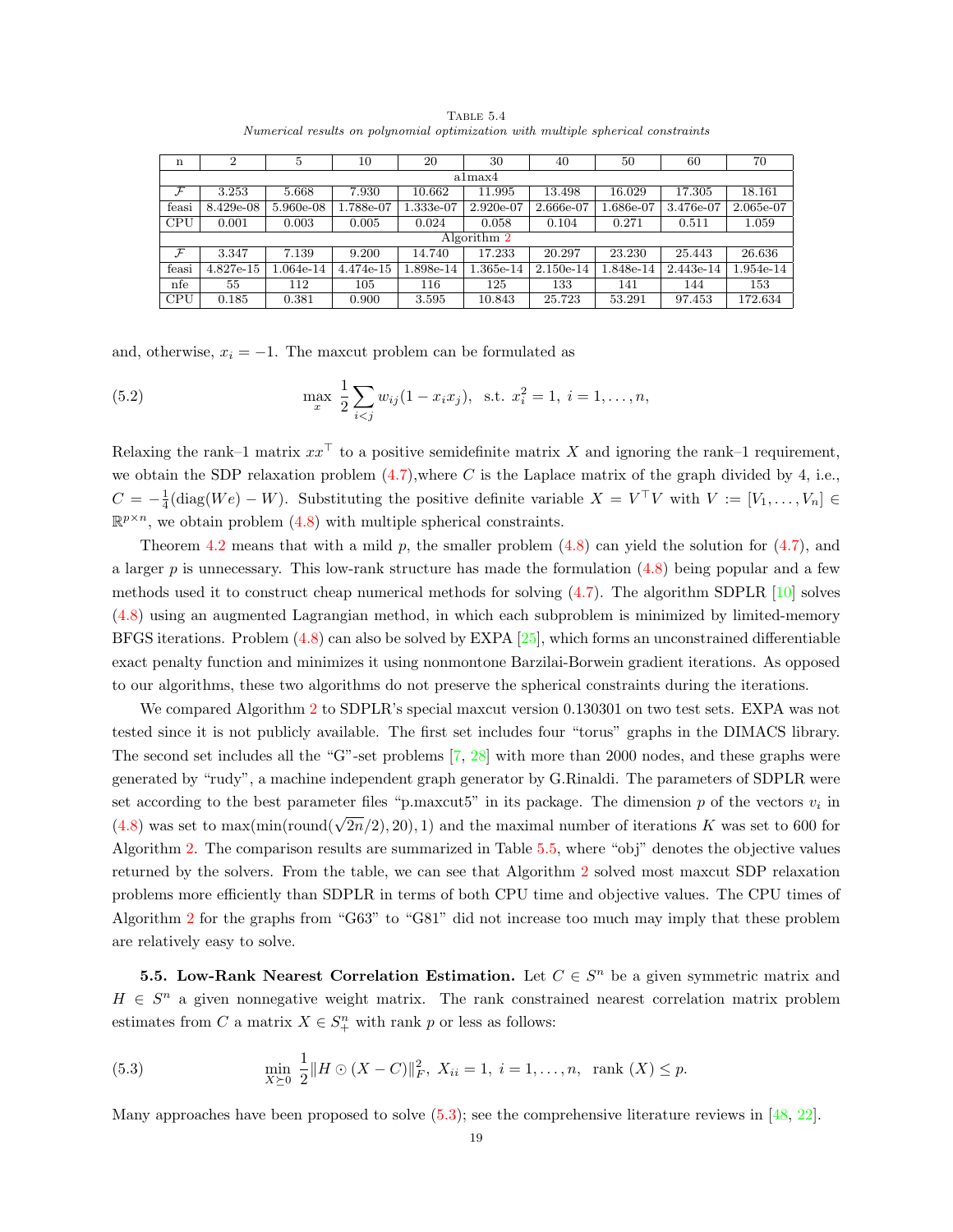TABLE  $5.5$ 

<span id="page-19-0"></span>Computational results for the maxcut SDP relaxation on the torus and Gset problems. "T1" to "T4" denote the graphs 'torusg3-8', 'torusg3-15', 'toruspm3-8-50' and 'toruspm3-15-50', respectively.

|                        |                   | <b>SDPLR</b>     |                         | Algorithm 2     |                  |                         |                  |                       |  |  |
|------------------------|-------------------|------------------|-------------------------|-----------------|------------------|-------------------------|------------------|-----------------------|--|--|
| Name                   | $\mathbf n$       | obj              | $\overline{\text{CPU}}$ | p               | obj              | $\overline{\text{CPU}}$ | nfe              | feasi                 |  |  |
| T1                     | 512               | 4.573576e+02     | 0.57                    | 16              | $4.573580e + 02$ | 0.38                    | 343              | $4.8e-15$             |  |  |
| T2                     | 3375              | $3.134523e + 03$ | 20.32                   | $\overline{20}$ | $3.134567e + 03$ | 8.46                    | 625              | $1.2e-14$             |  |  |
| $\overline{\text{T3}}$ | $\overline{512}$  | $5.278072e+02$   | 0.45                    | 16              | $5.278086e + 02$ | 0.24                    | 236              | $4.7e-15$             |  |  |
| T <sub>4</sub>         | 3375              | $3.475072e+03$   | 11.24                   | 20              | 3.475131e+03     | 7.88                    | 583              | $1.2e-14$             |  |  |
| $\overline{G22}$       | 2000              | 1.413577e+04     | 9.31                    | $\overline{20}$ | 1.413595e+04     | $\overline{2.10}$       | 300              | $1.0e-14$             |  |  |
| $\overline{G23}$       | $\overline{2000}$ | $1.414519e + 04$ | 7.27                    | $\overline{20}$ | $1.414551e + 04$ | 1.79                    | 241              | $9.6e-15$             |  |  |
| G24                    | 2000              | $1.414060e + 04$ | 9.23                    | 20              | 1.414086e+04     | 1.78                    | 240              | $\overline{9.3e}$ -15 |  |  |
| $\overline{G25}$       | 2000              | $1.414406e + 04$ | 9.65                    | 20              | $1.414425e+04$   | 1.80                    | 261              | 9.7e-15               |  |  |
| $\overline{G26}$       | 2000              | $1.413272e+04$   | 6.34                    | $\overline{20}$ | $1.413287e+04$   | 1.47                    | 220              | $9.3e-15$             |  |  |
| $\overline{G27}$       | 2000              | $4.141531e+03$   | $\overline{10.30}$      | $\overline{20}$ | $4.141659e + 03$ | 1.33                    | $\overline{206}$ | $9.4e-15$             |  |  |
| $\overline{G28}$       | 2000              | $4.100691e+03$   | 11.46                   | 20              | $4.100790e + 03$ | 2.23                    | 332              | $9.5e-15$             |  |  |
| G29                    | 2000              | $4.208853e+03$   | 10.89                   | 20              | $4.208889e+03$   | 1.47                    | 233              | $9.1e-15$             |  |  |
| $\overline{G30}$       | 2000              | $4.215364e+03$   | 17.34                   | 20              | $4.215382e+03$   | 1.86                    | 249              | $9.6e-15$             |  |  |
| $\overline{G31}$       | 2000              | $4.215444e+03$   | 14.13                   | 20              | $4.215462e+03$   | 1.76                    | 218              | $9.5e-15$             |  |  |
| $\overline{G32}$       | 2000              | $1.567615e+03$   | 3.69                    | 20              | $1.567627e+03$   | 3.55                    | 635              | $9.6e-15$             |  |  |
| $\overline{G33}$       | 2000              | $1.544291e+03$   | 3.94                    | $\overline{20}$ | $1.544296e + 03$ | 3.89                    | 618              | $9.5e-15$             |  |  |
| G34                    | 2000              | $1.546676e + 03$ | 3.72                    | 20              | $1.546685e+03$   | 3.90                    | 623              | 8.8e-15               |  |  |
| G35                    | 2000              | $8.014551e+03$   | 13.66                   | 20              | $8.014737e+03$   | 2.99                    | 425              | $9.6e-15$             |  |  |
| G36                    | 2000              | $8.005909e + 03$ | 18.64                   | 20              | $8.005956e + 03$ | 4.60                    | 617              | $9.6e-15$             |  |  |
| $\overline{G37}$       | 2000              | $8.018327e+03$   | 15.24                   | 20              | $8.018621e + 03$ | 3.04                    | 454              | $9.3e-15$             |  |  |
| G38                    | 2000              | $8.014767e + 03$ | 13.44                   | 20              | $8.014969e + 03$ | 2.97                    | 445              | $9.4e-15$             |  |  |
| $\overline{G39}$       | 2000              | 2.877588e+03     | 19.32                   | 20              | $2.877644e + 03$ | 2.78                    | 430              | $9.6e-15$             |  |  |
| G40                    | 2000              | $2.864778e+03$   | 12.94                   | 20              | 2.864784e+03     | 2.49                    | 369              | 9.7e-15               |  |  |
| G41                    | 2000              | $2.865195e+03$   | 25.86                   | 20              | $2.865215e+03$   | 2.50                    | 378              | $9.3e-15$             |  |  |
| G42                    | 2000              | $2.946239e + 03$ | 21.21                   | 20              | $2.946251e+03$   | 2.70                    | 433              | $9.3e-15$             |  |  |
| G48                    | 3000              | $5.999956e + 03$ | 7.38                    | $\overline{20}$ | $6.000000e + 03$ | 2.14                    | 251              | $1.2e-14$             |  |  |
| $\overline{G49}$       | 3000              | $5.999839e + 03$ | 5.26                    | 20              | $6.000000e + 03$ | 2.07                    | 240              | $1.1e-14$             |  |  |
| G50                    | $\overline{3000}$ | $5.988114e + 03$ | 4.88                    | 20              | 5.988172e+03     | 4.66                    | 547              | $1.2e-14$             |  |  |
| $\overline{G55}$       | 5000              | $1.103920e + 04$ | 14.72                   | 20              | $1.103946e + 04$ | 7.75                    | 407              | $1.5e-14$             |  |  |
| $\overline{G57}$       | 5000              | $3.885369e + 03$ | 16.48                   | 20              | $3.885403e+03$   | 12.41                   | 627              | $1.5e-14$             |  |  |
| G58                    | 5000              | $2.013593e+04$   | 90.80                   | 20              | $2.013539e + 04$ | 13.63                   | 620              | $1.5e-14$             |  |  |
| $\overline{G60}$       | 7000              | $1.522191e+04$   | 18.59                   | 20              | $1.522224e+04$   | 14.90                   | 523              | $1.8e-14$             |  |  |
| $\overline{G62}$       | 7000              | $5.430703e+03$   | 23.19                   | 20              | $5.430777e+03$   | 16.96                   | 623              | $1.7e-14$             |  |  |
| G63                    | 7000              | 2.824334e+04     | 77.89                   | 20              | 2.824284e+04     | 19.49                   | 638              | $1.8e-14$             |  |  |
| G64                    | 7000              | $1.046582e+04$   | 128.52                  | 20              | $1.046561e + 04$ | 20.19                   | 644              | $1.7e-14$             |  |  |
| $\overline{G65}$       | 8000              | $6.205298e + 03$ | 28.38                   | $\overline{20}$ | $6.205384e+03$   | 20.25                   | 620              | $1.9e-14$             |  |  |
| $\overline{G66}$       | 9000              | $7.076941e+03$   | 33.58                   | 20              | 7.077048e+03     | 22.02                   | 624              | $2.0e-14$             |  |  |
| G67                    | 10000             | 7.744093e+03     | 38.28                   | 20              | 7.744265e+03     | 24.84                   | 624              | $2.1e-14$             |  |  |
| G70                    | 10000             | $9.861247e+03$   | 52.12                   | 20              | $9.861523e+03$   | 24.78                   | 626              | 2.1e-14               |  |  |
| $\overline{G72}$       | 10000             | $7.808215e+03$   | 37.10                   | 20              | $7.808381e+03$   | 24.47                   | 622              | $2.2e-14$             |  |  |
| $\overline{G77}$       | 14000             | $1.104509e + 04$ | 51.25                   | $\overline{20}$ | $1.104550e + 04$ | 33.10                   | 636              | $2.5e-14$             |  |  |
| $\overline{G81}$       | 20000             | $1.565514e+04$   | 74.79                   | 20              | $1.565574e+04$   | 44.98                   | 634              | $3.0e-14$             |  |  |

Similar to the approach for the maxcut problem in section [5.4,](#page-17-2) we express the rank constraints rank  $(X) \leq$ p explicitly as  $X = V^{\top}V$  with  $V = [V_1, \ldots, V_n] \in \mathbb{R}^{p \times n}$ . Hence, [\(5.3\)](#page-18-1) is reduced to the minimization of a quadratic polynomial over spheres as follows:

(5.4) 
$$
\min_{V \in \mathbb{R}^{p \times n}} \frac{1}{2} || H \odot (V^{\top}V - C) ||_F^2, \text{ s.t. } ||V_i||_2 = 1, i = 1, ..., n.
$$

The same decomposition  $X = V^{\top}V$  are employed in the geometric optimization methods [\[26\]](#page-28-25), majorization method [\[41\]](#page-28-26) and trigonometric parametrization methods [\[44\]](#page-28-27).

The test problems are Examples 5.1, 5.3 and 5.5 in [\[22\]](#page-28-12) as follows: **Ex1:**  $n = 500$ , the entries  $G_{ij} = 0.5 + 0.5e^{-0.05|i-j|}$  for  $i, j = 1, ..., n$ . The weight matrix H is either the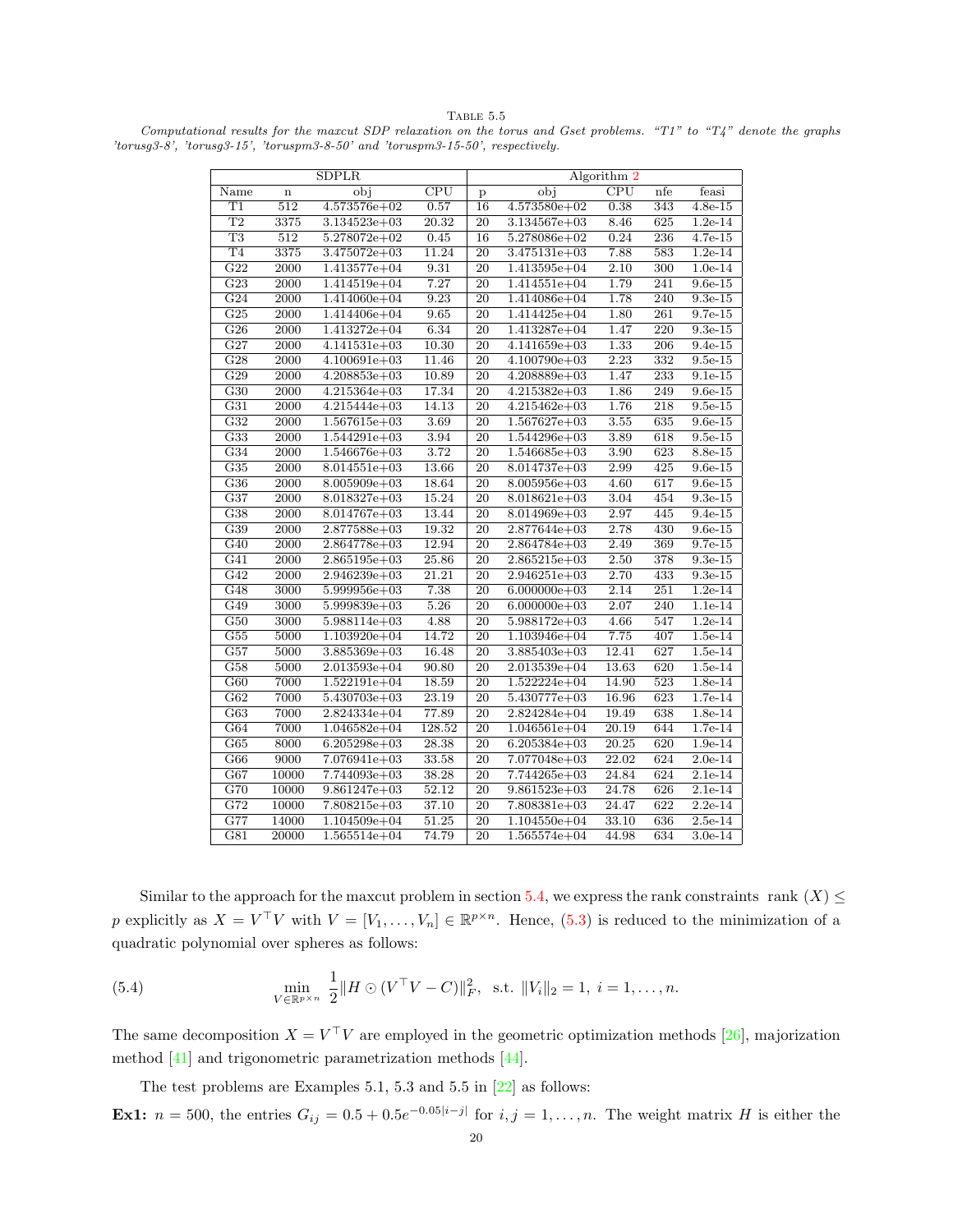|                  |                  | Major    |           |                              | PenCorr                 |           |                  | Algorithm 2             |           |      |
|------------------|------------------|----------|-----------|------------------------------|-------------------------|-----------|------------------|-------------------------|-----------|------|
| $\mathbf{p}$     | resi             | CPU      | feasi     | resi                         | $\overline{\text{CPU}}$ | feasi     | resi             | $\overline{\text{CPU}}$ | feasi     | nfe  |
|                  |                  |          |           |                              | Ex1, $H = I$            |           |                  |                         |           |      |
| $\boldsymbol{2}$ | $1.564201e + 02$ | 8.34     | $1.2e-13$ | $1.564172e+02$               | 53.20                   | $4.3e-09$ | $1.686832e+02$   | 0.25                    | $3.5e-15$ | 42   |
| $\overline{5}$   | $7.883390e+01$   | 4.54     | $1.4e-13$ | 7.883423e+01                 | 10.34                   | $3.1e-08$ | $7.882875e+01$   | 1.12                    | 3.7e-15   | 200  |
| 10               | $3.868525e + 01$ | 5.25     | $5.2e-15$ | $3.868518e + 01$             | 6.30                    | $2.9e-07$ | $3.868258e + 01$ | 1.01                    | $4.0e-15$ | 182  |
| 20               | $1.570825e+01$   | 12.64    | $5.6e-15$ | $1.570796e + 01$             | 5.31                    | $7.8e-08$ | $1.570688e + 01$ | 1.26                    | $5.1e-15$ | 195  |
| 50               | $4.140789e+00$   | 142.30   | $7.1e-15$ | $4.139455e+00$               | 2.29                    | $5.2e-07$ | $4.139235e+00$   | 5.71                    | $5.9e-15$ | 533  |
| 100              | $1.471204e+00$   | 928.58   | $9.5e-15$ | $1.466498e+00$               | 2.56                    | $2.4e-07$ | $1.467395e+00$   | 19.46                   | $8.0e-15$ | 1076 |
| 125              | $1.055070e + 00$ | 1731.39  | $9.4e-15$ | $1.048114e+00$               | 2.85                    | $3.0e-08$ | $1.049154e+00$   | 24.65                   | 8.1e-15   | 1036 |
|                  |                  |          |           |                              | $Ex1$ , random $H$      |           |                  |                         |           |      |
| $\overline{2}$   | $9.106583e+02$   | 14.64    | $1.4e-13$ | $9.109902e + 02$             | 163.18                  | 4.6e-07   | $9.778999e + 02$ | 0.76                    | $3.6e-15$ | 105  |
| 5                | $4.536099e+02$   | 31.42    | $1.2e-13$ | $4.537458e + 02$             | 91.15                   | 7.7e-07   | $4.535966e + 02$ | 2.04                    | $3.9e-15$ | 281  |
| $\overline{10}$  | $2.204165e+02$   | 67.21    | 5.1e-15   | $2.204421e+02$               | 69.79                   | 5.4e-07   | $2.204043e + 02$ | 2.08                    | $4.2e-15$ | 275  |
| 20               | $8.812054e+01$   | 218.99   | 5.4e-15   | 8.812887e+01                 | 69.65                   | 3.6e-07   | $8.851307e + 01$ | 3.36                    | $4.9e-15$ | 381  |
| $\overline{50}$  | $2.203931e+01$   | 2022.31  | $7.1e-15$ | $2.191649e + 01$             | 94.46                   | $8.6e-07$ | $2.188864e+01$   | 27.36                   | $6.0e-15$ | 2076 |
| 100              | $7.110542e+00$   | 9649.30  | $9.2e-15$ | $6.389784e+00$               | 121.00                  | $2.6e-07$ | $6.457456e + 00$ | 39.97                   | 8.0e-15   | 2074 |
| 125              | $5.030963e+00$   | 13801.88 | $1.0e-14$ | $4.179018e + 00$             | 151.09                  | $9.6e-07$ | $4.348972e+00$   | 48.05                   | 8.8e-15   | 2090 |
|                  |                  |          |           |                              | Ex2, $H = I$            |           |                  |                         |           |      |
| 5                | $4.127677e+02$   | 10.63    | $1.6e-13$ | $4.128428e+02$               | 172.70                  | $6.5e-08$ | $4.127542e+02$   | 2.72                    | 5.3e-15   | 162  |
| 10               | $3.265122e+02$   | 46.72    | $6.2e-15$ | $3.263352e+02$               | 185.19                  | $1.2e-07$ | $3.262344e+02$   | 2.73                    | $5.6e-15$ | 166  |
| 20               | $2.887315e+02$   | 27.11    | $7.6e-15$ | 2.887228e+02                 | 88.19                   | $3.2e-08$ | $2.886782e+02$   | 9.87                    | $6.6e-15$ | 488  |
| 50               | $2.763023e+02$   | 78.99    | $1.0e-14$ | $2.762742e+02$               | 51.40                   | 7.5e-08   | $2.762733e+02$   | 11.74                   | 8.8e-15   | 364  |
| 100              | $2.758067e+02$   | 260.08   | 1.4e-14   | $2.757853e+02$               | 9.44                    | 1.7e-08   | $2.757854e+02$   | 6.35                    | 1.1e-14   | 121  |
| 150              | $2.758095e+02$   | 925.63   | $1.7e-14$ | $2.757853e+02$               | 9.44                    | 1.7e-08   | $2.757854e+02$   | 7.40                    | $1.3e-14$ | 101  |
| 250              | $2.758087e+02$   | 1676.32  | $2.1e-14$ | $2.757853e+02$               | 9.44                    | 1.7e-08   | $2.757854e+02$   | 11.11                   | $1.6e-14$ | 97   |
|                  |                  |          |           | $Ex2, H$ given by T. Fushiki |                         |           |                  |                         |           |      |
| 5                | $1.141113e+04$   | 407.47   | $2.6e-13$ | $1.147849e + 04$             | 2480.31                 | 5.7e-07   | $1.140483e+04$   | 35.89                   | $5.1e-15$ | 1406 |
| 10               | $7.586522e+03$   | 1299.88  | $6.1e-15$ | 7.638036e+03                 | 2305.20                 | 2.8e-07   | $7.586921e+03$   | 33.17                   | 5.8e-15   | 1247 |
| 20               | $5.200671e+03$   | 1733.57  | $7.3e-15$ | $5.219117e+03$               | 2062.14                 | 2.7e-07   | $5.194958e + 03$ | 30.54                   | $6.1e-15$ | 1007 |
| 50               | $3.712916e + 03$ | 4154.29  | $9.0e-15$ | $3.718507e+03$               | 1356.16                 | $2.0e-09$ | $3.711896e + 03$ | 21.99                   | $7.8e-15$ | 512  |
| 100              | $3.503209e + 03$ | 6426.36  | $1.2e-14$ | $3.507128e + 03$             | 906.02                  | 3.3e-07   | $3.502541e+03$   | 22.05                   | $9.7e-15$ | 346  |
| 150              | $3.501124e+03$   | 8734.17  | $1.6e-14$ | $3.505351e + 03$             | 824.69                  | 3.1e-07   | $3.500676e + 03$ | 27.78                   | 1.1e-14   | 324  |
| 250              | $3.501170e + 03$ | 15595.92 | $2.0e-14$ | $3.505351e + 03$             | 864.67                  | $3.1e-07$ | $3.500654e + 03$ | 40.59                   | $1.4e-14$ | 312  |

<span id="page-20-0"></span>TABLE 5.6 Computational results for the Low-Rank nearest correlation problem.

identity or a random matrix whose entries are uniformly distributed in [0.1,10] except for  $2 \times 100$ entries in [0.01, 100].

Ex2:  $n = 943$ , G is based on 100,000 ratings for 1682 movies by 943 users from the Movielens data sets. The weight matrix  $H$  is either the identity or the one provided by  $T$ . Fushiki at Institute of Statistical Mathematics, Japan.

We compared Algorithm [2](#page-11-3) with the majorization code Major [\[41\]](#page-28-26) and the majorized penalty code PenCorr [\[22\]](#page-28-12). Their performance is presented in Table [5.6,](#page-20-0) where "resi" denotes the residual  $\|H \odot (X - C)\|_F$  and "feasi" denotes the violation of  $X_{ii} = 1$ . The CPU time of PenCorr decreased as the rank p increased in most cases, but Algorithm [2](#page-11-3) did the opposite. The advantage of latter algorithm becomes larger when the weight  $H \neq I$ . It is worth noting that the implementation of Major and thus its speed could be improved.

5.6. Linear Eigenvalue Problem. We next compute a few extreme eigenvalues and their corresponding eigenvectors. Given a symmetric matrix  $A \in \mathbb{R}^{n \times n}$  and an arbitrary unitary matrix  $V \in \mathbb{R}^{n \times p}$ , the trace of  $V<sup>\top</sup> A V$  is maximized when V is an orthogonal basis of the eigenspace associated with the p largest eigenvalues. Let  $\lambda_1 \geq \ldots \geq \lambda_n$  be the eigenvalues of A. The *p*-largest eigenvalue problem can be formulated as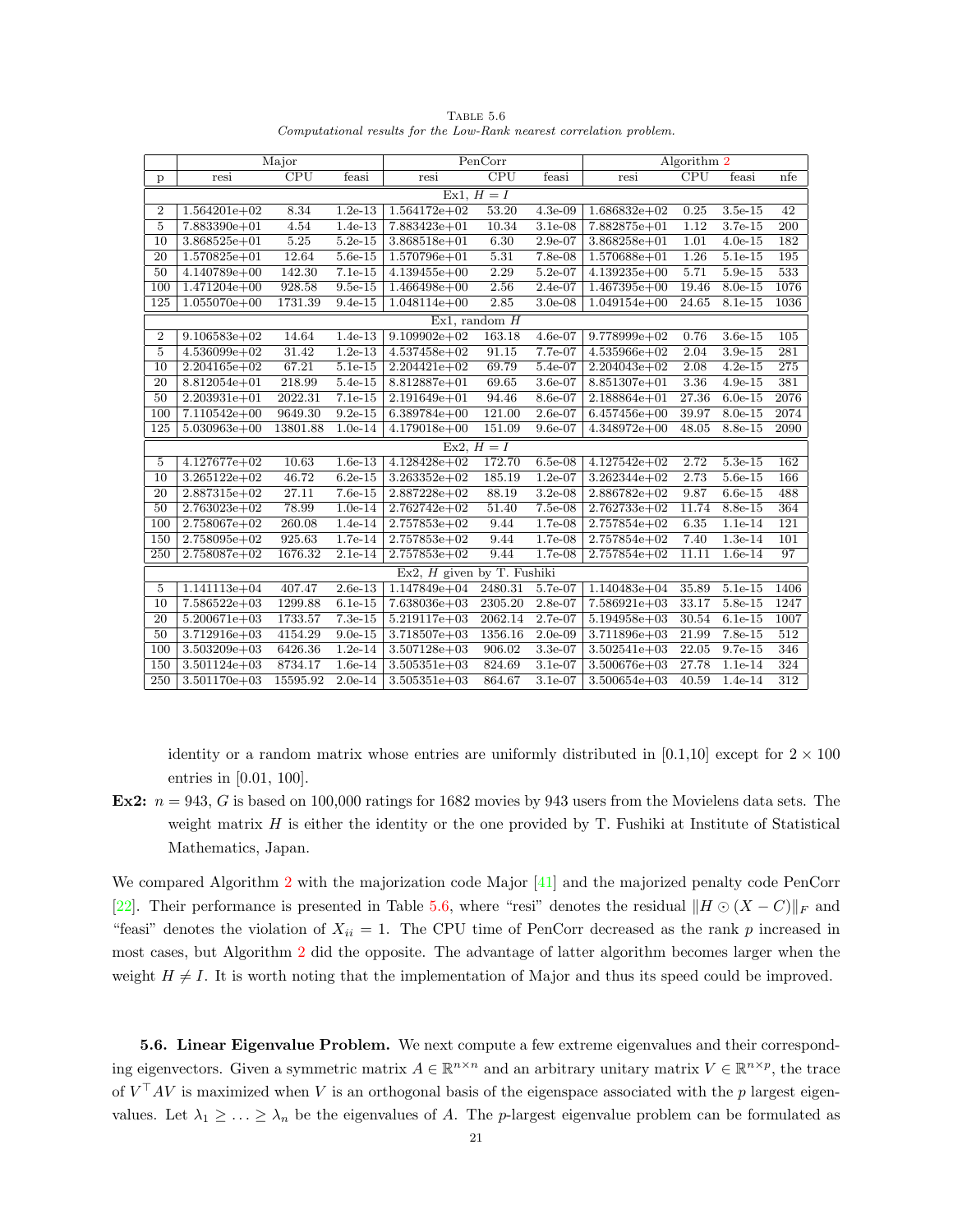(5.5) 
$$
\sum_{i=1}^{p} \lambda_i := \max_{X \in \mathbb{R}^{n \times p}} \text{tr}(X^\top A X) \text{ s.t. } X^\top X = I.
$$

We compared Algorithm [2](#page-11-3) with the MATLAB function "eigs", which calls the Fortran library ARPACK, on two sets of positive definite matrices. The first set includes a few randomly generated dense matrices assembled as  $A = \overline{A}^{\top} \overline{A}$ , where  $\overline{A} \in \mathbb{R}^{n \times n}$  is a matrix whose elements are sampled from the standard Gaussian distribution. The results in Table [5.7](#page-21-0) correspond to n varying from 500 through 5000 and a fixed  $p = 6$  (hence, the objective value F equals the sum of 6 largest eigenvalues). In this table, "err" denotes the relative error between the objective values given by eigs and Algorithm [2,](#page-11-3) "nAx" denotes the total number of matrix-vector products in eigs, and "nfe" denotes the total number of function evaluations in Algorithm [2.](#page-11-3) We can see that the two codes had comparable performance when n is large. The results corresponding to varying p but fixed  $n = 5000$  are presented in Tables [5.8,](#page-22-0) which show that Algorithm [2](#page-11-3) was faster when p was relatively small. The second test set contains 39 large sparse matrices with  $n \geq 4000$  from the UF Sparse Matrix Collection [\[16\]](#page-27-15). We tested computing two largest eigenvalues and the results are presented in Table [5.9.](#page-23-0) We can see that Algorithm [2](#page-11-3) was quite competitive on most problems, and it was significantly faster than eigs on problems such as "pwtk" and "bcsstm25". It is worth noting that eigs failed on problems "fv1" to "fv3" and "t[2](#page-11-3)dal e". The advantage Algorithm 2 is more obvious if only the largest eigenvalue is computed while this advantage fades as p grows. Although "nfe" of Algorithm [2](#page-11-3) was smaller than "nAx" of eigs on most of these problems in both sets, Algorithm [2](#page-11-3) needs matrix multiplications like  $AX, X \in \mathbb{R}^{n \times p}$ , which is p-times expensive than the matrix-vector multiplications  $Ax, x \in \mathbb{R}^n$ , used by eigs. We expect to improve the performance of Algorithm [2](#page-11-3) for eigenvalue problems by making use of advanced eigenvalue techniques in linear algebra. The performance of "eigs", on the other hand, can be also improved if ARPACK is called directly.

| $\mathbf n$   | 500           | 1000          | 2000          | 3000          | 4000          | 5000          |  |
|---------------|---------------|---------------|---------------|---------------|---------------|---------------|--|
|               |               |               | eigs          |               |               |               |  |
| $\mathcal{F}$ | $1.153e + 04$ | $2.316e + 04$ | $4.717e + 04$ | $7.075e + 04$ | $9.469e + 04$ | $1.187e + 05$ |  |
| feasi         | 5.972e-15     | 8.545e-15     | $4.295e-15$   | $9.169e-15$   | 6.618e-15     | 7.112e-15     |  |
| nAx           | 132           | 202           | 248           | 354           | 290           | 335           |  |
| cpu           | 0.113         | 0.500         | 2.132         | 6.040         | 9.008         | 16.052        |  |
|               |               |               | Algorithm 2   |               |               |               |  |
| $\mathcal{F}$ | $1.153e + 04$ | $2.316e + 04$ | $4.717e + 04$ | $7.075e + 04$ | $9.469e + 04$ | $1.187e + 05$ |  |
| feasi         | 6.468e-16     | $9.314e-16$   | 8.921e-16     | 1.073e-15     | 1.419e-15     | $1.852e-15$   |  |
| nfe           | 58            | 43            | 74            | 59            | 67            | 84            |  |
| cpu           | 0.127         | 0.410         | 2.030         | 3.408         | 7.094         | 13.727        |  |
| err           | 1.255e-06     | 9.882e-07     | $4.649e-06$   | 5.341e-06     | 4.936e-06     | 9.378e-06     |  |

<span id="page-21-0"></span>Table 5.7 Eigenvalues on randomly generated dense matrices for fixed  $p = 6$ 

5.7. Total Energy Minimization in Electronic Structure Calculation. We next test a class of nonlinear eigenvalue problem called Kohn-Sham equations. The continuous problem was first discretized by expressing a single electron wavefunction  $\psi(r)$  as a linear combination of planewaves  $\psi(r) = \sum_{j=1}^{n_g} c_j e^{i g_j^{\top} r}$ , where  $g_j \in \mathbb{R}^3$ ,  $j = 1, \dots, n_g$  are frequency vectors arranged in a lexicographical order. Then the uniformly sampled  $\psi(r)$  can be denoted by a vector  $x \in \mathbb{C}^n$  with  $c = Fx$ , where F is the discretized Fourier transformation matrix. Let  $X \in \mathbb{C}^{n \times p}$  be a matrix that contains p discretized wavefunctions. The finite-dimensional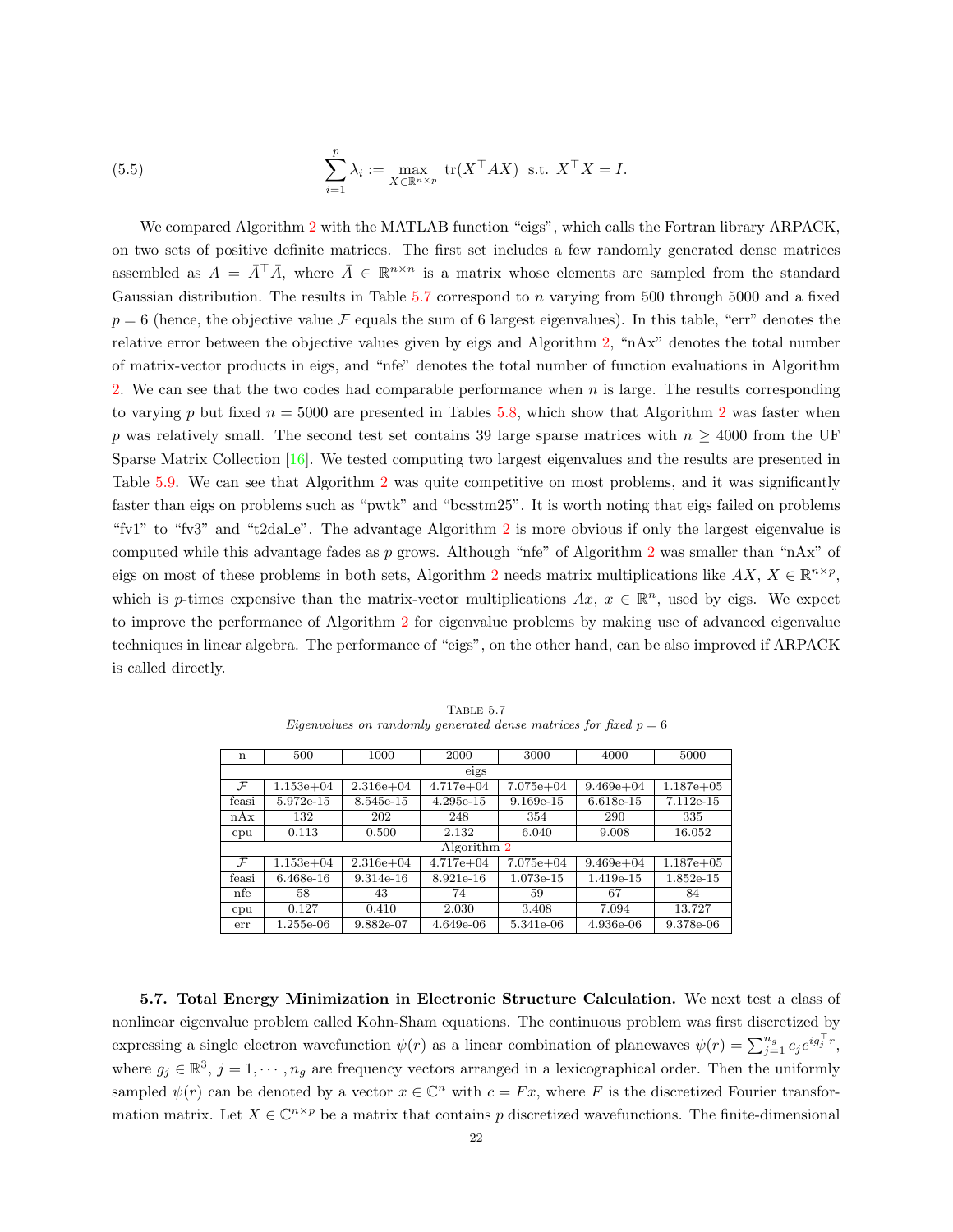| $\mathbf n$   |               | 3             | 5             | 7             | 9             | 11            | 13            | 15           |  |  |  |
|---------------|---------------|---------------|---------------|---------------|---------------|---------------|---------------|--------------|--|--|--|
|               | eigs          |               |               |               |               |               |               |              |  |  |  |
| $\mathcal{F}$ | $1.986e + 04$ | $5.940e + 04$ | $9.873e + 04$ | $1.379e + 05$ | $1.769e + 05$ | $2.157e + 05$ | $2.545e+05$   | $2.932e+0.5$ |  |  |  |
| nAx           | 200           | 350           | 350           | 372           | 439           | 515           | 468           | 384          |  |  |  |
| feasi         | 1.776e-15     | 3.739e-15     | $6.531e-15$   | $9.950e-15$   | 8.200e-15     | 1.455e-14     | 1.337e-14     | 1.211e-14    |  |  |  |
| cpu           | 9.281         | 16.405        | 16.133        | 17.274        | 20.355        | 23.849        | 22.183        | 17.768       |  |  |  |
|               |               |               |               | Algorithm 2   |               |               |               |              |  |  |  |
| $\mathcal{F}$ | $1.986e + 04$ | $5.940e + 04$ | $9.873e + 04$ | $1.379e + 05$ | $1.769e + 05$ | $2.157e+05$   | $2.545e + 05$ | $2.932e+0.5$ |  |  |  |
| feasi         | $4.441e-16$   | 1.884e-15     | 1.587e-15     | 2.047e-15     | 1.740e-15     | $1.361e-15$   | 2.384e-15     | 3.537e-15    |  |  |  |
| nfe           | 91            | 104           | 94            | 98            | 102           | 92            | 101           | 131          |  |  |  |
| cpu           | 4.148         | 13.550        | 14.867        | 16.016        | 17.843        | 16.714        | 19.711        | 27.867       |  |  |  |
| err           | $1.325e-06$   | $2.102e-07$   | 1.431e-07     | 1.438e-06     | 5.221e-06     | 4.307e-06     | $2.292e-07$   | $1.053e-08$  |  |  |  |

<span id="page-22-0"></span>TABLE 5.8 Eigenvalues of a randomly generated 5000-dimensional dense matrix

approximation to the continuous total energy function is defined as

(5.6) 
$$
E_{total}(X) := \text{tr}\left(X^*(\frac{1}{2}L + V_{ion})X\right) + \frac{1}{2}\rho^\top L^\dagger \rho + \rho^\top \epsilon_{xc}(\rho) + E_{Ewald} + E_{rep}.
$$

Here,  $L$  is a finite dimensional representation of the Laplacian operator in the planewave basis which can be decomposed as  $L = F^* D_g F$ , and  $D_g$  is a diagonal matrix with  $||g_j||^2$  on the diagonal.  $V_{ion}$  denotes the ionic pseduopotentials sampled on the suitably chosen Cartesian grid. For simplicity, we let the function  $\rho(X) := \text{diag}(XX^*)$  be denoted by  $\rho$ . The pseudo-inverse  $L^{\dagger}$  is defined as  $L^{\dagger} = F^* D_g^{\dagger} F$ , where  $D_g^{\dagger}$  is a diagonal matrix whose diagonal entries  $d_j = ||g_j||^{-2}$  if  $g_j \neq 0$ , otherwise  $d_j = 0$ . The term  $\epsilon_{xc}(\rho)$  represents the exchange-correlation energy per particle in a uniform electron gas of density  $\rho$ . The term  $E_{rep}$  measures the degree of repulsiveness of the local pseudo-potential with a term that corresponds to the non-singular part of ion-ion potential energy and the detail of  $E_{Ewald}$  can be found in [\[59\]](#page-29-14). Hence, the discretized minimization problem is

(5.7) 
$$
\min \, E_{total}(X) \text{ s.t. } X^*X = I,
$$

whose first-order optimality conditions are

$$
H(X)X - X\Lambda = 0, \quad X^*X = I,
$$

where  $H(X) := \frac{1}{2}L + V_{ion} + \text{diag}(L^{\dagger}\rho) + \text{diag}(\mu_{xc}(\rho))$ , where  $\mu_{xc}(\rho) = d\epsilon_{xc}(\rho)/d\rho$  and  $\Lambda$  is the Lagrangian multiplier that is a symmetric matrix.

The implementation of the objective function and its gradient used in Algorithm [2](#page-11-3) was based on a MATLAB toolbox KSSOLV [\[59\]](#page-29-14). We compared Algorithm [2](#page-11-3) with the three methods provided in KSSOLV: the self-consistent field (SCF) iteration, a direct constrained minimization (DCM) algorithm, and a trustregion enabled DCM algorithm (TRDCM), on seven examples. The test results are presented in Table [5.10.](#page-24-0) Algorithm [2](#page-11-3) was able to achieve the same objective values on most problems. However, its advantage in terms of speed is not clear since the most expensive task, that is the computation of the objective function values and gradients, was not optimized.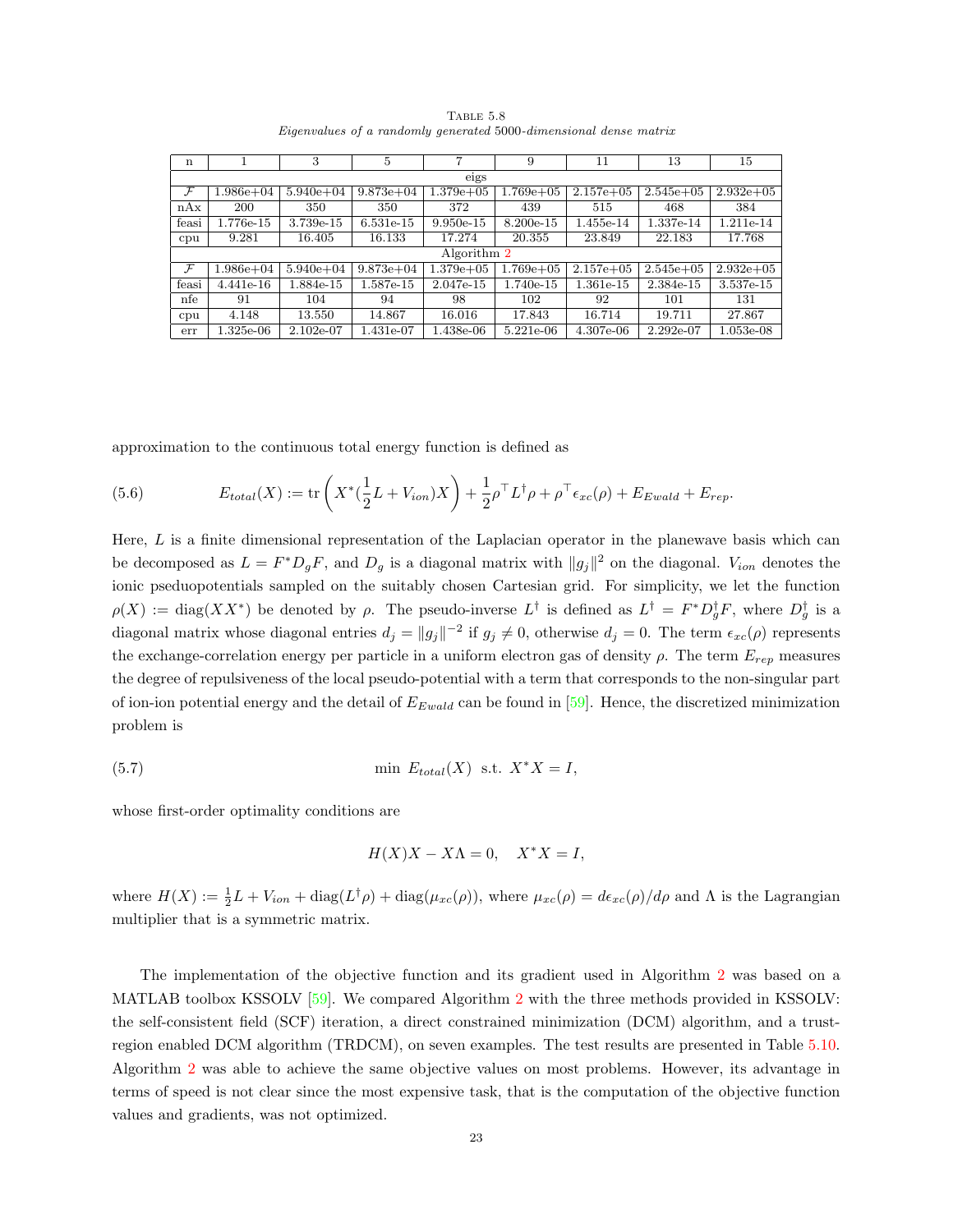|                          |         |                  | eigs    |                  | Algorithm 2      |             |                         |                  |           |  |
|--------------------------|---------|------------------|---------|------------------|------------------|-------------|-------------------------|------------------|-----------|--|
| Name                     | $\bf n$ | obj              | CPU     | nAx              | obj              | err         | $\overline{\text{CPU}}$ | nfe              | feasi     |  |
| mhd4800b                 | 4800    | $4.392537e+00$   | 0.041   | 54               | $4.392537e+00$   | $4.9e-09$   | 0.021                   | $\overline{15}$  | $3.1e-14$ |  |
| bcsstk36                 | 23052   | $3.523673e+08$   | 0.747   | 91               | $3.523671e+08$   | 4.5e-07     | 0.608                   | 49               | $7.8e-16$ |  |
| bcsstk38                 | 8032    | $8.042155e + 11$ | 0.055   | $\overline{20}$  | $8.042155e + 11$ | $9.0e-14$   | 0.045                   | $\overline{12}$  | $1.7e-15$ |  |
| bcsstm39                 | 46772   | $5.542200e + 01$ | 1.370   | 178              | $5.542200e + 01$ | $1.6e-10$   | 1.354                   | 67               | 8.4e-15   |  |
| crystm01                 | 4875    | 1.061139e-11     | 0.143   | 126              | 1.061139e-11     | $1.2e-19$   | 0.064                   | 35               | $2.2e-15$ |  |
| crystm02                 | 13965   | 3.522817e-12     | 0.599   | 178              | 3.522817e-12     | $3.5e-19$   | 0.200                   | $\overline{39}$  | $4.5e-15$ |  |
| crystm03                 | 24696   | 1.957652e-12     | 1.242   | 195              | 1.957651e-12     | $8.7e-20$   | 0.359                   | $\overline{37}$  | $1.3e-15$ |  |
| ct20stif                 | 52329   | $1.773180e + 12$ | 0.714   | 38               | 1.773180e+12     | $1.8e-10$   | 1.514                   | 44               | $6.2e-14$ |  |
| msc04515                 | 4515    | $6.275788e + 10$ | 0.416   | 406              | $6.275693e+10$   | $1.5e-05$   | 0.222                   | 131              | 1.4e-15   |  |
| msc10848                 | 10848   | $1.185087e+12$   | 0.264   | $\overline{38}$  | $1.185087e+12$   | $4.1e-09$   | 0.279                   | $\overline{36}$  | $2.0e-15$ |  |
| msc23052                 | 23052   | $1.409469e+09$   | 0.725   | $\overline{91}$  | $1.409468e + 09$ | $1.1e-06$   | 0.682                   | $\overline{58}$  | $3.2e-15$ |  |
| pwtk                     | 217918  | $2.016957e+08$   | 181.390 | 1920             | $2.016942e+08$   | $7.2e-06$   | 21.946                  | 138              | $7.1e-15$ |  |
| sts4098                  | 4098    | $5.099813e + 08$ | 0.021   | $\overline{20}$  | $5.099813e+08$   | $1.6e-10$   | 0.062                   | 43               | $7.2e-16$ |  |
| s1rmq4m1                 | 5489    | $1.371517e+06$   | 0.601   | 321              | $1.371515e+06$   | $2.0e-06$   | 0.304                   | 93               | $5.0e-16$ |  |
| s1rmt3m1                 | 5489    | $1.930501e+06$   | 0.592   | 341              | $1.930499e + 06$ | $1.5e-06$   | 0.229                   | 94               | $1.7e-15$ |  |
| s2rmq4m1                 | 5489    | $1.371527e+05$   | 0.528   | 287              | $1.371526e + 05$ | $3.6e-07$   | 0.408                   | 143              | $1.4e-15$ |  |
| s2rmt3m1                 | 5489    | $1.930449e+05$   | 0.579   | 341              | $1.930449e+05$   | $1.3e-08$   | 0.242                   | $\overline{102}$ | $2.2e-16$ |  |
| s3rmq4m1                 | 5489    | $1.371619e + 04$ | 0.603   | $\overline{322}$ | $1.371617e + 04$ | 1.4e-06     | 0.244                   | 92               | $7.0e-16$ |  |
| s3rmt3m1                 | 5489    | $1.930698e + 04$ | 0.581   | 341              | $1.930698e + 04$ | $3.4e-07$   | 0.240                   | 101              | $1.1e-15$ |  |
| s3rmt3m3                 | 5357    | $1.916587e+04$   | 0.452   | 270              | $1.916585e+04$   | $1.4e-06$   | 0.166                   | $\overline{70}$  | $5.9e-16$ |  |
| ex15                     | 6867    | $2.218375e+10$   | 0.190   | 145              | $2.218375e + 10$ | $1.9e-07$   | 0.192                   | 89               | $1.8e-15$ |  |
| bcsstk16                 | 4884    | $9.028529e + 09$ | 0.146   | 73               | $9.028529e + 09$ | 3.9e-09     | 0.070                   | 27               | $9.1e-16$ |  |
| bcsstk17                 | 10974   | $2.470064e + 10$ | 0.177   | 56               | $2.470063e + 10$ | 1.4e-08     | 0.138                   | $\overline{30}$  | $1.1e-15$ |  |
| bcsstk18                 | 11948   | $7.723856e + 10$ | 0.131   | $\overline{55}$  | $7.723856e + 10$ | $3.1e-09$   | 0.105                   | $\overline{28}$  | $4.2e-15$ |  |
| bcsstk25                 | 15439   | $2.120041e+15$   | 0.174   | 55               | $2.120041e+15$   | $1.5e-11$   | 0.101                   | 19               | $2.7e-14$ |  |
| bcsstk28                 | 4410    | $1.244298e + 09$ | 0.036   | $\overline{20}$  | $1.244298e + 09$ | $1.6e-10$   | 0.049                   | $\overline{22}$  | $2.4e-14$ |  |
| bcsstm25                 | 15439   | $1.395419e + 09$ | 3.529   | 1776             | $1.395419e + 09$ | $3.7e-0.9$  | 0.092                   | $\overline{23}$  | $8.7e-14$ |  |
| Kuu                      | 7102    | $1.080637e+02$   | 0.885   | 394              | $1.080637e+02$   | $2.2e-07$   | 0.276                   | 86               | $7.1e-16$ |  |
| Muu                      | 7102    | 1.679791e-03     | 1.560   | 969              | 1.679771e-03     | $2.0e-08$   | 0.500                   | 194              | $4.4e-15$ |  |
| finan512                 | 74752   | $5.611798e + 01$ | 2.184   | 127              | $5.611798e + 01$ | $3.0e-09$   | 1.658                   | 43               | $3.8e-14$ |  |
| nd3k                     | 9000    | $2.541715e+02$   | 2.859   | 214              | $2.541715e+02$   | $2.2e-08$   | 1.203                   | $\overline{72}$  | $2.4e-15$ |  |
| nasa4704                 | 4704    | $4.132959e+08$   | 0.045   | 38               | $4.132959e+08$   | $2.6e-10$   | 0.027                   | 15               | $1.1e-14$ |  |
| nasasrb                  | 54870   | $5.296036e + 09$ | 5.285   | $\overline{272}$ | $5.296036e + 09$ | $9.0e-08$   | 2.688                   | $\overline{78}$  | $6.1e-16$ |  |
| $f_{\rm V1}$             | 9604    | $0.000000e + 00$ | 24.078  | 17318            | $9.019638e + 00$ | $9.0e + 00$ | 0.466                   | 173              | $1.8e-15$ |  |
| $f_{V2}$                 | 9801    | $0.000000e + 00$ | 26.560  | 17678            | $9.019546e + 00$ | $9.0e + 00$ | 0.478                   | 163              | $1.3e-15$ |  |
| $f_{\rm V}$ <sub>3</sub> | 9801    | $0.000000e + 00$ | 26.144  | 17678            | $7.999393e+00$   | $8.0e + 00$ | 0.455                   | 165              | $1.0e-15$ |  |
| $t2dal_e$                | 4257    | $0.000000e + 00$ | 3.725   | 7688             | 4.144770e-05     | $4.1e-05$   | 0.047                   | 41               | $4.1e-17$ |  |
| aft01                    | 8205    | $1.000000e + 15$ | 0.149   | 88               | $1.000000e + 15$ | 8.4e-13     | 0.034                   | 11               | $2.6e-15$ |  |
| cfd1                     | 70656   | $1.358235e + 01$ | 4.774   | $\overline{215}$ | $1.358228e+01$   | $5.3e-06$   | 4.260                   | 97               | $9.1e-15$ |  |

<span id="page-23-0"></span>TABLE  $5.9$ Computing the first two largest eigenvalues of 39 instances in the UF Sparse Matrix Collection

<span id="page-23-1"></span>**5.8. Quadratic Assignment Problem.** Given matrices  $A, B \in \mathbb{R}^{n \times n}$ , the QAP [\[11\]](#page-27-16) minimizes a quadratic function over a permutation matrix  $X$  as

(5.8) 
$$
\min_{X \in \mathbb{R}^{n \times n}} \text{tr}(A^\top X B X^\top), \text{ s.t. } X^\top X = I, X \ge 0.
$$

It is well-known that the QAP is NP-hard and numerically challenging even for moderately large n in practice. Our purpose here is to demonstrate that Algorithm [2](#page-11-3) can return high-quality QAP solutions in very short times. Since the entries of any feasible X are binary, we replace X by the equivalent  $X \odot X$ , where  $\odot$  is Hadamard product, and solve the equivalent model

<span id="page-23-2"></span>(5.9) 
$$
\min_{X \in \mathbb{R}^{n \times n}} \psi(X) := \text{tr}(A^\top (X \odot X) B(X \odot X)^\top), \text{ s.t. } X^\top X = I, X \geq 0.
$$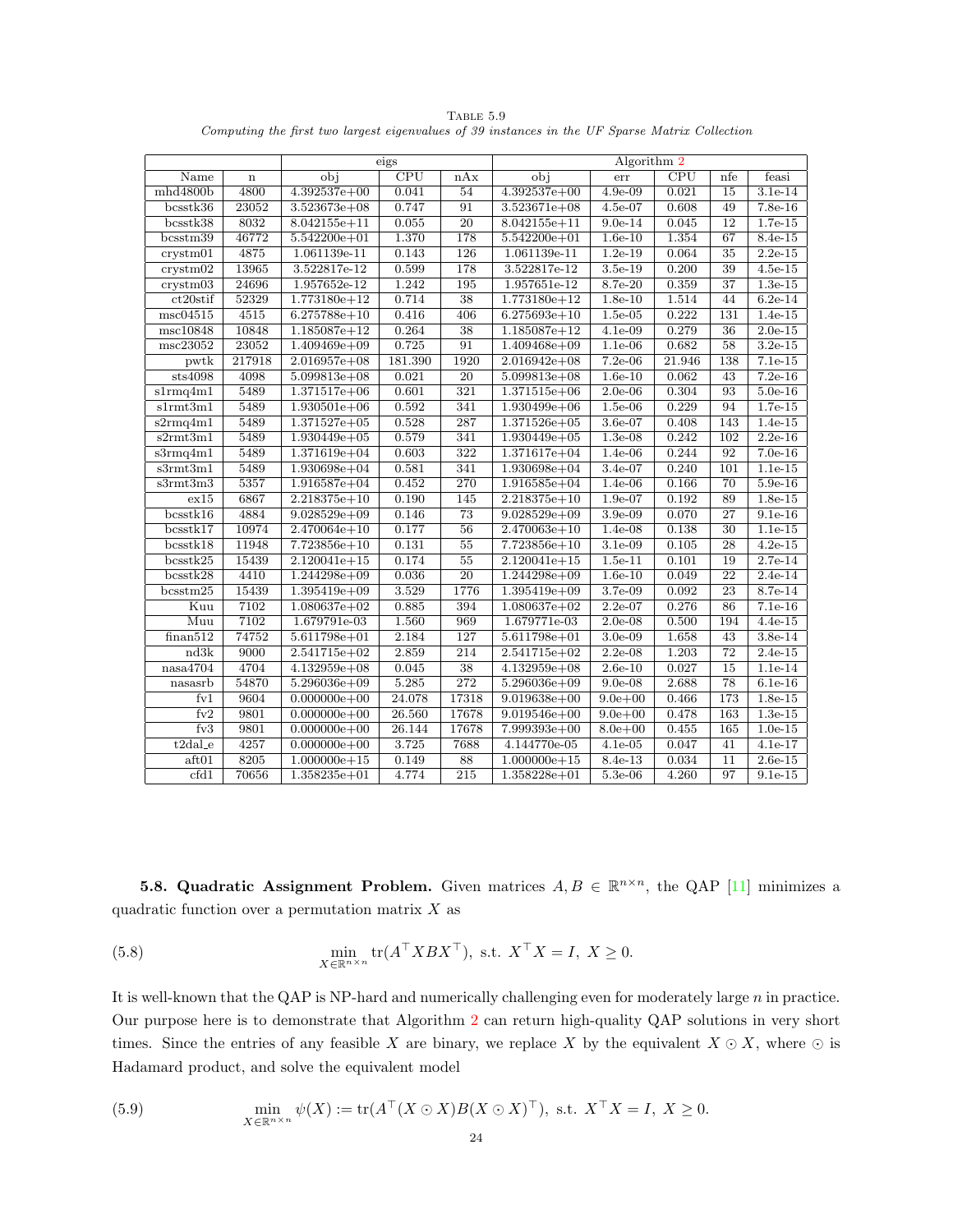| $\sin 4$   |                   |             |            |        |         |                   |              |              |        |  |  |
|------------|-------------------|-------------|------------|--------|---------|-------------------|--------------|--------------|--------|--|--|
| solver     | $\mathcal F$      | nrmG        | feasi      | cpu    | solver  | $\mathcal{F}$     | nrmG         | feasi        | cpu    |  |  |
| scf        | $-6.176928e+00$   | $1.35e-06$  | $2.34e-15$ | 11.25  | dcm     | $-6.176928e+00$   | 8.96e-06     | 7.18e-06     | 13.27  |  |  |
| trdcm      | $-6.176928e+00$   | 9.74e-06    | $3.40e-15$ | 13.62  | Alg $2$ | $-6.176928e+00$   | $2.08e-0.5$  | $2.28e-15$   | 12.28  |  |  |
| qdot       |                   |             |            |        |         |                   |              |              |        |  |  |
| scf        | $2.771133e + 01$  | 1.96e-01    | $4.14e-15$ | 13.34  | dcm     | $2.780181e+01$    | 4.07e-01     | 1.85e-02     | 12.06  |  |  |
| trdcm      | $2.772539e + 01$  | 3.64e-01    | $2.40e-15$ | 11.71  | Alg $2$ | $2.770286 + 01$   | 7.58e-03     | $3.03e-10$   | 25.21  |  |  |
| ptnio      |                   |             |            |        |         |                   |              |              |        |  |  |
| scf        | $-2.234837e+02$   | $9.26e-02$  | 1.84e-14   | 179.20 | dcm     | $8.711967e + 01$  | $3.02e + 01$ | $4.43e+00$   | 144.28 |  |  |
| trdcm      | $-2.265951e+02$   | 1.41e-01    | 1.94e-14   | 171.38 | Alg $2$ | $-2.267828e+02$   | 5.69e-03     | 5.66e-14     | 304.35 |  |  |
| $\rm{co2}$ |                   |             |            |        |         |                   |              |              |        |  |  |
| scf        | $-3.512440e+01$   | 1.84e-06    | $2.99e-15$ | 16.22  | dcm     | $-1.384362e+01$   | $2.70e + 00$ | $1.13e + 00$ | 16.93  |  |  |
| trdcm      | $-3.512440e+01$   | $1.20e-0.4$ | $3.28e-15$ | 17.13  | Alg $2$ | $-3.512440e+01$   | 7.05e-06     | $2.21e-14$   | 18.66  |  |  |
|            |                   |             |            |        | h2o     |                   |              |              |        |  |  |
| scf        | $-1.644051e+01$   | 8.97e-07    | $1.29e-15$ | 10.16  | dcm     | $-1.710034e+01$   | $9.85e-01$   | $1.32e + 00$ | 12.67  |  |  |
| trdcm      | $-1.644051e+01$   | $2.30e-0.5$ | $2.22e-15$ | 11.96  | Alg $2$ | $-1.644051e+01$   | 1.79e-06     | 1.70e-14     | 14.89  |  |  |
| hnco       |                   |             |            |        |         |                   |              |              |        |  |  |
| scf        | $-2.863466e+01$   | 2.79e-06    | $3.68e-15$ | 23.51  | dcm     | $-1.039781e+01$   | $2.99e+00$   | $1.76e + 00$ | 23.81  |  |  |
| trdcm      | $-2.863466e + 01$ | 1.11e-04    | $4.64e-15$ | 22.43  | Alg $2$ | $-2.863466e + 01$ | 5.36e-06     | 5.46e-14     | 33.54  |  |  |
| c2h6       |                   |             |            |        |         |                   |              |              |        |  |  |
| scf        | $-1.442049e+01$   | 1.71e-06    | $3.83e-15$ | 16.60  | dcm     | $-1.178454e+01$   | $1.46e + 00$ | $9.46e-03$   | 17.21  |  |  |
| trdcm      | $-1.442049e+01$   | 8.34e-05    | $3.13e-15$ | 19.42  | Alg $2$ | $-1.442049e+01$   | $2.39e-06$   | 7.34e-15     | 20.32  |  |  |

<span id="page-24-0"></span>Table 5.10 Numerical results on total energy minimization

instead of  $(5.8)$ . From our limited numerical experience, we found that Algorithm [2](#page-11-3) can often return better (local) solutions on  $(5.9)$  than  $(5.8)$ .

Unlike  $X^{\top} X = I$ , the nonnegative constraints  $X \geq 0$  were not preserved by the iterations of Algorithm [2.](#page-11-3) Instead, the standard augmented Lagrangian framework [\[39\]](#page-28-15) was applied to deal with them. The augmented Lagrangian function is

$$
L_{\mu}(X,\Lambda) := \psi(X) + \sum_{i,j} \rho(X_{ij}, \Lambda_{ij}, \mu),
$$

where  $\mu > 0$  is the penalty parameter and

$$
\rho(t,\sigma,\mu) := \begin{cases}\n-\sigma t + \frac{1}{2}\mu t^2, & \text{if } t - \frac{\sigma}{\mu} \le 0, \\
-\frac{1}{2\mu}\sigma^2, & \text{otherwise.}\n\end{cases}
$$

Starting from  $\mu_0 > 0$ ,  $\Lambda_0 = 0$ , and an initial orthogonal matrix  $X_0$ , the augmented Lagrangian method iterates between solving a subproblem and updating  $\mu$  and  $\Lambda$ . In the experiment, the kth subproblem

(5.10) 
$$
\min_{X \in \mathbb{R}^{n \times n}} L_{\mu_k}(X, \Lambda_k), \text{ s.t. } X^\top X = I
$$

was solved by Algorithm [2,](#page-11-3) and the solution  $X_{k+1}$  was used to update

$$
\Lambda_{k+1} := \max(\Lambda_k - \mu_k X_{k+1}, 0) \text{ and } \mu_{k+1} = 1.2\mu_k.
$$

The entries of the final solution  $X^*$  were rounded to integers.

We tested the above method on the 136 instances in QAPLIB, a quadratic assignment problem library. Since it often returned local solutions and their qualities varied with the penalty parameter  $\mu$ , we ran the above method from 40 different random initial points for  $\mu_0 = 0.1, 1, 10$  each and report the best one among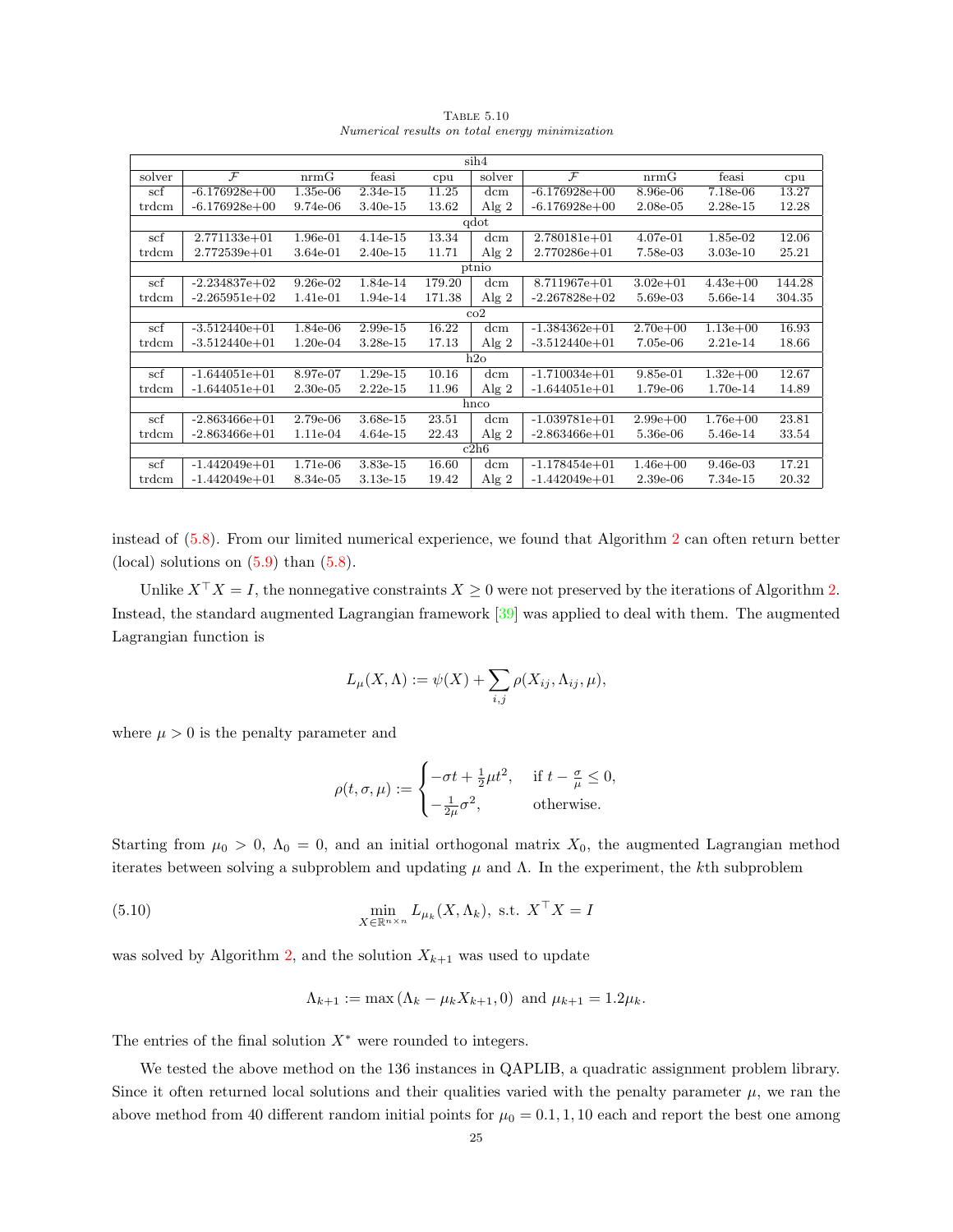the 120 solutions for each instance. This procedure was also stopped if the best known or a better upper bound is achieved. It is worth noting that no permutation matrices could be taken as initial points since all of them satisfy the first-order optimality conditions and thus are stationary points. Starting from them would immediately stall the algorithm. The quality of the solution is measured by its relative gap to the best feasible solution given in QAPLIB:

$$
gap\% = \left(\frac{\text{best upper bound} - \psi(X)}{\text{best upper bound}} \times 100\right)\%
$$

as well as the feasibility violation:

feasi = 
$$
||X^{\top}X - I||_F + ||\min(X, 0)||_1
$$
.

The smallest gap found by our algorithm was less than 5% on all problems except the "chr"-family problems and "esc32a". Hence, in order to save space, we only present the computational results on problems whose best upper bounds are achieved and whose size n is greater than 80 in Tables  $5.11$  and  $5.12$ , respectively. In these tables, "obj" denotes the best upper bound, "min gap" denotes the smallest gap achieved by our greedy procedure, and " $\mu$ " and "feasi" denote the corresponding penalty parameter and feasibility at this point, respectively. The numbers "med gap", "max gap" and "CPU" denote the median and maximal of gap among all generated local solutions, and the averaged CPU time measured in seconds, respectively. As we can see from Table [5.11,](#page-26-2) the greedy method is able to find the best upper bound for 38 problems, including larges problems such as "esc128", "lipa80b" and "lipa90b". For all 21 large problems with  $n \ge 80$  reported in Table [5.12,](#page-27-17) our approach was able to identify feasible solutions whose gap is less than 3%. In fact, 15 of the best gaps were less than 1% and 16 of the worst gaps were only less than 5%. In particular, the best and worst gaps for the largest problem "tai256c" were 0.842 and 2.401, respectively. Our numerical results are promising even comparing these of the well-developed LP and SDP relaxations techniques and their variants in terms of speed. Most of the average time spending on each random instance is no more than half a minute or even less. The most expensive problem "tai256c" only took around 4.5 minute for each instance. Hence, the total time for all of the 120 random instances are still not large. Since the worst gap is often reasonable, the computational time can be saved if a reasonably good approximation is acceptable.

6. Conclusions. Spherical and orthogonal constraints appear in many important classes of optimization problems. In this paper, we study a feasible approach for these problems. The main contribution is the development of a constraint-preserving update formula and corresponding curvilinear search algorithms. The update formula is analyzed in the Stiefel manifold and generalized to one that can move along any given tangent directions.

The proposed algorithms compare favorably with state-of-the-art algorithms on a variety of test problems. In particular, they can provide multi-fold accelerations over SDP algorithms on several problems arising from polynomial optimization, combinatorial optimization and the correlation matrix estimation, thus extending our ability in solving difficult and large-scale instances of these problems. However, further research is still needed to develop approximation guarantees for the proposed algorithms.

In nonlinear programming, infeasible methods are sometimes good choices since they can perhaps avoid certain local minimizers. Our numerical results, however, suggest that on many problems, preserving spherical or orthogonality constraints does not cause local minimization. When local minimizers are unavoidable, its speed advantage offsets its potential drawbacks. It remains theoretically interesting to identify suitable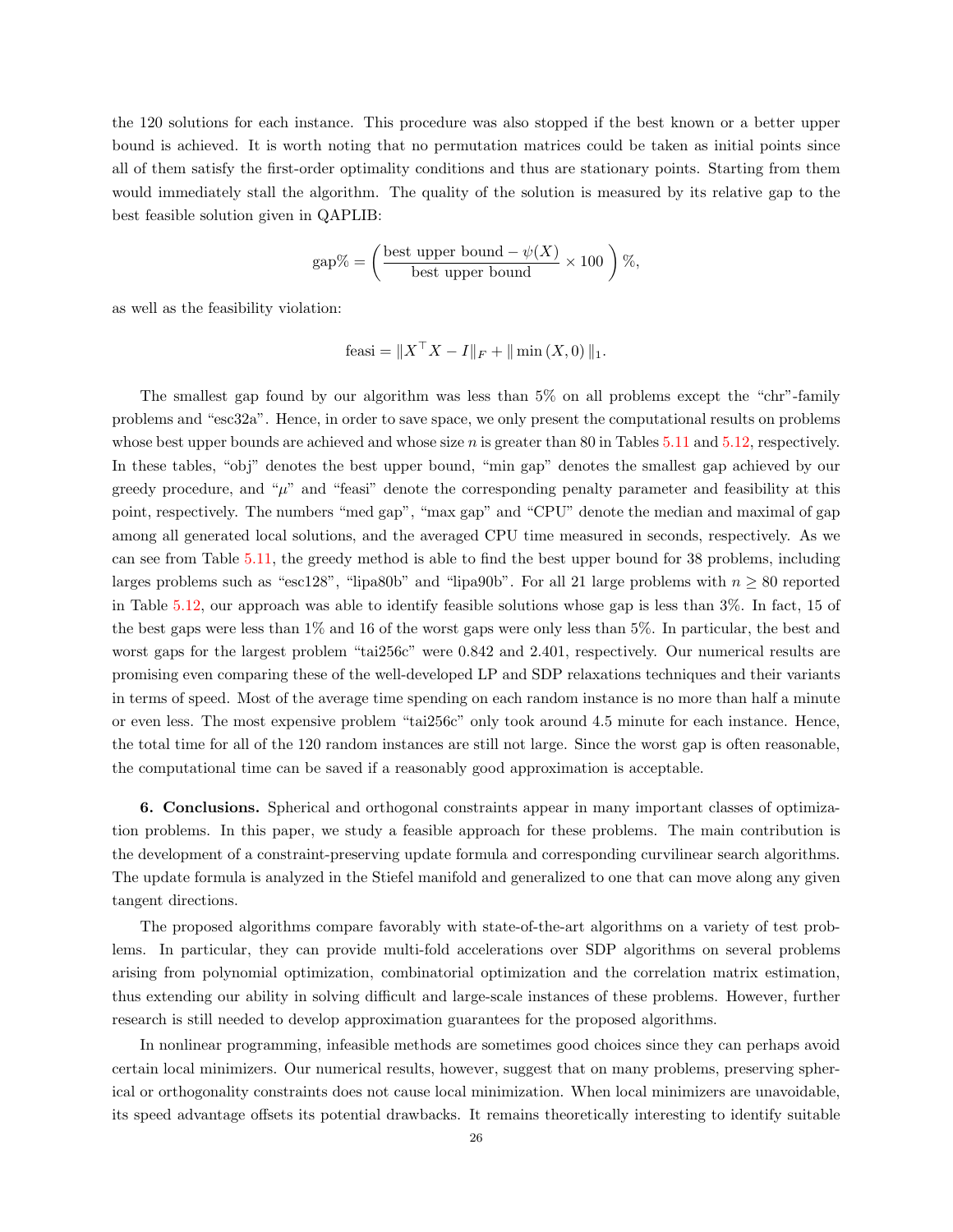|                                               |                 |                 |                                 |             | Algorithm 2 |                         |       |                  |  |
|-----------------------------------------------|-----------------|-----------------|---------------------------------|-------------|-------------|-------------------------|-------|------------------|--|
| $\overline{obj}$<br>Name<br>$\mathbf n$       |                 | $\mu$           | $\overline{\min\text{ gap }\%}$ | med gap $%$ | max gap %   | $\overline{\text{CPU}}$ | feasi |                  |  |
| $chr12b$ <sup>†</sup>                         | $\overline{12}$ | 9742            | $1.0e + 01$                     | 0.000       | 58.222      | 134.223                 | 0.59  | $\mathbf{0}$     |  |
| $\mathrm{esc}128$ <sup>†</sup>                | 128             | 64              | $1.0e + 00$                     | 0.000       | 7.812       | 15.625                  | 22.01 | $\overline{0}$   |  |
| $\overline{\text{esc16a}}$ <sup>†</sup>       | 16              | 68              | $1.0e + 00$                     | 0.000       | 5.882       | 8.824                   | 0.35  | $\overline{0}$   |  |
| $\mathrm{esc}16\mathrm{b}$ <sup>†</sup>       | 16              | 292             | $1.0e + 00$                     | 0.000       | 0.343       | 0.685                   | 0.71  | $\overline{0}$   |  |
| $\rm esc16c$ <sup>†</sup>                     | 16              | 160             | $1.0e + 00$                     | 0.000       | 0.000       | 0.000                   | 0.61  | $\boldsymbol{0}$ |  |
| $\mathrm{esc}16\mathrm{d}$ <sup>†</sup>       | $\overline{16}$ | 16              | $1.0e + 00$                     | 0.000       | 12.500      | 12.500                  | 0.26  | $\boldsymbol{0}$ |  |
| $\mathrm{esc}16\mathrm{e}$ <sup>†</sup>       | 16              | 28              | $1.0e + 00$                     | 0.000       | 7.143       | 7.143                   | 0.28  | $\boldsymbol{0}$ |  |
| $\mathrm{esc}16f$ <sup>†</sup>                | 16              | $\overline{0}$  | $1.0e + 00$                     | 0.000       | 0.000       | 0.000                   | 0.01  | $\overline{0}$   |  |
| $\mathrm{esc}16\mathrm{g}$ <sup>†</sup>       | $\overline{16}$ | $\overline{26}$ | $1.0e + 00$                     | 0.000       | 7.692       | 7.692                   | 0.17  | $\overline{0}$   |  |
| $\overline{\text{esc16h}}$ <sup>†</sup>       | $\overline{16}$ | 996             | $1.0e + 00$                     | 0.000       | 0.000       | 0.000                   | 0.83  | $\overline{0}$   |  |
| $\overline{\text{esc}16i}$ <sup>†</sup>       | 16              | 14              | $1.0e + 00$                     | 0.000       | 0.000       | 0.000                   | 0.23  | $\overline{0}$   |  |
| $\mathrm{esc}16i$ <sup>†</sup>                | 16              | 8               | $1.0e + 00$                     | 0.000       | 12.500      | 25.000                  | 0.12  | $\boldsymbol{0}$ |  |
| $\mathrm{esc}32\mathrm{b}$ <sup>†</sup>       | 32              | 168             | $1.0e + 00$                     | 0.000       | 20.238      | 35.714                  | 0.90  | $\boldsymbol{0}$ |  |
| $\overline{\text{esc32c}}$ <sup>†</sup>       | $\overline{32}$ | 642             | $1.0e + 00$                     | 0.000       | 0.000       | 0.000                   | 1.76  | $\overline{0}$   |  |
| $\sqrt{\text{esc32d} + \sqrt{\text{c}}$       | $\overline{32}$ | 200             | $1.0e + 00$                     | 0.000       | 6.000       | 11.000                  | 1.18  | $\boldsymbol{0}$ |  |
| $\overline{\text{esc32e}}$ <sup>†</sup>       | $\overline{32}$ | $\overline{2}$  | $1.0e + 00$                     | 0.000       | 0.000       | 0.000                   | 0.69  | $\overline{0}$   |  |
| $\mathrm{esc}32\mathrm{g}$ <sup>†</sup>       | 32              | $\overline{6}$  | $1.0e + 00$                     | 0.000       | 33.333      | 33.333                  | 0.78  | $\boldsymbol{0}$ |  |
| $\sqrt{64a}$                                  | 64              | 116             | $1.0e + 00$                     | 0.000       | 0.000       | 0.000                   | 5.75  | $\overline{0}$   |  |
| had $12$ <sup>†</sup>                         | 12              | 1652            | $1.0e + 00$                     | 0.000       | 0.726       | 2.179                   | 0.70  | $\boldsymbol{0}$ |  |
| had $14$ <sup>†</sup>                         | $\overline{14}$ | 2724            | $1.0e + 00$                     | 0.000       | 0.404       | 1.762                   | 0.81  | $\boldsymbol{0}$ |  |
| had $16$ <sup>†</sup>                         | 16              | 3720            | $1.0e + 00$                     | 0.000       | 0.215       | 0.591                   | 0.93  | $\boldsymbol{0}$ |  |
| had $18†$                                     | 18              | 5358            | $1.0e + 00$                     | 0.000       | 0.336       | 0.859                   | 1.19  | $\overline{0}$   |  |
| had $20^{\dagger}$                            | $\overline{20}$ | 6922            | $1.0e-01$                       | 0.000       | 0.520       | 2.427                   | 1.22  | $\overline{0}$   |  |
| $lipa20a$ <sup>†</sup>                        | $\overline{20}$ | 3683            | $1.0e + 00$                     | 0.000       | 2.675       | 3.204                   | 1.18  | $\overline{0}$   |  |
| $lipa20b$ <sup>†</sup>                        | $\overline{20}$ | 27076           | $1.0e + 00$                     | 0.000       | 14.614      | 15.951                  | 0.79  | $\overline{0}$   |  |
| lipa30a $\dagger$                             | $\overline{30}$ | 13178           | $1.0e + 00$                     | 0.000       | 1.829       | 2.254                   | 2.34  | $\overline{0}$   |  |
| lipa30 $b^{\dagger}$                          | 30              | 151426          | $1.0e + 00$                     | 0.000       | 16.295      | 16.640                  | 1.38  | $\boldsymbol{0}$ |  |
| $\mu$ lipa40b <sup>†</sup>                    | 40              | 476581          | $1.0e + 00$                     | 0.000       | 9.576       | 18.493                  | 2.26  | $\overline{0}$   |  |
| $lipa50b$ <sup>†</sup>                        | 50              | 1210244         | $1.0e + 00$                     | 0.000       | 0.000       | 0.000                   | 0.55  | $\boldsymbol{0}$ |  |
| $lipa60b$ <sup>†</sup>                        | 60              | 2520135         | $1.0e + 00$                     | 0.000       | 19.244      | 19.889                  | 7.63  | $\overline{0}$   |  |
| $lipa70b$ <sup>†</sup>                        | 70              | 4603200         | $1.0e + 00$                     | 0.000       | 10.108      | 20.217                  | 6.43  | $\overline{0}$   |  |
| $lipa80b$ <sup>†</sup>                        | 80              | 7763962         | $1.0e + 00$                     | 0.000       | 21.205      | 21.550                  | 15.08 | $\overline{0}$   |  |
| $\frac{1}{1}$ lipa <sub>90</sub> <sup>†</sup> | 90              | 12490441        | $1.0e + 01$                     | 0.000       | 21.430      | 22.119                  | 21.08 | $\boldsymbol{0}$ |  |
| nug <sub>12</sub> $\dagger$                   | $\overline{12}$ | 578             | $1.0e + 00$                     | 0.000       | 5.536       | 13.495                  | 0.46  | $\boldsymbol{0}$ |  |
| nug <sub>14</sub> $\dagger$                   | 14              | 1014            | $1.0e-01$                       | 0.000       | 5.128       | 10.454                  | 0.53  | $\boldsymbol{0}$ |  |
| $nug16a$ <sup>†</sup>                         | 16              | 1610            | $1.0e + 00$                     | 0.000       | 4.099       | 8.571                   | 0.67  | $\overline{0}$   |  |
| nug16 $\rm{b}$ <sup>†</sup>                   | 16              | 1240            | $1.0e + 00$                     | 0.000       | 1.129       | 2.258                   | 0.60  | $\overline{0}$   |  |
| $\tau$ tai $12a$ <sup>†</sup>                 | $\overline{12}$ | 224416          | $1.0e + 00$                     | 0.000       | 8.753       | 14.529                  | 0.49  | $\overline{0}$   |  |

<span id="page-26-2"></span>TABLE 5.11 QAPLIB: exact recovery

conditions under which the constraint–preserving algorithms can indeed find the global minimizes with either full or high probability.

Acknowledgements. We would like to thank Yin Zhang, Xin Liu, and Shiqian Ma for the discussions on optimization conditions, Jiawang Nie for the discussions on polynomial optimization, Chao Yang for the discussions on the Kohn-Sham equation, as well as Franz Rendl and Etienne de Klerk for their comments on QAPs. We would also like to thank Defeng Sun and Yan Gao for sharing their code PenCorr and their improvement for Major, as well as sharing the test data for the nearest correlation matrix problem.

#### REFERENCES

- <span id="page-26-1"></span>[1] P.-A. Absil, C. G. Baker, and K. A. Gallivan, Trust-region methods on Riemannian manifolds, Found. Comput. Math., 7 (2007), pp. 303–330.
- <span id="page-26-0"></span>[2] P.-A. Absil, R. Mahony, and R. Sepulchre, Optimization algorithms on matrix manifolds, Princeton University Press, Princeton, NJ, 2008.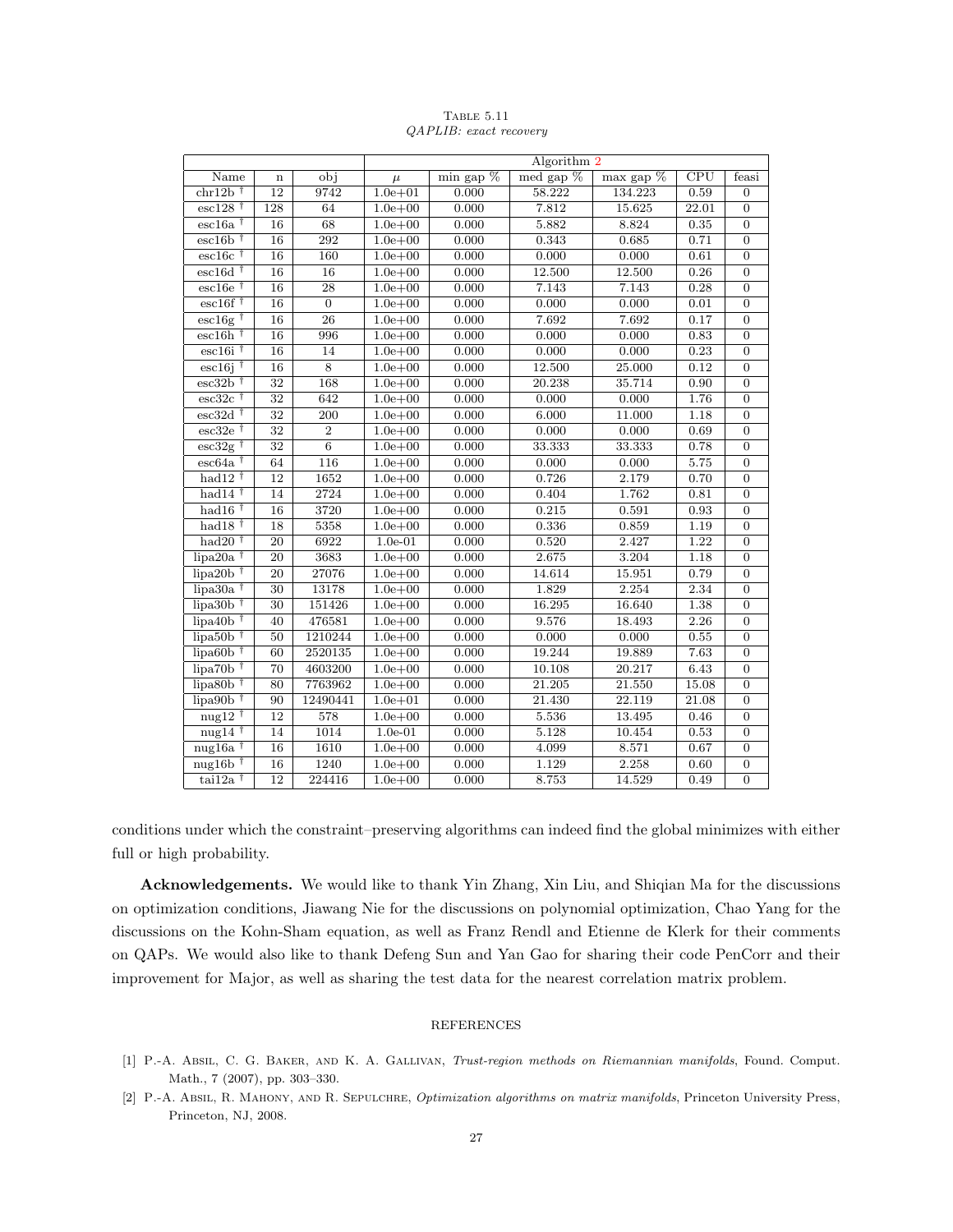|                                |     |            | Algorithm 2 |            |              |           |                            |        |                |  |
|--------------------------------|-----|------------|-------------|------------|--------------|-----------|----------------------------|--------|----------------|--|
| Name                           | n   | obj        | $\mu$       | obj        | min gap $\%$ | med gap % | $\max$ gap $\overline{\%}$ | CPU    | feasi          |  |
| $\mathrm{esc}128$ <sup>†</sup> | 128 | 64         | $1.0e + 00$ | 64         | 0.000        | 7.812     | 15.625                     | 22.01  | $\theta$       |  |
| lipa80a                        | 80  | 253195     | $1.0e + 00$ | 254922     | 0.682        | 0.813     | 1.048                      | 17.69  | $\Omega$       |  |
| $lipa80b$ <sup>†</sup>         | 80  | 7763962    | $1.0e + 00$ | 7763962    | 0.000        | 21.205    | 21.550                     | 15.08  | $\Omega$       |  |
| lipa90a                        | 90  | 360630     | $1.0e + 00$ | 362890     | 0.627        | 0.732     | 0.933                      | 23.82  | $\overline{0}$ |  |
| $lipa90b$ <sup>†</sup>         | 90  | 12490441   | $1.0e + 01$ | 12490441   | 0.000        | 21.430    | 22.119                     | 21.08  | $\Omega$       |  |
| sko100a                        | 100 | 152002     | $1.0e + 01$ | 153210     | 0.795        | 1.601     | 2.751                      | 22.59  | $\Omega$       |  |
| sko100b                        | 100 | 153890     | $1.0e-01$   | 155048     | 0.752        | 1.598     | 2.611                      | 22.44  | $\theta$       |  |
| sko100c                        | 100 | 147862     | $1.0e-01$   | 148992     | 0.764        | 1.824     | 2.903                      | 22.52  | $\Omega$       |  |
| sko100d                        | 100 | 149576     | $1.0e + 01$ | 150810     | 0.825        | 1.579     | 2.474                      | 22.37  | $\theta$       |  |
| sko100e                        | 100 | 149150     | $1.0e-01$   | 150436     | 0.862        | 1.820     | 3.002                      | 22.76  | $\theta$       |  |
| sko100f                        | 100 | 149036     | $1.0e + 00$ | 150392     | 0.910        | 1.621     | 2.558                      | 22.84  | $\theta$       |  |
| sko81                          | 81  | 90998      | $1.0e + 01$ | 92020      | 1.123        | 1.875     | 2.750                      | 14.47  | $\theta$       |  |
| sko90                          | 90  | 115534     | $1.0e + 01$ | 116506     | 0.841        | 1.695     | 2.820                      | 18.04  | $\theta$       |  |
| tail00a                        | 100 | 21052466   | $1.0e + 00$ | 21636148   | 2.773        | 3.342     | 4.068                      | 26.46  | $\theta$       |  |
| tai100b                        | 100 | 1185996137 | $1.0e + 00$ | 1206641180 | 1.741        | 5.642     | 9.388                      | 51.31  | $\Omega$       |  |
| tail50b                        | 150 | 498896643  | $1.0e + 01$ | 508524940  | 1.930        | 3.199     | 4.523                      | 118.96 | $\Omega$       |  |
| $\tau$ ai $256c$               | 256 | 44759294   | $1.0e-01$   | 45136316   | 0.842        | 1.352     | 2.401                      | 270.49 | $\Omega$       |  |
| tai80a                         | 80  | 13515450   | $1.0e + 01$ | 13916084   | 2.964        | 3.629     | 4.637                      | 15.10  | $\Omega$       |  |
| tai <sub>80</sub> b            | 80  | 818415043  | $1.0e-01$   | 824640287  | 0.761        | 4.859     | 8.515                      | 29.33  | $\Omega$       |  |
| tho150                         | 150 | 8133398    | $1.0e + 00$ | 8230504    | 1.194        | 2.040     | 2.795                      | 84.77  | $\theta$       |  |
| wil100                         | 100 | 273038     | $1.0e + 01$ | 274048     | 0.370        | 0.776     | 1.102                      | 22.24  | $\overline{0}$ |  |

<span id="page-27-17"></span>TABLE 5.12  $QAPLIB: n > 80$ 

- <span id="page-27-0"></span>[3] R. L. ADLER, J.-P. DEDIEU, J. Y. MARGULIES, M. MARTENS, AND M. SHUB, Newton's method on Riemannian manifolds and a geometric model for the human spine, IMA J. Numer. Anal., 22 (2002), pp. 359–390.
- <span id="page-27-1"></span>[4] C. G. Baker, P.-A. Absil, and K. A. Gallivan, An implicit trust-region method on Riemannian manifolds, IMA J. Numer. Anal., 28 (2008), pp. 665–689.
- <span id="page-27-10"></span>[5] J. Barzilai and J. M. Borwein, Two-point step size gradient methods, IMA J. Numer. Anal., 8 (1988), pp. 141–148.
- <span id="page-27-4"></span>[6] G. BENCTEUX, E. CANCÉS, W. W. HAGER, AND C. LE BRIS, Analysis of a quadratic programming decomposition algorithm, SIAM J. Numer. Anal., 47 (2010), pp. 4517–4539.
- <span id="page-27-14"></span>[7] S. J. Benson, Y. Ye, and X. Zhang, Solving large-scale sparse semidefinite programs for combinatorial optimization, SIAM J. Optim., 10 (2000), pp. 443–461.
- <span id="page-27-6"></span>[8] P. BOUFOUNOS AND R. BARANIUK, 1-bit compressive sensing, Conf. on. Info. Science and Systems (CISS), Princeton, New Jersey,, (2008).
- <span id="page-27-3"></span>[9] I. BRACE AND J. H. MANTON, An improved bfgs-on-manifold algorithm for computing weighted low rank approximations, in the 17th International Symposium on Mathematical Theory of Networks and Systems, 2006, pp. 1735–1738.
- <span id="page-27-7"></span>[10] S. Burer and R. D. C. Monteiro, A nonlinear programming algorithm for solving semidefinite programs via low-rank factorization, Math. Program., 95 (2003), pp. 329–357.
- <span id="page-27-16"></span>[11] R. E. BURKARD, S. E. KARISCH, AND F. RENDL, *QAPLIB—a quadratic assignment problem library*, J. Global Optim., 10 (1997), pp. 391–403.
- <span id="page-27-5"></span>[12] E. CANCÈS, C. LE BRIS, AND P.-L. LIONS, Molecular simulation and related topics: some open mathematical problems, Nonlinearity, 21 (2008), pp. T165–T176.
- <span id="page-27-12"></span>[13] G. J. CHANG, L.-H. HUANG, AND H.-G. YEH, On the rank of a cograph, Linear Algebra Appl., 429 (2008), pp. 601–605.
- <span id="page-27-11"></span>[14] Y.-H. DAI AND R. FLETCHER, Projected Barzilai-Borwein methods for large-scale box-constrained quadratic programming, Numer. Math., 100 (2005), pp. 21–47.
- <span id="page-27-8"></span>[15] A. d'Aspremont, L. El GHAOUI, M. JORDAN, AND G. R. LANCKRIET, A direct formulation for sparse pca using semidefinite programming, SIAM REVIEW, 49 (2007), pp. 434–448.
- <span id="page-27-15"></span>[16] T. A. Davis, The university of florida sparse matrix collection, tech. rep., University of Florida, 2010.
- <span id="page-27-13"></span>[17] E. D. DOLAN, J. J. MORÉ, AND T. S. MUNSON, *Benchmarking optimization software with cops 3.0*, tech. rep., Mathematics and Computer Science Division, Argonne National Laboratory, February 2004.
- <span id="page-27-2"></span>[18] A. EDELMAN, T. A. ARIAS, AND S. T. SMITH, The geometry of algorithms with orthogonality constraints, SIAM J. Matrix Anal. Appl., 20 (1999), pp. 303–353.
- <span id="page-27-9"></span>[19] R. FLETCHER, Practical methods of optimization, A Wiley-Interscience Publication, John Wiley & Sons Ltd., Chichester, second ed., 1987.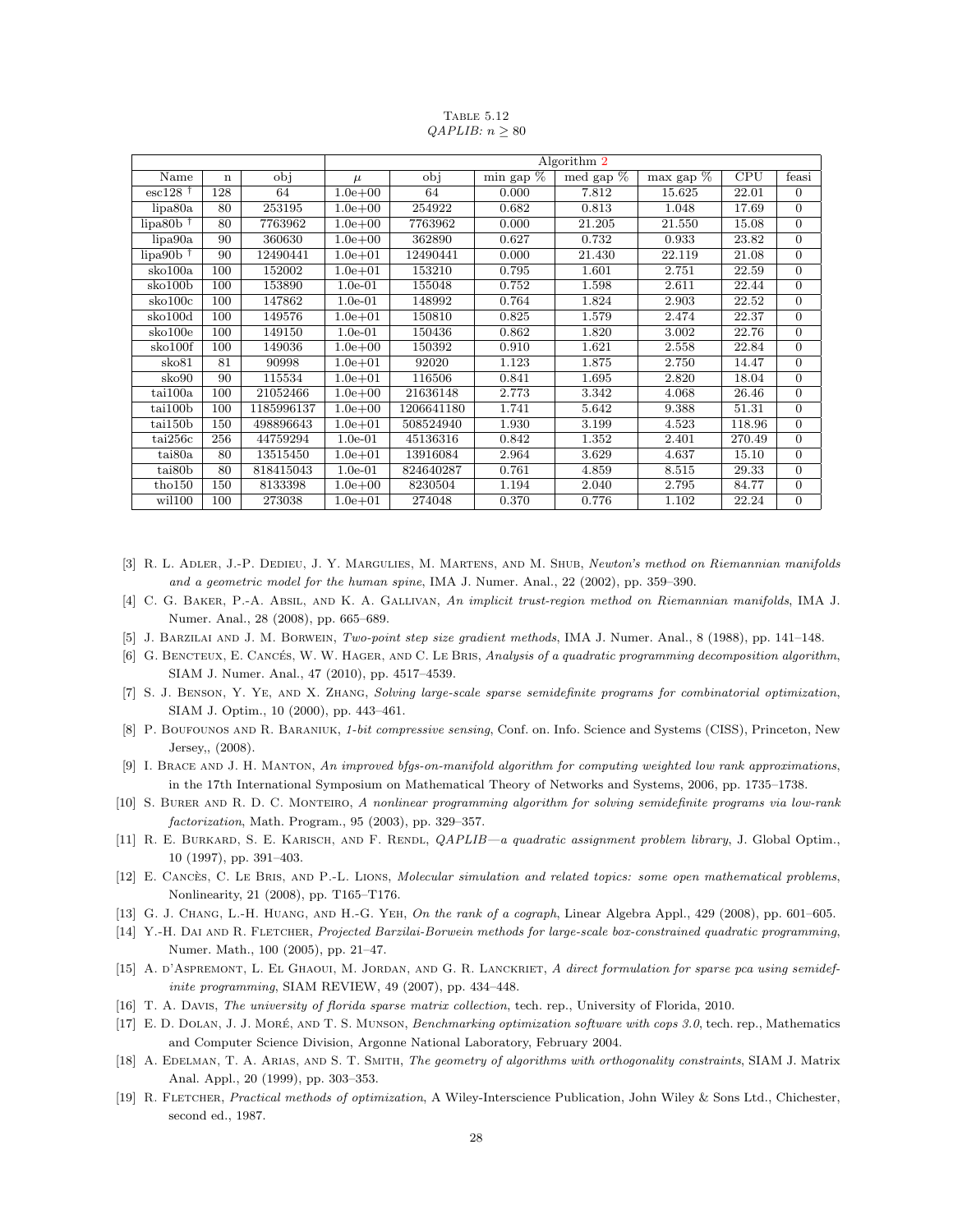- <span id="page-28-8"></span>[20] J. B. FRANCISCO, J. M. MARTÍNEZ, L. MARTÍNEZ, AND F. PISNITCHENKO, Inexact restoration method for minimization problems arising in electronic structure calculations, Computational Optimization and Applications, (2010).
- <span id="page-28-1"></span>[21] S. FRIEDLAND, J. NOCEDAL, AND M. L. OVERTON, The formulation and analysis of numerical methods for inverse eigenvalue problems, SIAM J. Numer. Anal., 24 (1987), pp. 634–667.
- <span id="page-28-12"></span>[22] Y. GAO AND D. SUN, A majorized penalty approach for calibrating rank constrained correlation matrix problems, tech. rep., National University of Singapore, 2010.
- <span id="page-28-0"></span>[23] D. GOLDFARB, Z. WEN, AND W. YIN, A curvilinear search method for the p-harmonic flow on spheres, SIAM Journal on Imaging Sciences, 2, pp. 84–109.
- <span id="page-28-16"></span>[24] G. H. Golub and C. F. Van Loan, Matrix computations, Johns Hopkins Studies in the Mathematical Sciences, Johns Hopkins University Press, Baltimore, MD, third ed., 1996.
- <span id="page-28-23"></span>[25] L. GRIPPO, L. PALAGI, AND V. PICCIALLI, An unconstrained minimization method for solving low-rank sdp relaxations of the maxcut problem, Mathematical Programming, (2009), pp. 1–28. 10.1007/s10107-009-0275-8.
- <span id="page-28-25"></span>[26] I. GRUBIŠIĆ AND R. PIETERSZ, *Efficient rank reduction of correlation matrices*, Linear Algebra Appl., 422 (2007), pp. 629– 653.
- <span id="page-28-20"></span>[27] S. He, Z. Li, and S. Zhang, Approximation algorithms for homogeneous polynomial optimization with quadratic constraints, Mathematical Programming, 125 (2010), pp. 353–383.
- <span id="page-28-24"></span>[28] C. HELMBERG AND F. RENDL, A spectral bundle method for semidefinite programming, SIAM J. Optim., 10 (2000), pp. 673–696.
- <span id="page-28-3"></span>[29] U. HELMKE AND J. B. MOORE, Optimization and dynamical systems, Communications and Control Engineering Series, Springer-Verlag London Ltd., London, 1994. With a foreword by R. Brockett.
- <span id="page-28-19"></span>[30] R. A. Horn and C. R. Johnson, Matrix analysis, Cambridge University Press, Cambridge, 1985.
- <span id="page-28-6"></span>[31] E. KOKIOPOULOU, J. CHEN, AND Y. SAAD, *Trace optimization and eigenproblems in dimension reduction methods*, tech. rep., University of Minnesota, 2010.
- <span id="page-28-10"></span>[32] M. KRUŽÍK AND A. PROHL, Recent developments in the modeling, analysis, and numerics of ferromagnetism, SIAM Rev., 48 (2006), pp. 439–483.
- <span id="page-28-11"></span>[33] J. N. LASKA, Z. WEN, W. YIN, AND R. G. BARANIUK, Trust, but verify: Fast and accurate signal recovering from 1-bit compressive measurements, tech. rep., Rice University, 2010.
- <span id="page-28-14"></span>[34] Z. Lu and Y. Zhang, An augmented lagrangian approach for sparse principal component analysis, arXiv:0907.2079, (2009).
- <span id="page-28-22"></span>[35] J. MALICK, J. POVH, F. RENDL, AND A. WIEGELE, Regularization methods for semidefinite programming, SIAM Journal on Optimization, 20 (2009), pp. 336–356.
- <span id="page-28-17"></span>[36] J. J. MORÉ AND D. J. THUENTE, Line search algorithms with guaranteed sufficient decrease, ACM Trans. Math. Software, 20 (1994), pp. 286–307.
- <span id="page-28-7"></span>[37] A. Nemirovski, Sums of random symmetric matrices and quadratic optimization under orthogonality constraints, Math. Program., 109 (2007), pp. 283–317.
- <span id="page-28-21"></span>[38] J. NIE, Regularization methods for sum of squares relaxations in large scale polynomial optimization, tech. rep., Department of Mathematics, UCSD, 2009.
- <span id="page-28-15"></span>[39] J. NOCEDAL AND S. J. WRIGHT, Numerical Optimization, Springer Series in Operations Research and Financial Engineering, Springer, New York, second ed., 2006.
- <span id="page-28-5"></span>[40] B. OWREN AND B. WELFERT, The Newton iteration on Lie groups, BIT, 40 (2000), pp. 121–145.
- <span id="page-28-26"></span>[41] R. PIETERSZ AND P. J. F. GROENEN, Rank reduction of correlation matrices by majorization, Quant. Finance, 4 (2004), pp. 649–662.
- <span id="page-28-4"></span>[42] C. Qi, K. A. Gallivan, and P.-A. Absil, Riemannian bfgs algorithm with applications, in Recent Advances in Optimization and its Applications in Engineering, M. Diehl, F. Glineur, E. Jarlebring, and W. Michiels, eds., Springer Berlin Heidelberg, 2010, pp. 183–192.
- <span id="page-28-18"></span>[43] M. RAYDAN, The Barzilai and Borwein gradient method for the large scale unconstrained minimization problem, SIAM J. Optim., 7 (1997), pp. 26–33.
- <span id="page-28-27"></span>[44] R. REBONATO AND P. JÄCKEL, The most general methodology to create a valid correlation matrix for risk management and option pricing purposes, The Journal of Risk, 2 (1999), pp. 17–27.
- <span id="page-28-13"></span>[45] R. ROY AND T. KAILATH, Esprit — estimation of signal parameters via rotational invariance techniques, IEEE Trans. Acoust., Speech, Signal Processing, (1989), pp. 984–995.
- <span id="page-28-9"></span>[46] R. SCHNEIDER, T. ROHWEDDER, A. NEELOV, AND J. BLAUERT, Direct minimization for calculating invariant subspaces in density functional computations of the electronic structure, J. Comput. Math., 27 (2009), pp. 360–387.
- <span id="page-28-2"></span>[47] M. SHUB, Some remarks on dynamical systems and numerical analysis, in Dynamical systems and partial differential